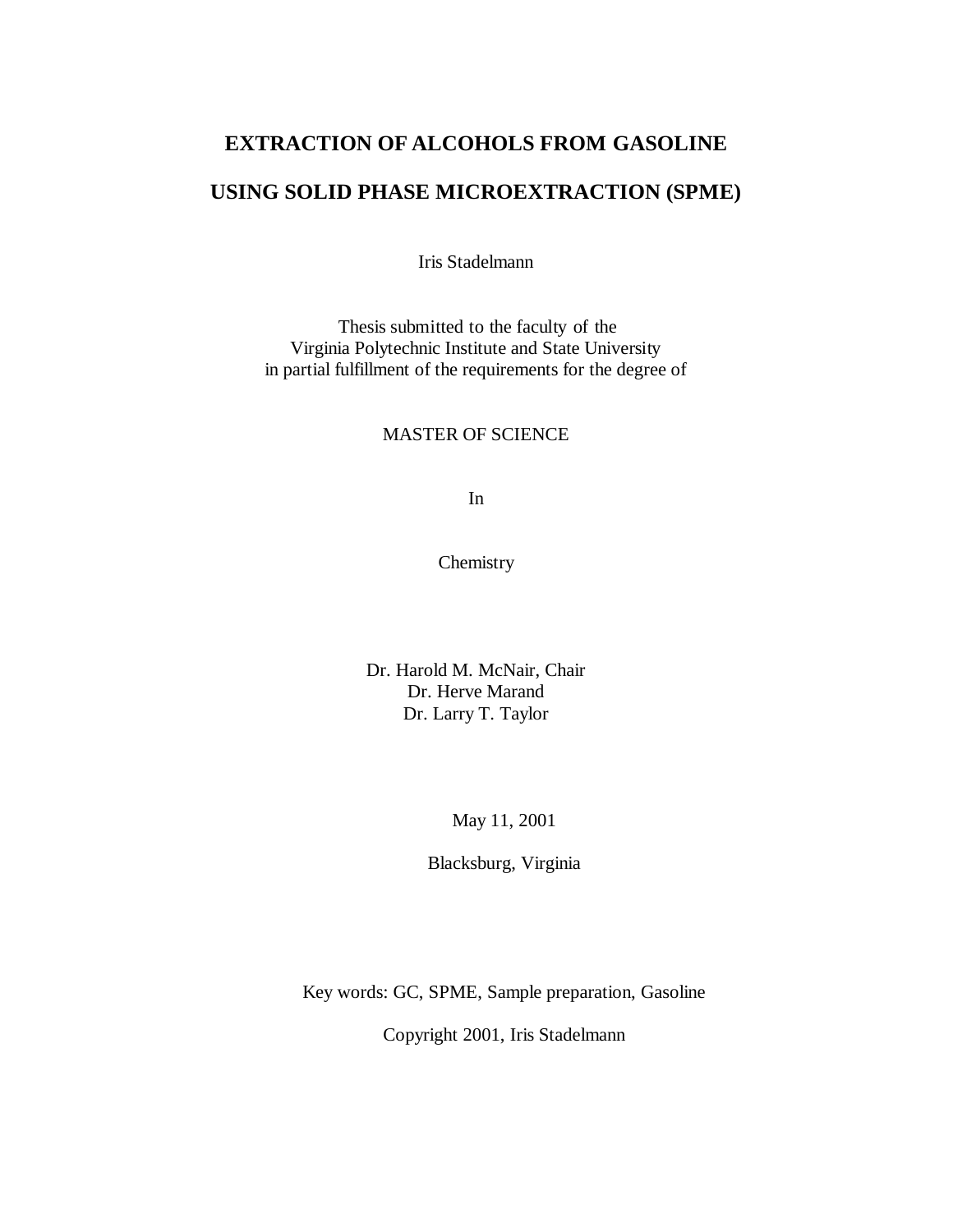### <span id="page-1-0"></span>**EXTRACTION OF ALCOHOLS FROM GASOLINE USING SPME**

By

Iris Stadelmann

### (Abstract)

 It is common practice to add oxygenates, such as ethers or alcohols, to gasoline in areas suffering from ozone or smog problems in order to reduce pollution. The most commonly used oxygenates are ethanol (EtOH) and methyl tert-butyl ether (MTBE). However, MTBE is now forbidden by the environmental protection agency (EPA) because of the possibility of ground water contamination. The current trend is to use EtOH, therefore this work focuses on the analysis and quantification of EtOH in gasoline by solid phase microextraction (SPME). The major problem in quantifying EtOH in gasoline is the coelution of hydrocarbons with EtOH. There have been several approaches to solve this problem; among the chromatographic ones, three major types have been proposed: (1) the first one uses a detector selective for oxygen containing compounds; (2) the second one uses two or more columns; (3) and the third one uses an extraction step prior to GC analysis. In this work an extraction step with water is used prior to a solid phase microextraction (SPME) sample preparation coupled to a gas chromatographic (GC) analysis.

Solid phase microextraction is a recent technique, invented by Pawliszyn in 1989, and available commercially since 1994. A fiber is used to extract small amounts (ppm, ppb, ppt) of analytes from a solution, usually water. The fiber is beneficial in concentrating analytes. Most work using SPME has been done with hydrophobic (non polar) analytes, extracted using a polydimethylsiloxane (PDMS; non polar) coating on a fused silica fiber. Since very little work has been done with polar analytes, the novel approach of this work is the extraction of EtOH.

Since EtOH is the analyte of interest, a polar fiber, carboxen/polydimethyl siloxane (Car/PDMS) is used. Two methods are used for quantification of EtOH in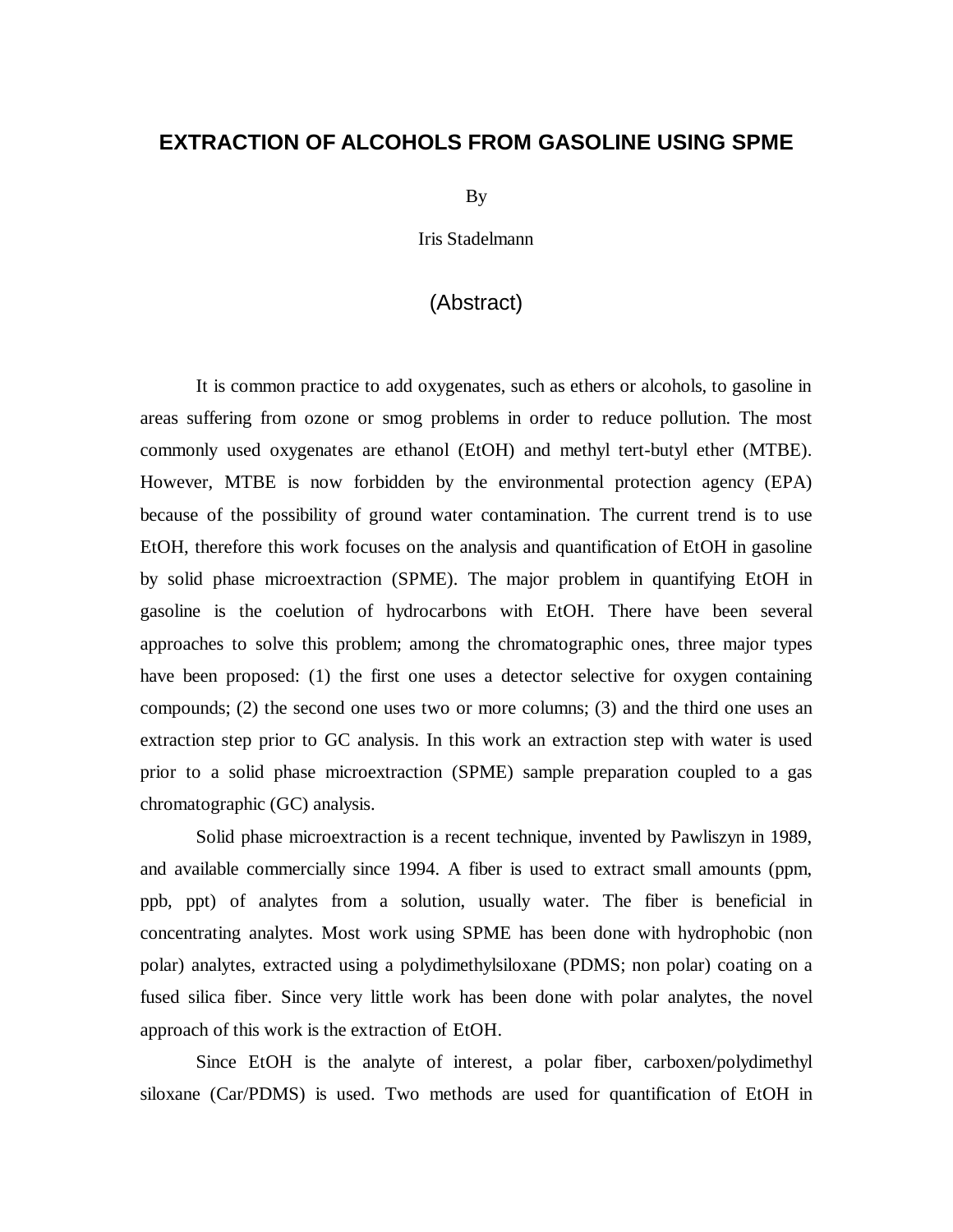gasoline: the method of a standard calibration curve, and the method of standard addition. They are both successful in quantifying the amount of EtOH in gasoline. The relative errors, with the method of standard addition, vary from 5.3% to 14%, while the ones with the method of calibration curve vary from 1.6% to 7.2%. Moreover, some extraction time studies for both direct and headspace sampling are performed. Direct sampling shows the presence of an equilibrium condition for the carboxen/PDMS fiber, for which no extraction theory is available. Conversely, headspace sampling shows no equilibrium state; after a sampling time of one hour, the amount of EtOH extracted decreases with sampling time. This is probably due to displacement of EtOH by other compounds in the fiber.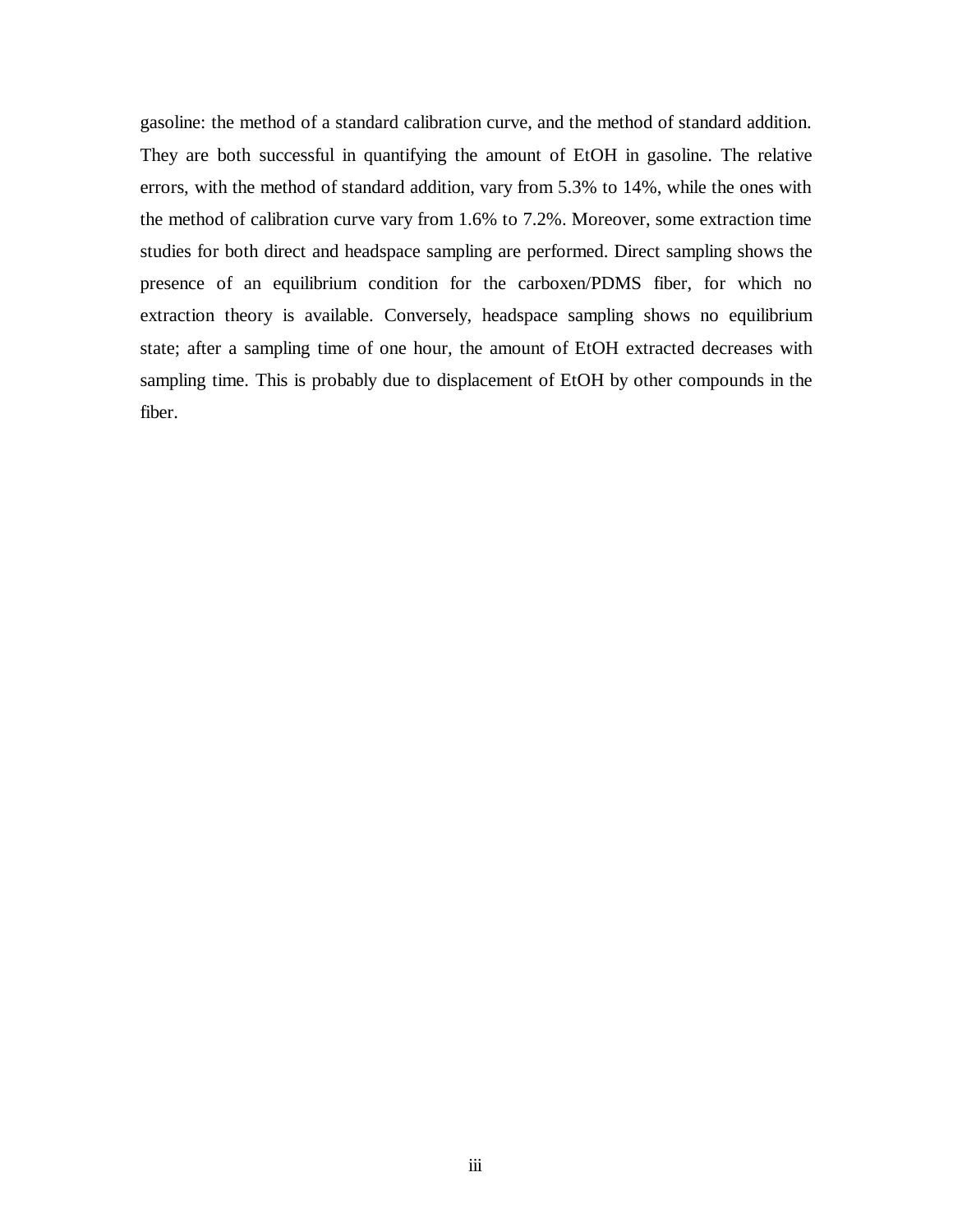### **ACKNOWLEDGEMENTS**

<span id="page-3-0"></span> I would like to thank my advisor, Dr. Harold McNair, for his knowledge and guidance. I would also like to thank my committee members, Dr. Herve Marand and Dr. Larry Taylor, for reviewing my thesis and giving me some good comments and suggestions.

Thanks to the chemistry department for providing me a teaching assistantship during my graduate studies.

 Thanks to my group members for the pleasant lab environment, help, friendship and technical knowledge. Special thanks to Dr. Yvonne Fraticelli, who gave me some helpful suggestions in my research, to Jennifer Brown and Laura Nakovich, always friendly and ready to help, to the usual or occasional "evening lab buddies", who brought life to the lab at night, to Kevin Schug, Arash Kamangepour, and Amy Kinkennon. Thanks also to the "older" lab members who graduated some months ago, especially Gail, Mark, and Xiling.

 Thanks to my chemistry buddies, those who came in with me as well as the other ones, especially Paco, Brian, Emre, Lee, and Luis. Special thanks to Paolo Dadone, Aysen Tulpar, and Christos Kontogeorgakis, for their great friendship and personalities. Paolo's argumentative nature made for interesting and helpful discussions.

 I would also like to thank my old and new friends, as well as my family, for their love and support, and especially my parents Victor and Elizabeth, who made all this possible.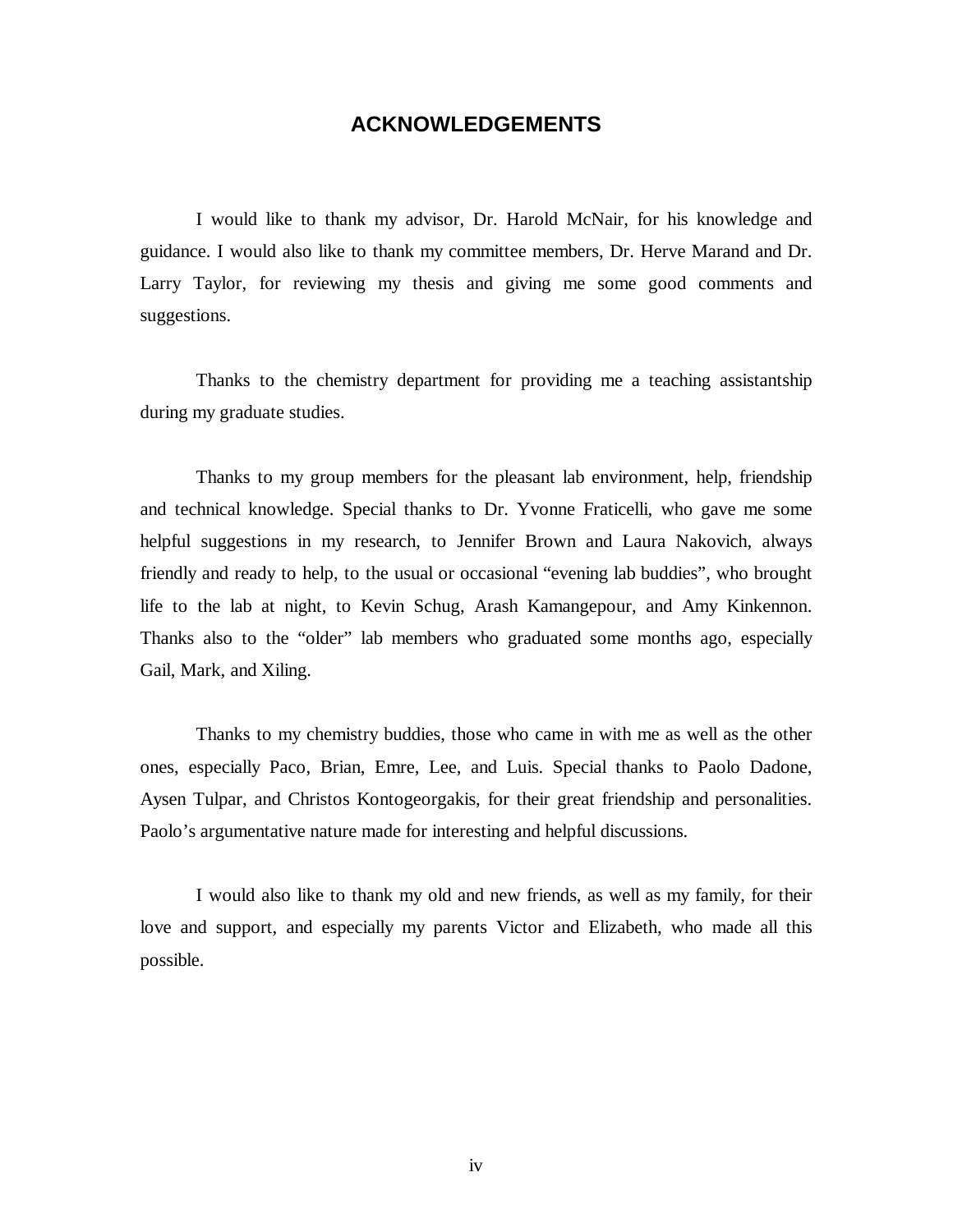# **Table of contents**

| 2.3.1 Determination of amount of analyte extracted at equilibrium (thermodynamics)16 |  |
|--------------------------------------------------------------------------------------|--|
|                                                                                      |  |
|                                                                                      |  |
|                                                                                      |  |
|                                                                                      |  |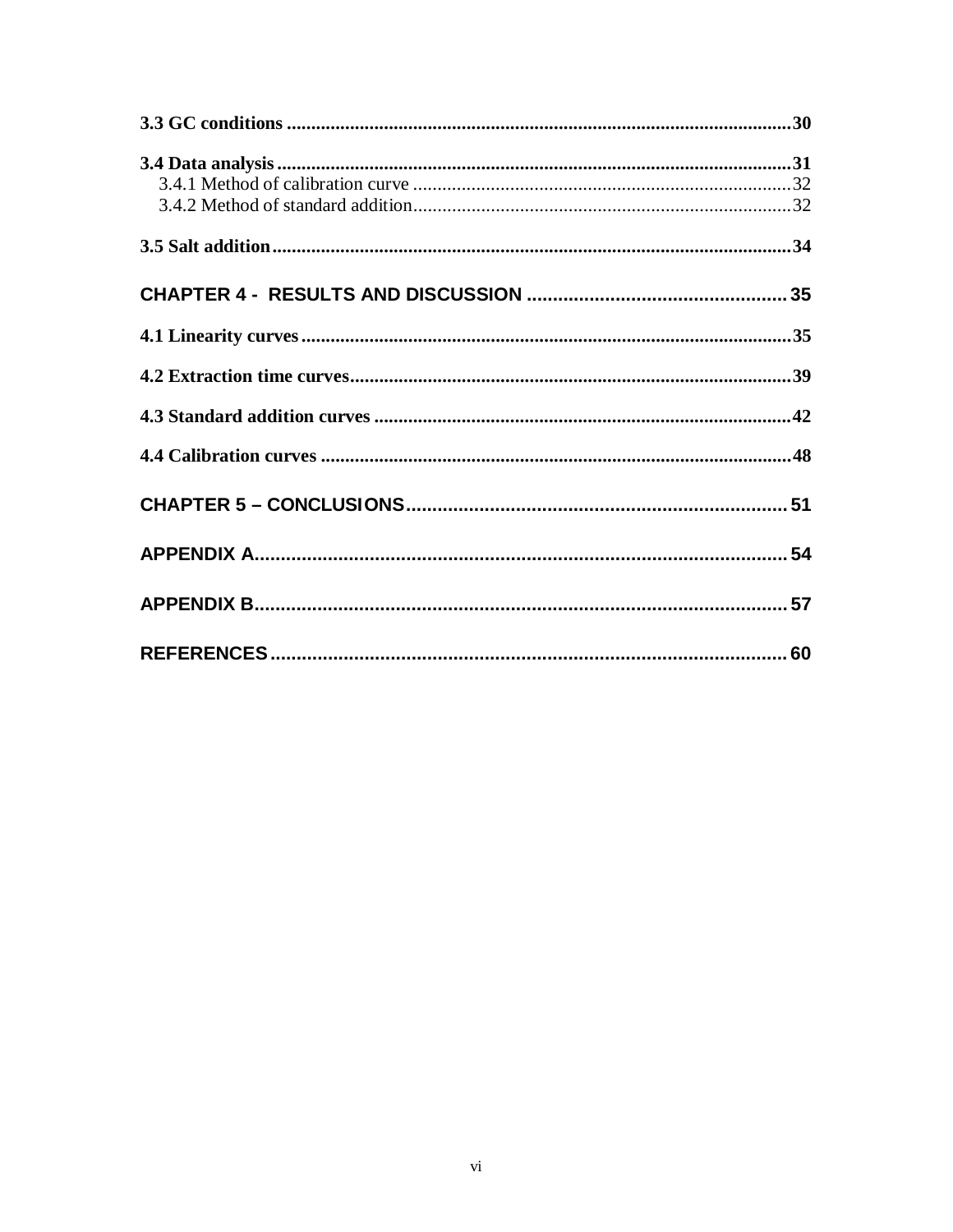# **LIST OF FIGURES**

## <span id="page-6-0"></span>**Figure Description Page**

| Fig. $2.1$  | <b>Extraction</b> step                                           | 12 |
|-------------|------------------------------------------------------------------|----|
| Fig. $2.2$  | Desorption step                                                  | 13 |
| Fig. $2.3$  | Scheme of SPME assembly                                          | 14 |
| Fig. $2.4$  | Direct sampling                                                  | 16 |
| Fig. $2.5$  | Headspace sampling                                               | 17 |
| Fig. $3.1$  | HP-5890 GC                                                       | 25 |
| Fig. $3.2$  | GC-MS 5973, HP-6890                                              | 26 |
| Fig. 3.3    | Fiberholder                                                      | 26 |
| Fig. 3.4    | Standard addition method                                         | 33 |
| Fig. $4.1$  | Linearity curve for methanol (F.I.D.)                            | 36 |
| Fig. $4.2$  | Linearity curve for ethanol (F.I.D.)                             | 37 |
| Fig. 4.3    | Linearity curve for methyl-tert-butyl ether (F.I.D.)             | 37 |
| Fig. 4.4    | GC of oxygenates spiked into water                               | 38 |
| Fig. $4.5$  | SPME-GC of oxygenates spiked into water                          | 38 |
| Fig. 4.6    | SPME-GC of 39 ppm EtOH in the water extracted gasoline fraction  | 39 |
| Fig. 4.7    | SPME-GC of 4.3 ppm EtOH in the water extracted gasoline fraction | 40 |
| Fig. 4.8    | Direct sampling extraction time curve                            | 41 |
| Fig. $4.9$  | Headspace sampling extraction time curve                         | 42 |
| Fig. $4.10$ | Standard addition curve using result set #1                      | 44 |
| Fig. 4.11   | Standard addition curve using result set #2                      | 46 |
| Fig. $4.12$ | Standard addition curve using result set #3                      | 47 |
| Fig. 4.13   | Calibration curve using result set #1                            | 48 |
| Fig. 4.14   | Calibration curve using result set #2                            | 49 |
| Fig. $4.15$ | Calibration curve using result set #3                            | 50 |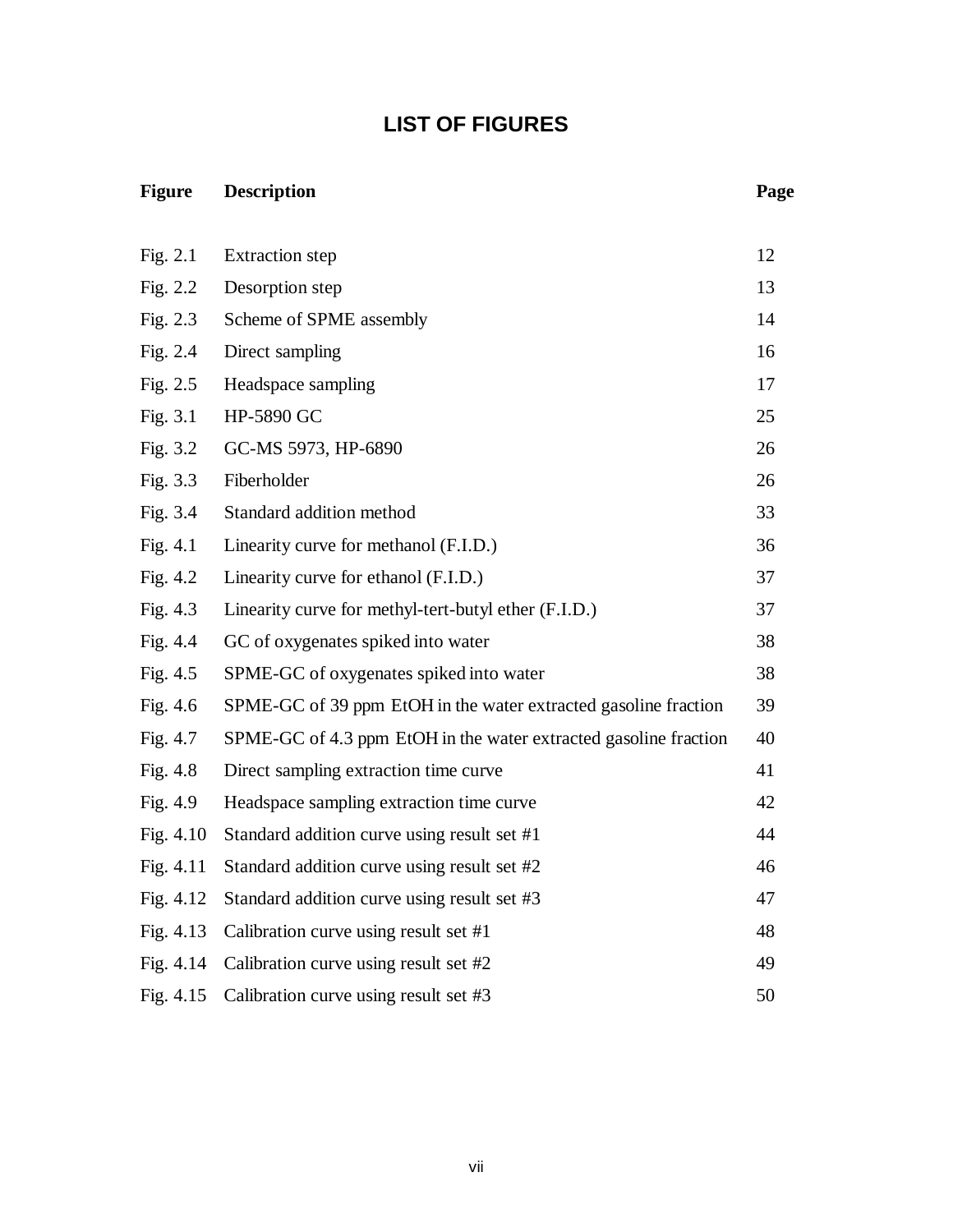# **LIST OF TABLES**

<span id="page-7-0"></span>

| <b>Table</b> | <b>Description</b>                             | Page |
|--------------|------------------------------------------------|------|
| Table 1.1    | Common components of gasoline, and some of     |      |
|              | their physical properties                      | 6    |
| Table 1.2    | Twenty major components of API PS-6            |      |
|              | unleaded gasoline                              | 7    |
| Table 3.1    | Relation between oxygenate amounts and volumes | 27   |
| Table 3.2    | Densities table at 25 $^{\circ}$ C             | 28   |
| Table 3.3    | Regular unleaded gasoline water solubility     | 28   |
| Table 4.1    | Data set 1, using 5.7 wt.% EtOH stock solution |      |
|              | (3.9 ppm EtOH in water)                        | 44   |
| Table 4.2    | Data set 2, using 6.6 wt.% EtOH stock solution |      |
|              | $time\ 0)$ (4.5 ppm EtOH in water)             | 45   |
| Table 4.3    | Data set 3, using 6.6 wt.% EtOH stock solution |      |
|              | $(time 48 hours)(4.5 ppm EtOH in water)$       | 47   |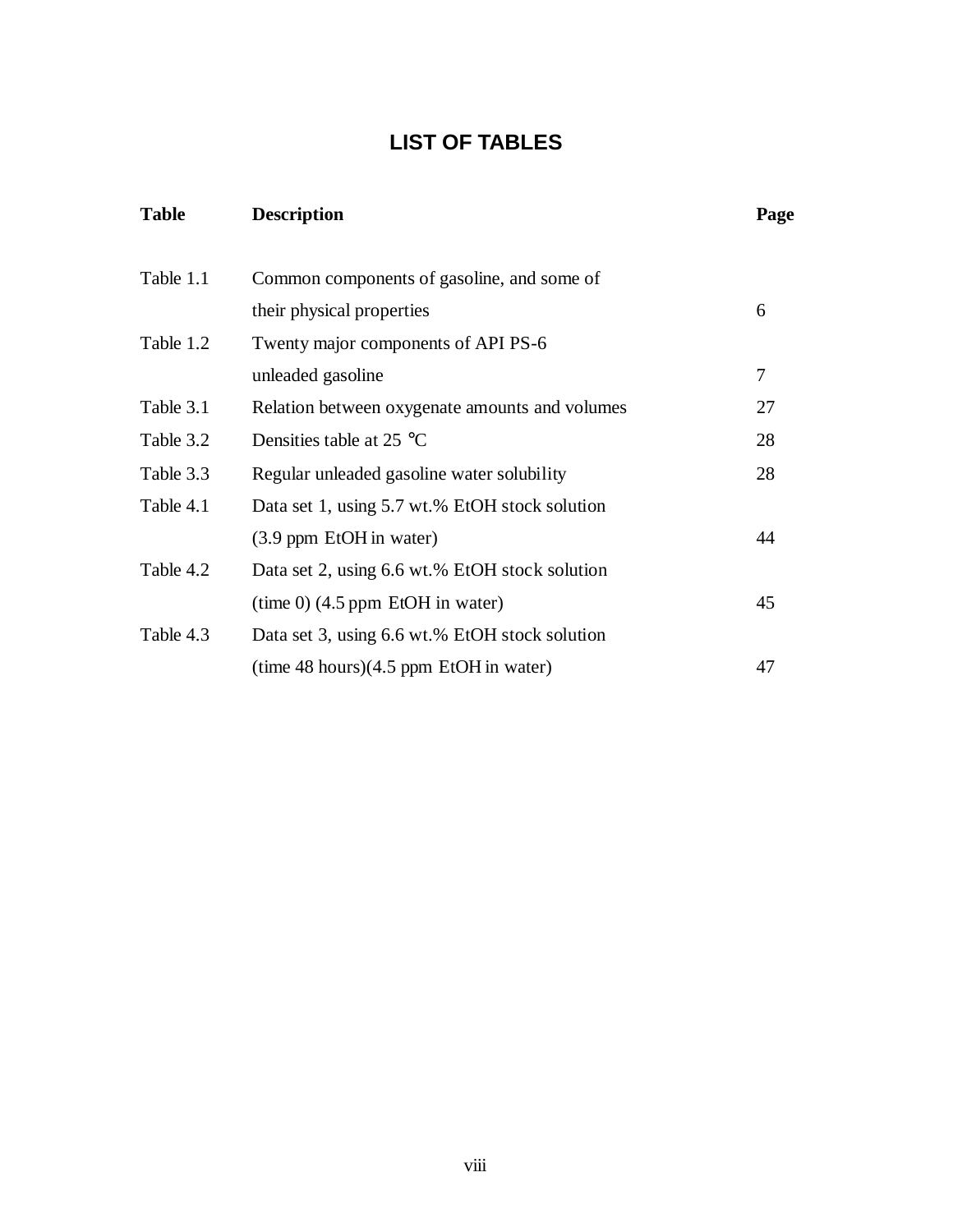# **LIST OF MULTIMEDIA OBJECTS**

<span id="page-8-0"></span>

| <b>Multimedia Description</b> |                                  | Page |
|-------------------------------|----------------------------------|------|
| Object                        |                                  |      |
|                               |                                  |      |
| Object 1                      | Animation of the extraction step | 12   |
| Object 2                      | Animation of the desorption step | 13   |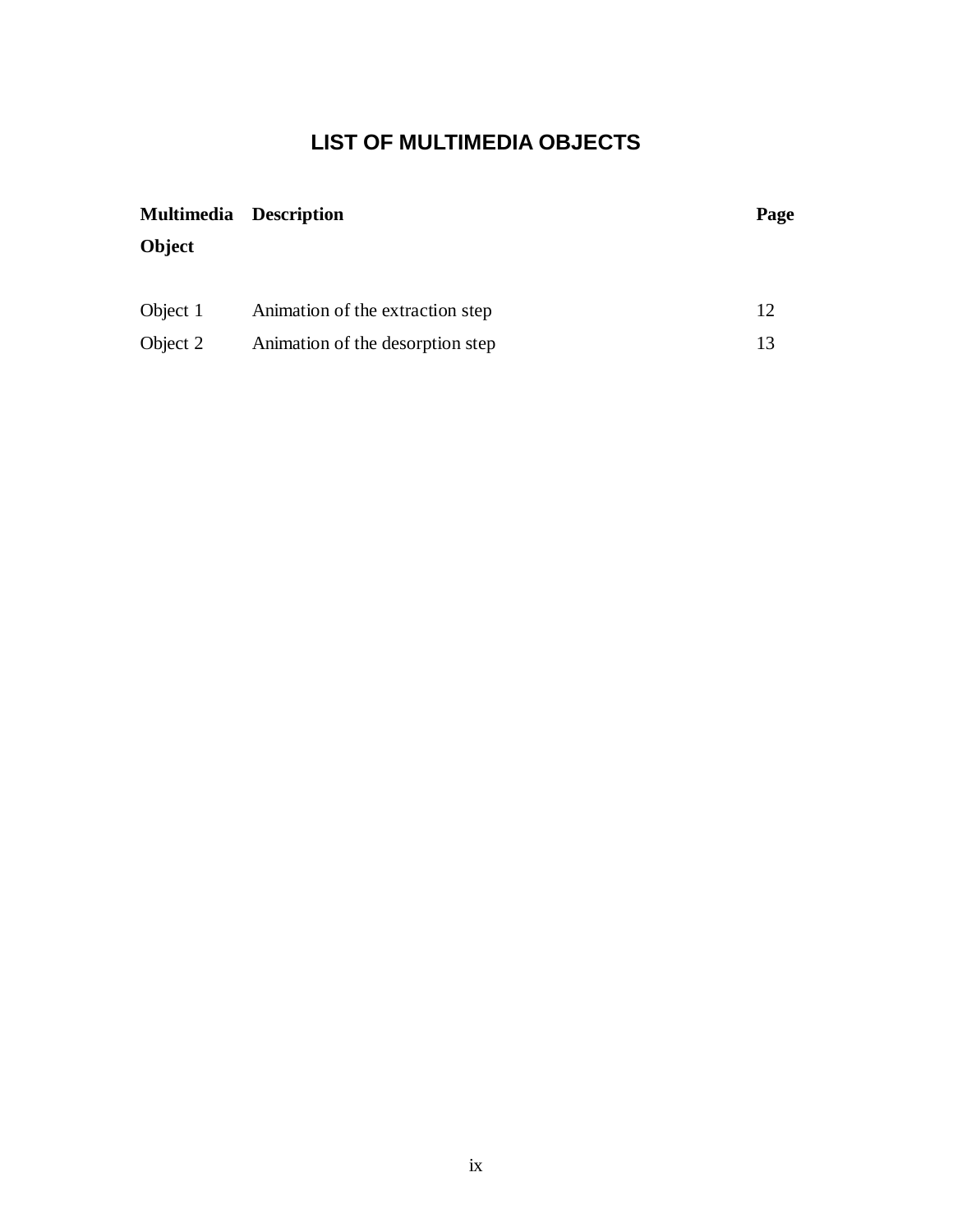### **CHAPTER 1 - INTRODUCTION**

### <span id="page-9-0"></span>**1.1 Background**

#### 1.1.1 History

For different reasons, it is very common to put additives in gasoline. Among those additives, oxygenates are commonly used in order to increase the amount of oxygen contained in gasoline. The oxygenates that are added can be either ethers (e.g., methyl tert butyl ether (MTBE), ethyl tert butyl ether (ETBE), and tert amyl methyl ether (TAME)) or alcohols (e.g., methanol (MeOH) and ethanol (EtOH)) [51]. Additives are chosen based on their cost and octane enhancing capabilities [50,58]. In the 1920s, MeOH and EtOH were already known to be octane enhancers, reducing knocking and allowing smoother burning [29,33,63]. They started being widely used since octane numbers in those days were quite low, therefore an improvement in engine performance by adding alcohols could easily be noticed. Lead additives started being substituted for alcohols since they were better octane enhancers, however they were banned in 1996 because they were major sources of lead contamination [33]. Therefore, the use of alcohols resurfaced.

Crude oil prices also influence the amount of oxygenates added to gasoline. Indeed, if crude oil prices are high, then it is more economical for the fuel blender to add oxygenates. For example, in the 1970s, during a period of oil crisis, gasoline supplies were restricted, and therefore more oxygenates were used as gasoline supplements. Up to 10 % alcohol was added to gasoline, yielding what became known as gasohol [54].

Methanol has been used in high concentration, in Canada, in specially designed cars, employing a specifically designed engine ("M85 fuel flexible vehicles") [55]. Those cars can run with a gasoline mixture containing up to 85% MeOH. A minimum of 15% gasoline is required, in order to not only facilitate engine start during cold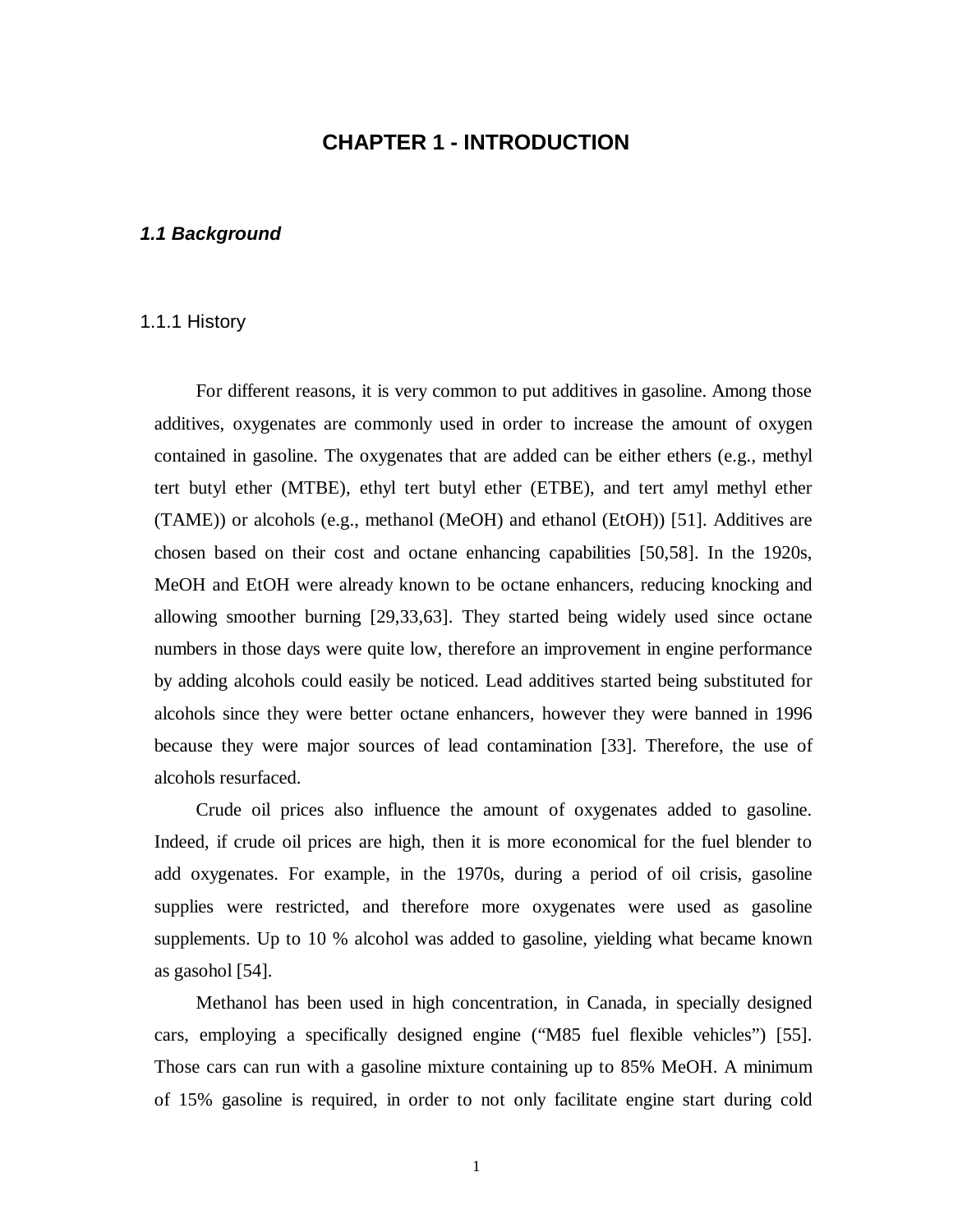<span id="page-10-0"></span>weather, but also to add more safety to the whole blend. Indeed, MeOH burns with a flame that is almost invisible in the daylight; thus, an ignited fuel spill would barely get noticed. On the contrary, gasoline burns with a yellow flame, thus making the whole blend flame more visible [55].

Currently, the Clean Air Act Amendments of 1990 require the addition of oxygen to gasoline in areas suffering from ozone or smog problems in order to reduce pollution [58]. Such a reformulated gasoline (RFG) has to contain at least 2% oxygen by weight during the year and at least 2.7% oxygen by weight during the wintertime [62]. The most commonly used oxygenates are EtOH and MTBE. However, MTBE is now almost forbidden by the environmental protection agency (EPA) because of the possibility of ground water contamination [14,57,61,62]. Indeed, MTBE has been known to leak into drinking water sources from underground gasoline storage tanks, causing a complex problem because it is very difficult to remove it from water [57]. Even though this theory has been challenged by an MTBE producer [60], the current trend is to use EtOH, which is highly biodegradable and therefore will unlikely travel far from spills or leaks [38,57].

### 1.1.2 Advantages and disadvantages

The addition of oxygenates to gasoline offers many advantages, among which:

- more complete combustion and reduction of carbon monoxide emissions;
- being a renewable energy source;
- increased octane number;
- increased volatility.

 Most importantly, the use of RFG reduces air toxic emissions and CO emissions, therefore reducing pollution emissions that cause ground level ozone problems [3,15,21,39,47,58]. Indeed, the addition of oxygenates allows a more complete combustion in the transient operation of the car. Furthermore, in the steady operation of the car, it shifts the reaction equilibrium to  $CO<sub>2</sub>$  rather than CO [21,51]. During engine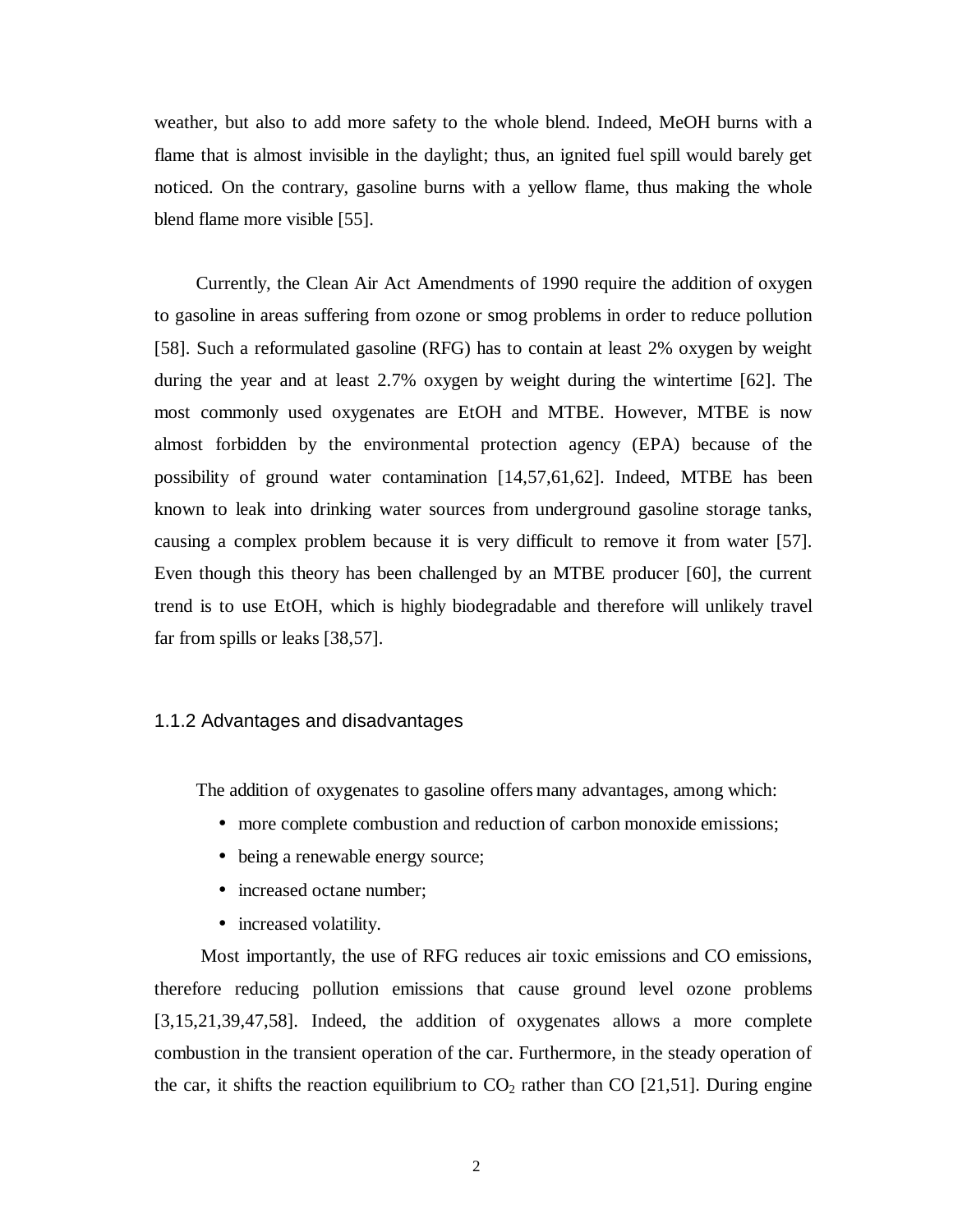start or during vehicle acceleration (i.e., transient operation), an excess of gasoline is present in the burning chamber. This causes a lower oxygen-to-gasoline ratio, resulting in an incomplete combustion causing higher hydrocarbon emissions since there is not enough oxygen to burn all the gasoline hydrocarbons. Adding oxygenates increases the oxygen-to-gasoline ratio (i.e., "richer" gasoline-air mixture, richer in oxygen), which results in a more complete combustion [2,22]. During steady engine operation, the oxygen-to-gasoline ratio is the stoichiometric one ("normal" gasoline-air mixture). Adding oxygenates to the mixture produces an excess of oxygen and the reaction equilibrium is shifted towards  $CO<sub>2</sub>$  rather than CO. The addition of oxygenates also allow faster and more stable combustion.

The addition of oxygenates to gasoline is beneficial in reducing the dependency from non-renewable energy sources. Indeed, oxygenates can be produced from available sources (e.g., biomass, sewage, municipal and agricultural waste) [9,17,27,28,44,45,46,56], whereas oil, a natural (non-renewable) energy source, cannot.

Methanol, also known as "wood alcohol", can be either obtained by distillation of wood (oldest process), or produced synthetically using natural gas, coal gas, water gas or sewage gas at high temperature and pressure and in the presence of metallic catalysts, as follows [29]:

$$
CO + 2H_2 \xrightarrow{ZnO - Cr_2O_3, 400^\circ C} CH_3OH
$$
 (1)

Ethanol, also known as "grain alcohol", can be produced naturally from the fermentation of fruit juices, vegetable matter, and carbohydrates [29]. The ethanol hence produced, called "bio-ethanol", is wet, and therefore needs to be further distilled to remove excess water and to be purified. The fermentation reaction is as follows:

$$
C_6H_{12}O_6 \xrightarrow{\text{yeast}} 2C_2H_5OH + 2CO_2 \tag{2}
$$

Ethanol can also be produced synthetically, by a hydration reaction of ethylene, as follows [29]:

$$
CH_2 = CH_2 \xrightarrow{H_2SO_4} CH_3CH_2OSO_2OH \xrightarrow{H_2O, heat} CH_3CH_2OH
$$
 (3)

Methyl tert butyl ether, can be produced in different ways, each having a common final step which is a reaction of methanol with isobutylene [29]:

$$
(CH3)2C = CH2 + CH3OH \rightarrow (CH3)3COCH3
$$
 (4)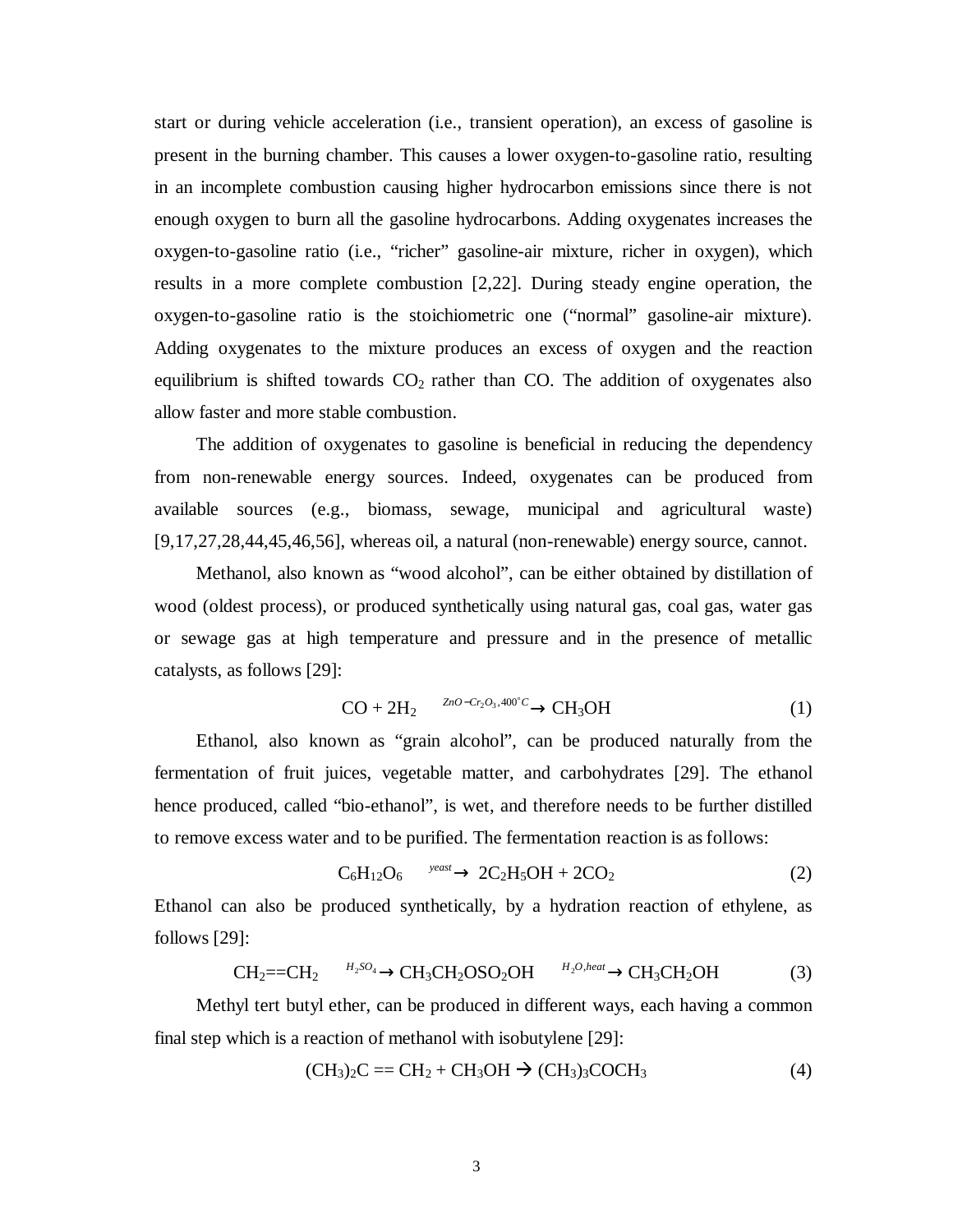Oxygenates have a high octane number, therefore their addition to gasoline enhances the octane number of the gasoline mix, therefore reducing "knocking" in the engine [9,53]. If the octane number is already at the desired level, then it is possible to reduce the amount of other high octane compounds, like aromatics, which are sometimes toxic (e.g. benzene, toluene, xylene), and add more oxygenates to keep the same overall octane number.

Since they increase volatility, and thus allow for an easier engine start, oxygenates are added to gasoline in higher quantity during the wintertime. Indeed, gasoline needs to be mixed with air (vaporized) in order to burn in the engine, and thus it needs to be volatile. At low temperatures, gasoline vaporizes less easily, which can result in car stumbling or hesitating and slower engine warm-up [29]. Increased volatility of RFG is mostly true when alcohols are used. Indeed, MTBE only slightly increases the blend's volatility, and ETBE and TAME do not increase the blend's volatility [49].

There are also disadvantages in adding oxygenates to gasoline, among which:

- corrosion;
- lower energy content;
- increased cost;
- phase separation;
- increased volatility.

Especially in older engines, oxygenates can soften hoses and gaskets [54], and dissolve plastic parts [51]. Moreover, they can also corrode metal with different intensities, as follows: MeOH > EtOH > MTBE [29].

Oxygenates have a lower energy content than gasoline, thus reducing the fuel efficiency of RFG. For example, the addition of 10 volume % EtOH reduces the fuel efficiency by only a few percents. Indeed, the combustion of EtOH releases 76,000 British thermal units (Btu) per gallon, while the combustion of conventional gasoline releases 115,000 Btu per gallon. The combustion of RFG with 10 volume % EtOH releases only 111,100 Btu per gallon.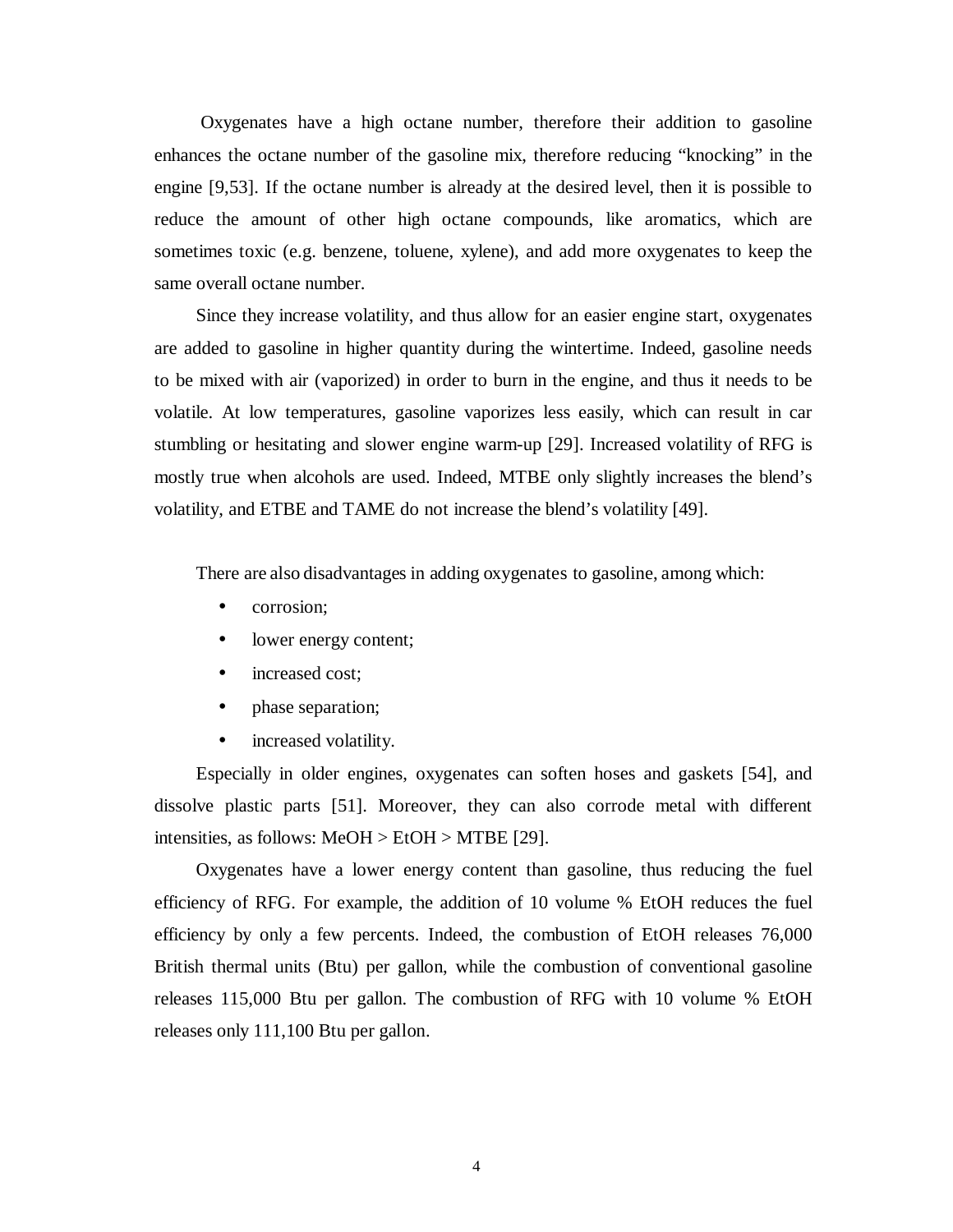<span id="page-13-0"></span>When the oil prices are not peaking, the cost of RFG increases because of the addition of oxygenates. So, unless there is a tax exemption for using oxygenates (and/or they are required by law), they will not likely be added [49].

When water is present in the gasoline, phase separation can occur if alcohols are the oxygenates used, since alcohols are very water soluble and would move to the bottom water phase. The top (alcohol deficient) gasoline phase would then have a lower octane number and may cause an engine to knock. Because of this problem, gasoline oxygenated with alcohols is not transported in pipelines, which sometimes contain water [49]. This problem is not seen with MTBE [51].

Finally, the increased volatility can lead to vapor lock in hot weather or high altitude [54]. Gasoline can vaporize in the fuel system and prevent the fuel pump from delivering sufficient gasoline to the engine. This would result in loss of power or engine shutdown [51].

#### 1.1.3 Gasoline components

Gasoline is a very complex mixture, containing hundreds of different compounds. Those compounds can be divided into three classes:

- aliphatic compounds (poorly water soluble);
- aromatic compounds (moderately water soluble);
- oxygenated compounds (optional; alcohols highly water soluble).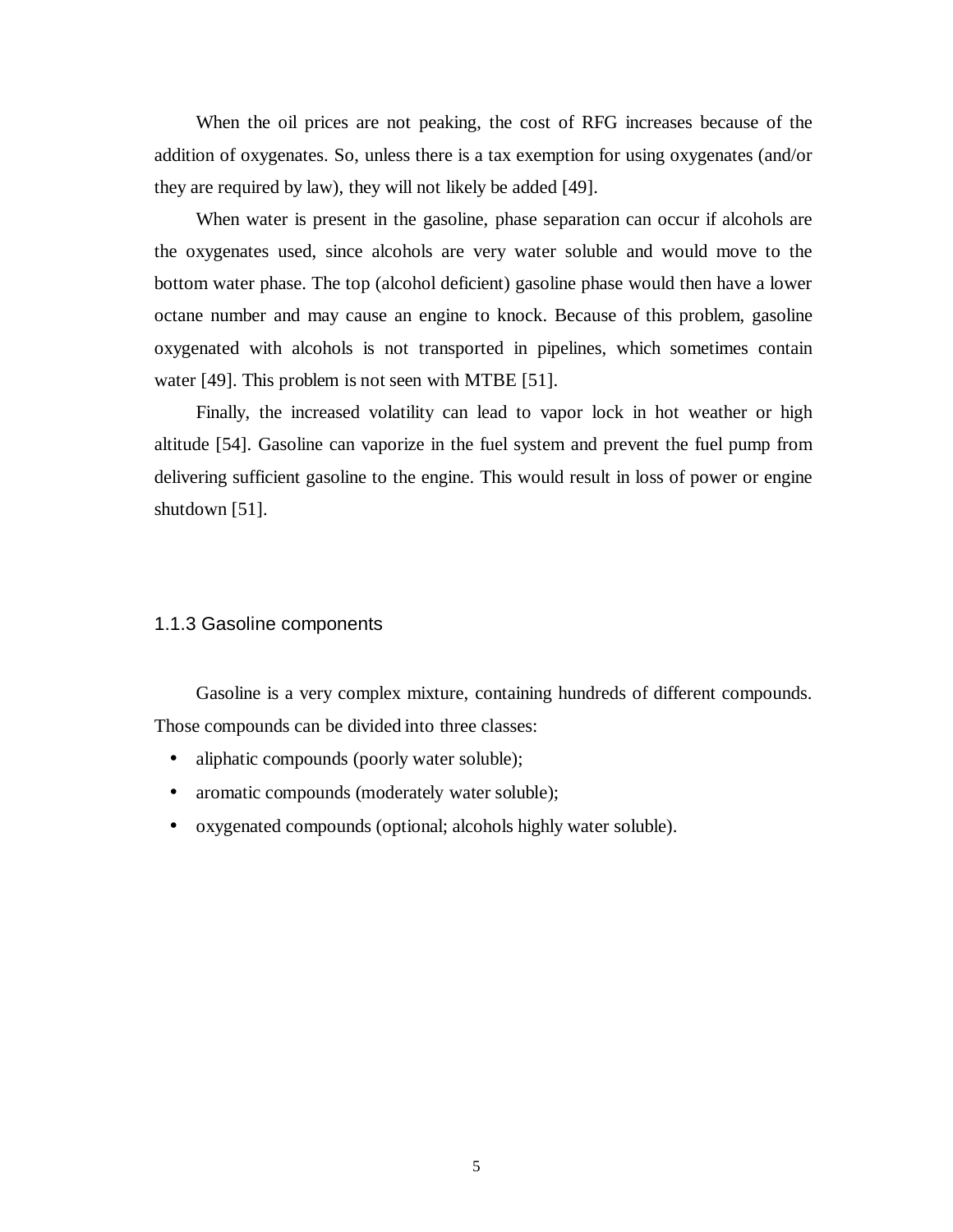<span id="page-14-0"></span>A list of some of these common gasoline components, along with some of their physical properties, is shown in Table 1.1. An example of standard gasoline composition is shown in Table 1.2.

|                   | Compound            | <b>MW</b> | $\mathbf{b}.\mathbf{p}$ . | v.p.                     | water      |
|-------------------|---------------------|-----------|---------------------------|--------------------------|------------|
|                   |                     |           | (C)                       | (mmHg)                   | solubility |
|                   |                     |           |                           | $(\textcircled{a} 20oC)$ | (mg/L)     |
| <b>AROMATIC</b>   | benzene             | 78        | 80.1                      | 76                       | 1780       |
| <b>COMPOUNDS</b>  | toluene             | 92        | 110                       | 22                       | 515        |
|                   | o-xylene            | 106       | 144.4                     | 5                        | 175        |
|                   | m-xylene            | 106       | 139.1                     | 6                        |            |
|                   | p-xylene            | 106       | 138.4                     | 6.5                      | 198        |
|                   | ethylbenzene        | 106       | 136.2                     | 7                        | 152        |
| <b>ALIPHATIC</b>  | methane             | 16        | $-161$                    | gas                      | 24         |
| <b>COMPOUNDS</b>  | ethane              | 30        | $-88.6$                   |                          | 60.4       |
|                   | n-propane           | 44        | $-42.1$                   |                          |            |
|                   | n-butane            | 58        | $-6.2$                    | 1823                     | 61         |
|                   | n-pentane           | 72        | 30                        | 430                      |            |
|                   | n-hexane            | 86        | 68.7                      | 120                      | 9.5        |
|                   | n-heptane           | 100       | 98.4                      | 35                       | 3          |
|                   | n-octane            | 114       | 125.5                     | 11                       | 0.66       |
|                   | trimethyl-pentanes  | 114       | 99                        |                          | 0.56       |
| <b>OXYGENATED</b> | methanol            | 32        | 64.7                      | 92                       | miscible   |
| <b>ADDITIVES</b>  | ethanol             | 46        | 78.5                      | 43.9                     | miscible   |
|                   | methyl-t-butylether | 88        | 252                       | 252                      | miscible   |

**Table 1.1: Common components of gasoline, and some of their physical properties**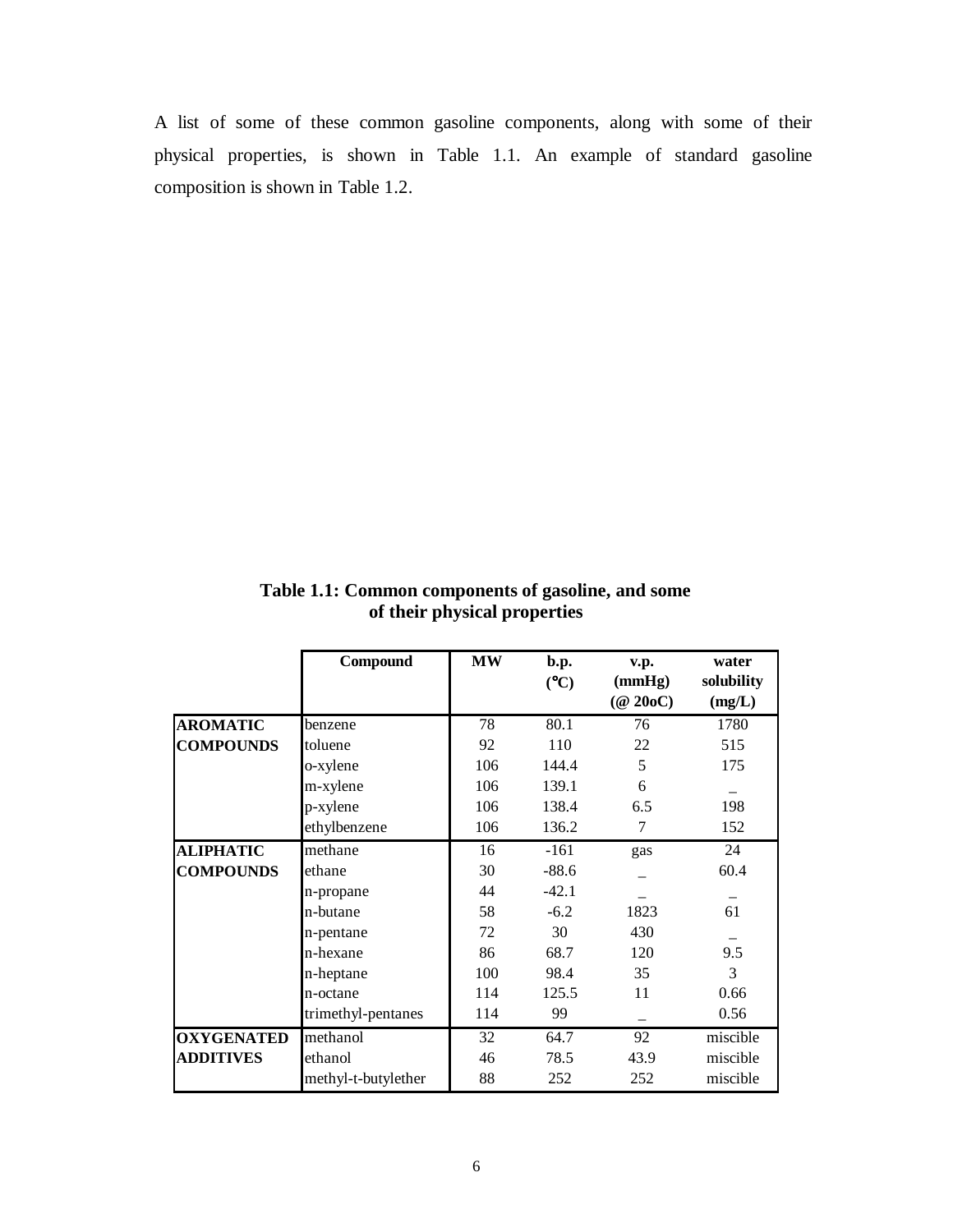| <b>COMPONENT</b>        | <b>Percent Weight</b> | <b>Aqueous Solubility</b> |
|-------------------------|-----------------------|---------------------------|
|                         | (API, 1985)           | (mg/L)                    |
| 2-methylbutane          | 8.72                  | 49.6                      |
| m-xylene                | 5.66                  | 185                       |
| 2,2,4-trimethylpentane  | 5.22                  | 2.4                       |
| toluene                 | 4.73                  | 554                       |
| 2-methylpentane         | 3.93                  | 15.7                      |
| n-butane                | 3.83                  | 61.4                      |
| 1,2,4-trimethylbenzene  | 3.26                  | 57                        |
| n-pentane               | 3.11                  | 47.6                      |
| 2,3,4-trimethylpentane  | 2.99                  | 2.3                       |
| 2,3,3-trimethylpentane  | 2.85                  | 2.6                       |
| 3-methylpentane         | 2.36                  | 17.9                      |
| o-xylene                | 2.27                  | 175                       |
| ethylbenzene            | 2                     | 161                       |
| benzene                 | 1.94                  | 1780                      |
| p-xylene                | 1.72                  | 156                       |
| 2,3-dimethylbutane      | 1.66                  | 22.5                      |
| n-hexane                | 1.58                  | 12.4                      |
| 1-methyl,3-ethylbenzene | 1.54                  | 40                        |
| 1-methyl,4-ethylbenzene | 1.54                  | 40                        |
| 3-methylhexane          | 1.3                   | 5                         |

<span id="page-15-0"></span>**Table 1.2: Twenty major components of API PS-6 unleaded gasoline (American Petroleum Institute, Washington D.C., 1988)** 

### **1.2: State of the Art**

 The discussion in the previous section (Section 1.1) shows the need to quantify oxygenates in gasoline. First of all, there is a need to quantify them during the blending of gasoline for quality assurance and process control purposes. Second, there is a need to quantify them during the delivery of gasoline, for example at gasoline stations, to check the accuracy of blenders' claims (e.g., consumers' associations, regulatory agencies), and also to check for possible contaminations [52].

The main problem encountered in performing a gas chromatographic analysis of oxygenates in gasoline is the coelution of aliphatic compounds with oxygenates, which leads to difficult quantification.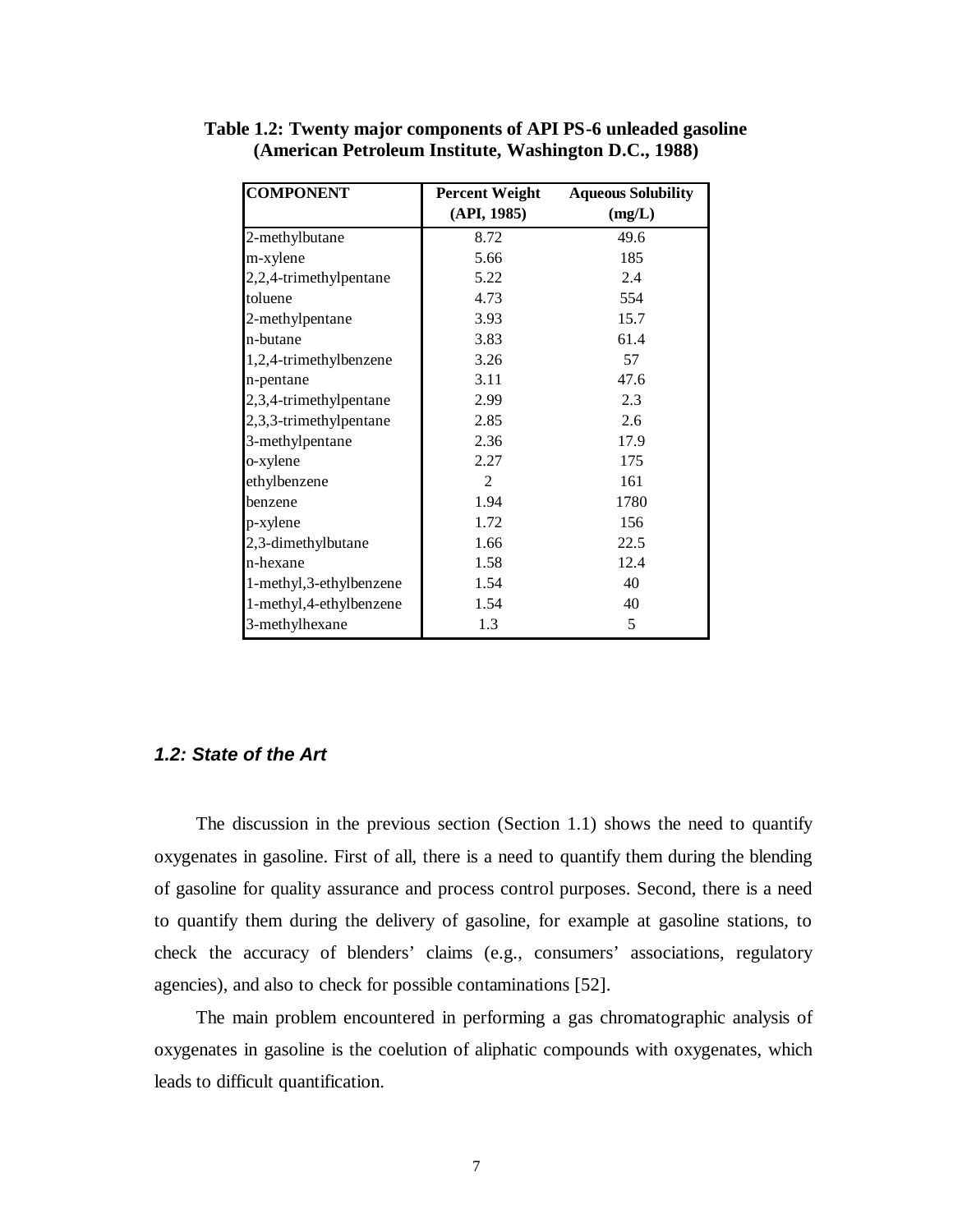There have been several approaches taken to quantify oxygenates in gasoline, either using chromatographic techniques, or using other types of techniques, like spectroscopy. The chromatographic approaches can be subdivided into three main categories, based on the way they try to solve the coelution problem. Namely there are:

- approaches using two or more columns [16,52,59];
- approaches using a selective detector for oxygen containing compounds [10,11,12,18,43];

• approaches using an extraction step prior to chromatographic analysis [1,26,34]. The first two classes of approaches present the main problem of requiring specific instrumentation.

The standard test method for quantification of low molecular weight alcohols (such as methanol and ethanol) and MTBE in gasoline is the ASTM-D4815. This method uses two columns and a column switching valve [59]. The sample first goes through a polar column in order to eliminate the light non polar compounds (these go to vent). Then the valve is switched in order to have the remainder of the sample go through the second column and be measured. This column is non polar, so that alcohols and MTBE elute before the heavier hydrocarbons. Finally, the valve is switched back to its original position to backflush the heavy hydrocarbons. This is a complicated method and it requires specific hardware.

The ASTM method is one of the two methods currently used by the EPA for quantification of alcohols in gasoline [52]. The other method uses a water extraction step in order to eliminate hydrocarbon interferences, followed by chromatographic analysis of the water sample. Calibration standards are used, along with an internal standard (isopropanol) added to the gasoline before the extraction step, in order to quantify the amount of alcohols in gasoline [52].

 Frysinger and Gaines [16] have quantified oxygenates using two-dimensional gas chromatography. Two columns are used in order to get better resolution. The first column separates compounds based on their volatility, while the second one separates compounds based on their polarity. The chromatogram obtained is a 2-D retention time plane with analytes organized by volatility and polarity properties.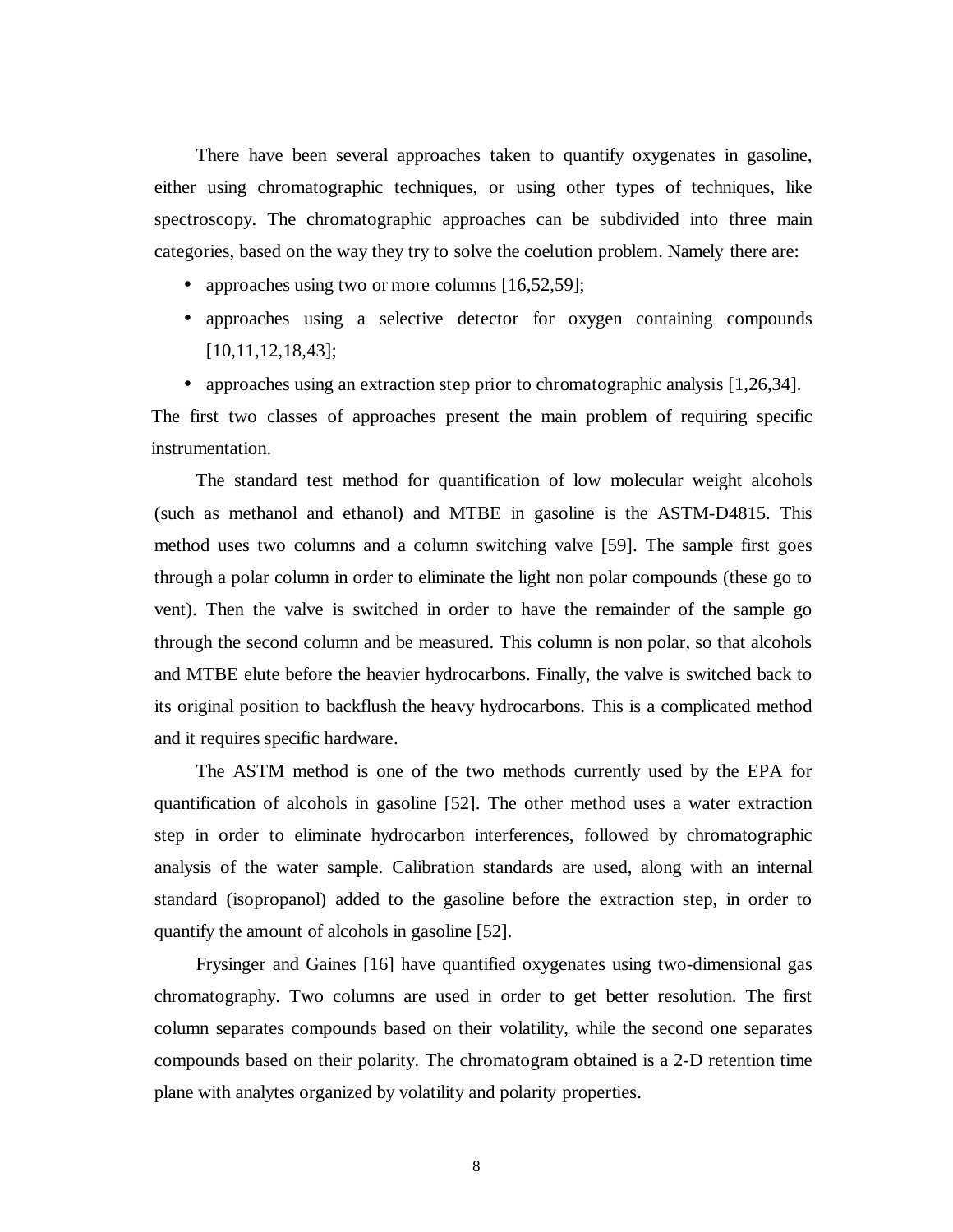Kanai *et al.* [26] have analyzed MTBE, ETBE, and TAME in gasolines by GC/MS. They used an acetonitrile (ACN) extraction step to remove hydrocarbon interferences. They mixed ACN with gasoline in a separatory funnel, and shook the mixture for 5 minutes. Three layers formed after the addition of saturated sodium chloride: a top hydrocarbon layer, a middle ACN layer (containing most of the ethers), and a bottom aqueous layer. The top and bottom layers were discarded. The middle layer was passed through a disposable pipette fitted with glass wool to remove any residual water. Then the sample was heated for 25 minutes to eliminate the small amounts of hydrocarbons present. The volume of the final sample was measured and the sample analyzed by GC-MS. They used an internal standard to quantify the ethers; their interference removal technique was successful in removing the hydrocarbon interferences, however it led to a very poor recovery (12% recovery).

Agarwal [1] used diethylene glycol to extract low molecular weight alcohols from gasoline in order to quantify them by GC, by eliminating hydrocarbon interferences. He used propanol as an internal standard. His method had the disadvantage of using an organic solvent.

Pauls and McCoy [34] used a water extraction step before a GC analysis using a packed column and isopropanol as an internal standard. The disadvantage of their method is the introduction of water inside the GC column, which results in a shorter column lifetime.

Among the approaches using oxygen selective detectors, Verga *et al.* [43] and Di sanzo [12] used an oxygenates FID (O-FID) analyzer. Diehl *et al.* [11] used an atomic emission detector (AED) on a GC instrument. Diehl *et al.* [10] used a Fourier transform infrared (FTIR) spectroscope as a GC detector. Goode and Thomas [18] used a microwave-induced plasma (MIP) GC detector. These approaches all require chromatographic instrument modification.

Finally, some non-chromatographic methods have also been used to quantify oxygenates in gasoline. Choquette *et al*. [8] used Fourier transform near-infrared and Fourier transform raman spectroscopy. They showed that their technique was capable of quantifying four common oxygenate additives (MTBE, ETBE, TAME, and EtOH) in single-oxygenate gasoline mixtures, however they could achieve accurate quantification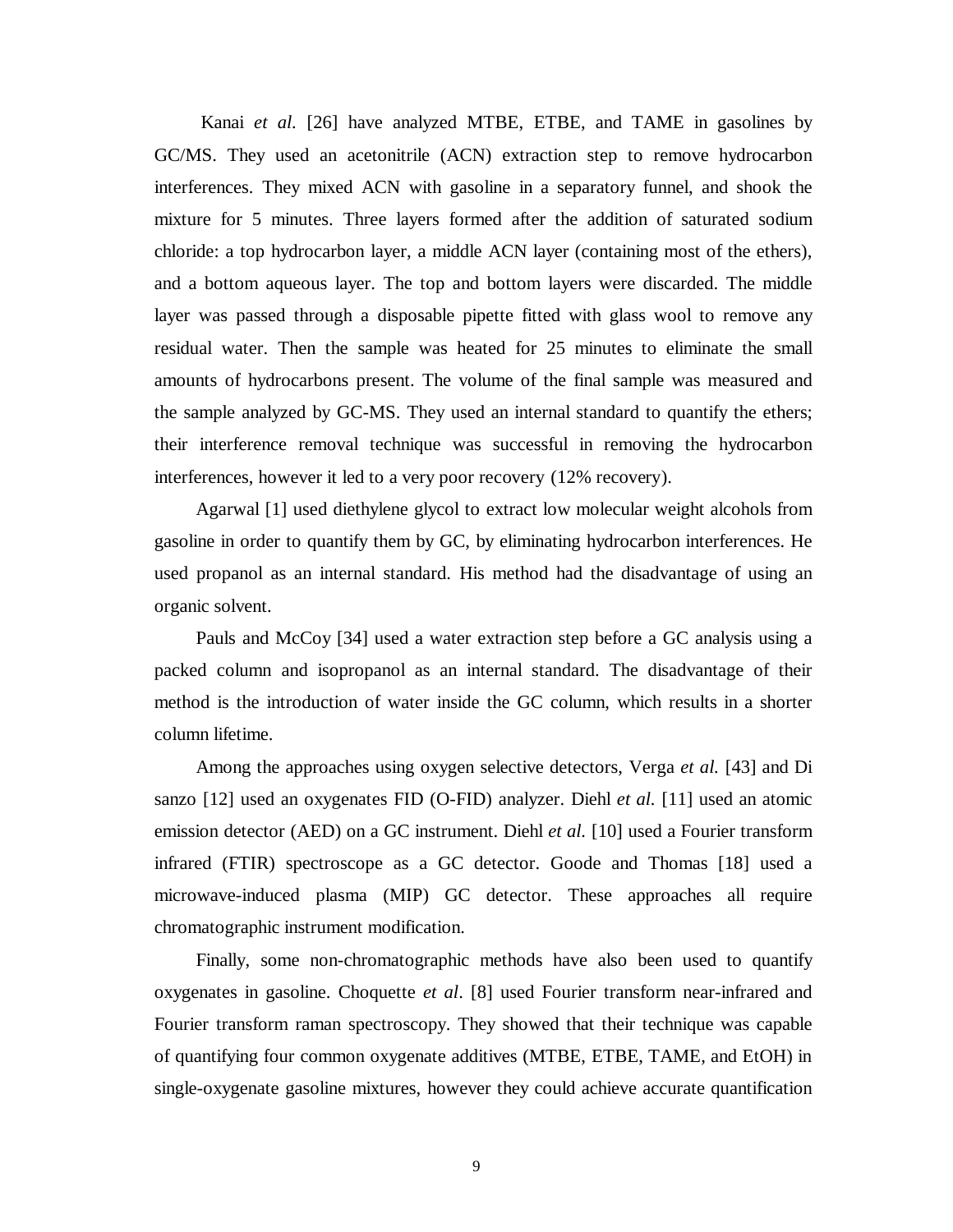only in well known and fixed neat-fuel composition. Sarpal *et al.* [40] have analyzed oxygenates in gasoline using 13C NMR spectroscopy. Skloss *et al.* [42], Kalsi *et al.* [25], and Meusinger [32], have used  ${}^{1}H$  NMR to analyze oxygenates in gasoline. Fodor *et al.* [13] and Iob *et al.* [23] have used FTIR spectroscopy.

A different approach to eliminating hydrocarbon interferences consists in using solid phase microextraction (SPME). The details of SPME will be discussed in the following chapter (Chapter 2). However, SPME uses a fiber for extracting analytes and this could be helpful in filtering some of the hydrocarbons. Gorecki *et al.* [20] have analyzed methanol, ethanol, and 2-propanol in unleaded gasoline and water using SPME. They used a custom made polar fiber, coated with Nafion perfluorinated resin. This fiber extracts analytes by adsorption and allowed good quantification of MeOH, but did not allow good quantification of ethanol and 2-propanol in water. Their work does not explain the details of the technique and only proves detection but no quantification of either MeOH or EtOH. They observed a non-linear response of analyte amounts extracted with this fiber at long sampling times. Indeed, since the coating surface has a limited number of adsorption sites, analytes with a lower affinity for the fiber are eventually displaced by the other analytes. They achieved better linearity by using two different experimental settings. The first one consisted in using a short extraction time with vigorous stirring; the second one consisted in using an extraction time for which some analytes did not reach equilibrium, with no stirring.

In this work we will quantify the amount of EtOH in gasoline using a combination of a water extraction step along with SPME-GC analysis. Our proposed method does not require specific instrumentation like in the multiple columns [16,52,59] and selective detector [10,11,12,18,43] cases. It also eliminates the use of organic solvent like in [1] and [26], and avoids the insertion of water inside the GC (detrimental to the column) like in [34].

In the following chapter we will provide some background information about SPME, and in Chapter 3 we will describe the experimental setup and methods. In Chapter 4 we will discuss our results, and finally we will conclude our work in Chapter 5.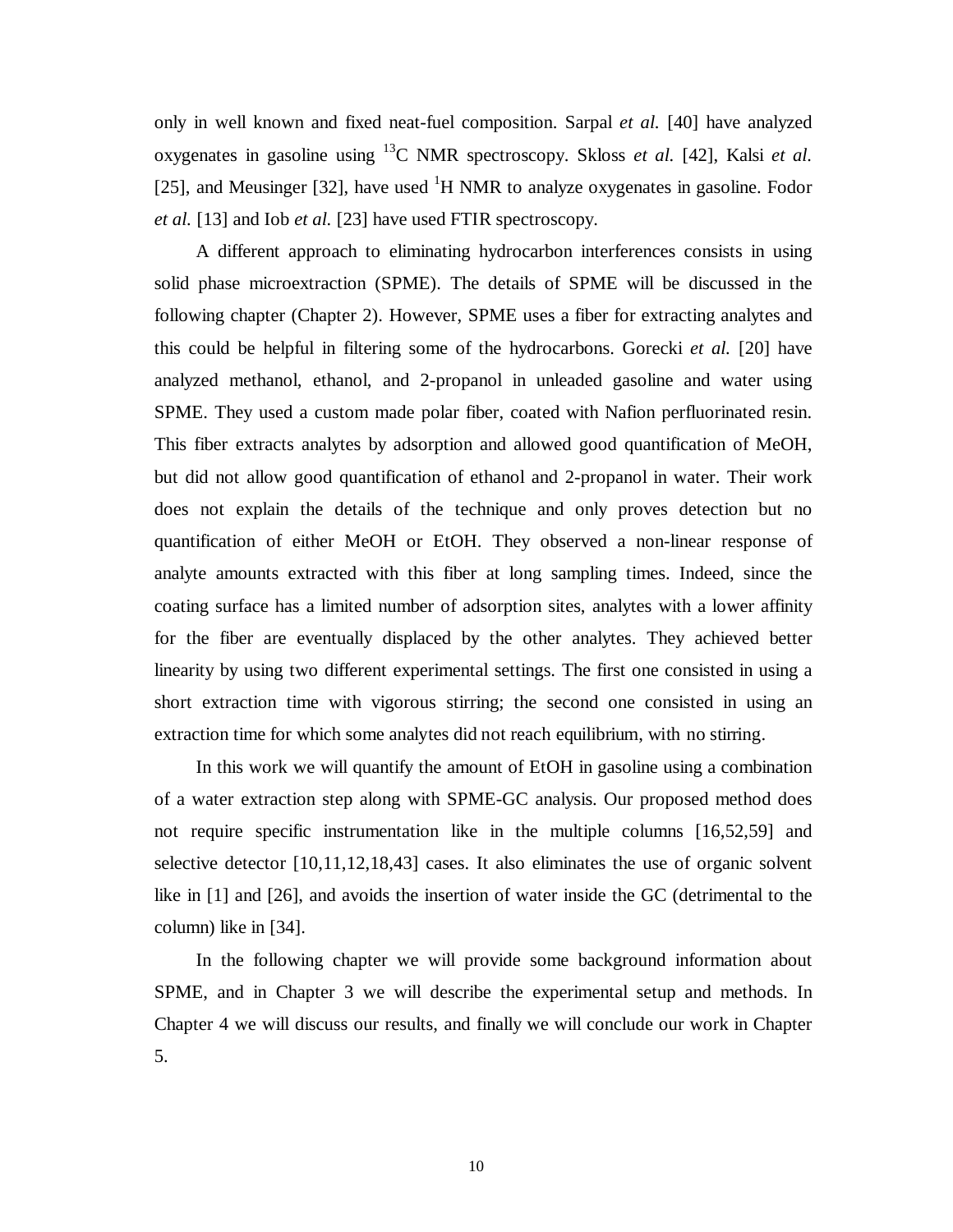### <span id="page-19-0"></span>**CHAPTER 2 - SOLID PHASE MICROEXTRACTION**

### **2.1 Introduction**

 Sample preparation is often a long and tedious process, and a time limiting factor in the analysis of compounds. Indeed, on average, two-thirds of the analysis time in chromatography is spent on sampling and sample preparation steps and only one-third on the analysis itself! Moreover, 90% of high performance liquid chromatography (HPLC) and gas chromatography (GC) users use two or more preparation techniques per sample. Therefore, it is important to minimize sample preparation time and optimize the efficiency of those steps. Solid Phase MicroExtraction is a quick sample preparation technique, where usually no other sample preparation step is required, hence minimizing the sample preparation time and the chance for error.

 In the remainder of this chapter, we describe in detail the SPME technique (Section 2), the theory (Section 3) and the fibers (Section 4).

### **2.2 Technique**

 SPME is a recent technique, invented by Pawliszyn in 1989 [6] and available commercially since 1994. A fiber is used to extract small amounts (ppm, ppb levels) of analytes from a solution, usually water. This technique is composed of two steps [31]. First, an extraction step (illustrated in Fig. 2.1), where analytes get sorbed onto the fiber and extracted from the solution or the headspace. Then, a desorption step (shown in Fig. 2.2), during which analytes are thermally desorbed into a heated GC injection port.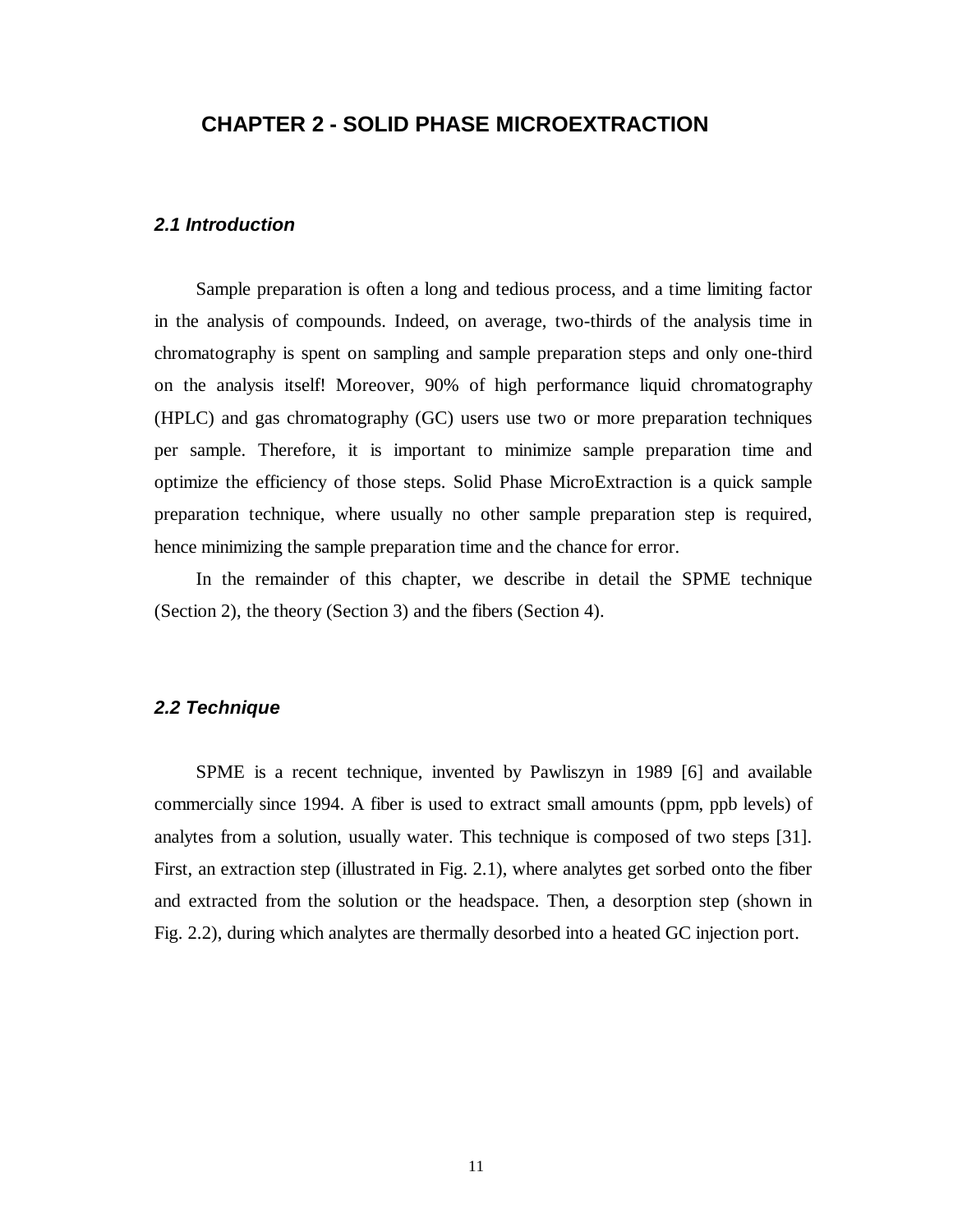<span id="page-20-0"></span>

**Fig. 2.1: Extraction step** 

The extraction step can be subdivided into three substeps. First, the sample vial septum is pierced by a septum piercing needle. Since the fiber is very fragile, the purpose of the septum piercing needle is to protect the fiber. After the septum is pierced, the fiber is exposed to the solution, either directly (i.e. direct sampling) or in its gas phase (i.e. headspace sampling). This allows the analytes from the solution to diffuse into the fiber. After a fixed amount of time the fiber is retracted inside the septum piercing needle, and the fiber holder (Fig. 2.3) is remov ed from the solution.

Click here to see an animation of the extraction step (28.6KB)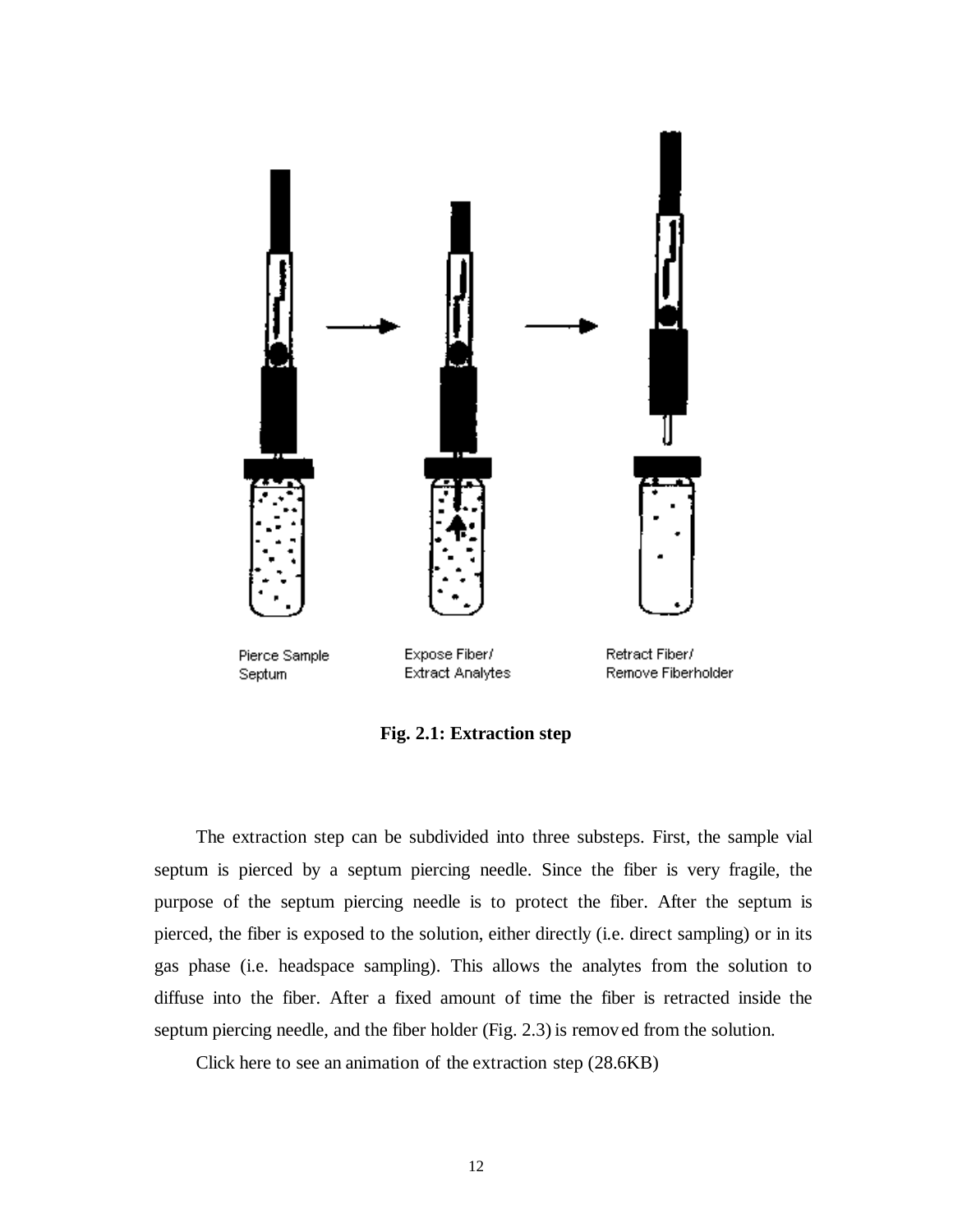<span id="page-21-0"></span>

**Fig. 2.2: Desorption step** 

The desorption step is also composed of three substeps. First, the GC inlet septum is pierced with the septum piercing needle. Then the fiber is exposed to the hot GC injection port, where the analytes are thermally desorbed. The fiber is left in the GC for a few minutes in order to allow complete desorption and cleaning. The fiber is finally retracted inside the septum piercing needle and the fiber holder is removed from the GC injection port.

Click here to see an animation of the desorption step (43.6KB)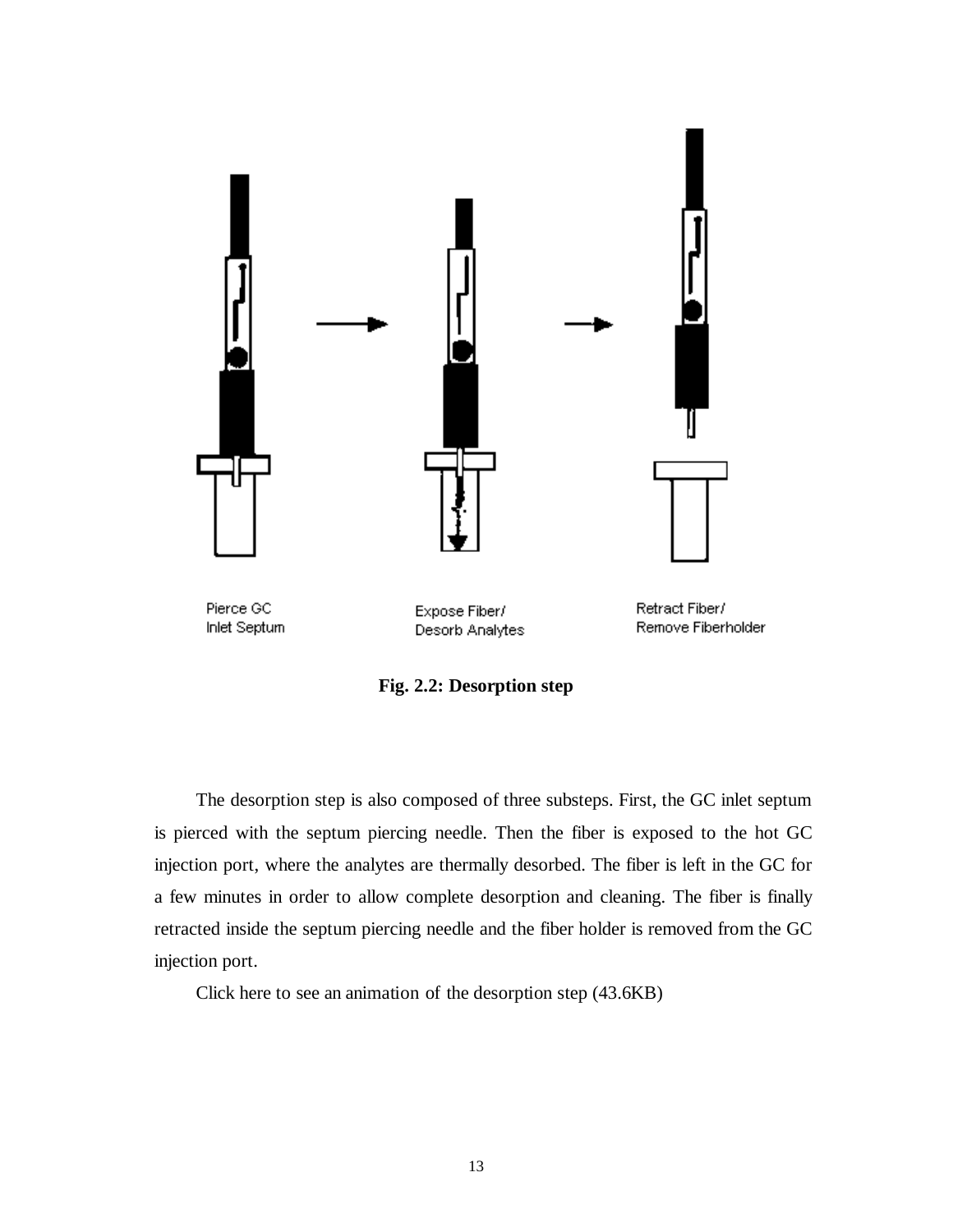<span id="page-22-0"></span>

**Fig. 2.3: Scheme of SPME assembly** 

SPME offers many advantages over other sample preparation techniques [36,48,64]:

- it is organic solvent free;
- it is low cost (in the order of hundreds of dollars);
- it is highly sensitive (analytes down to the ppm, ppb, and sometimes ppt levels can be detected [37]);
- it uses short extraction time (in the order of minutes);
- it is easy to use;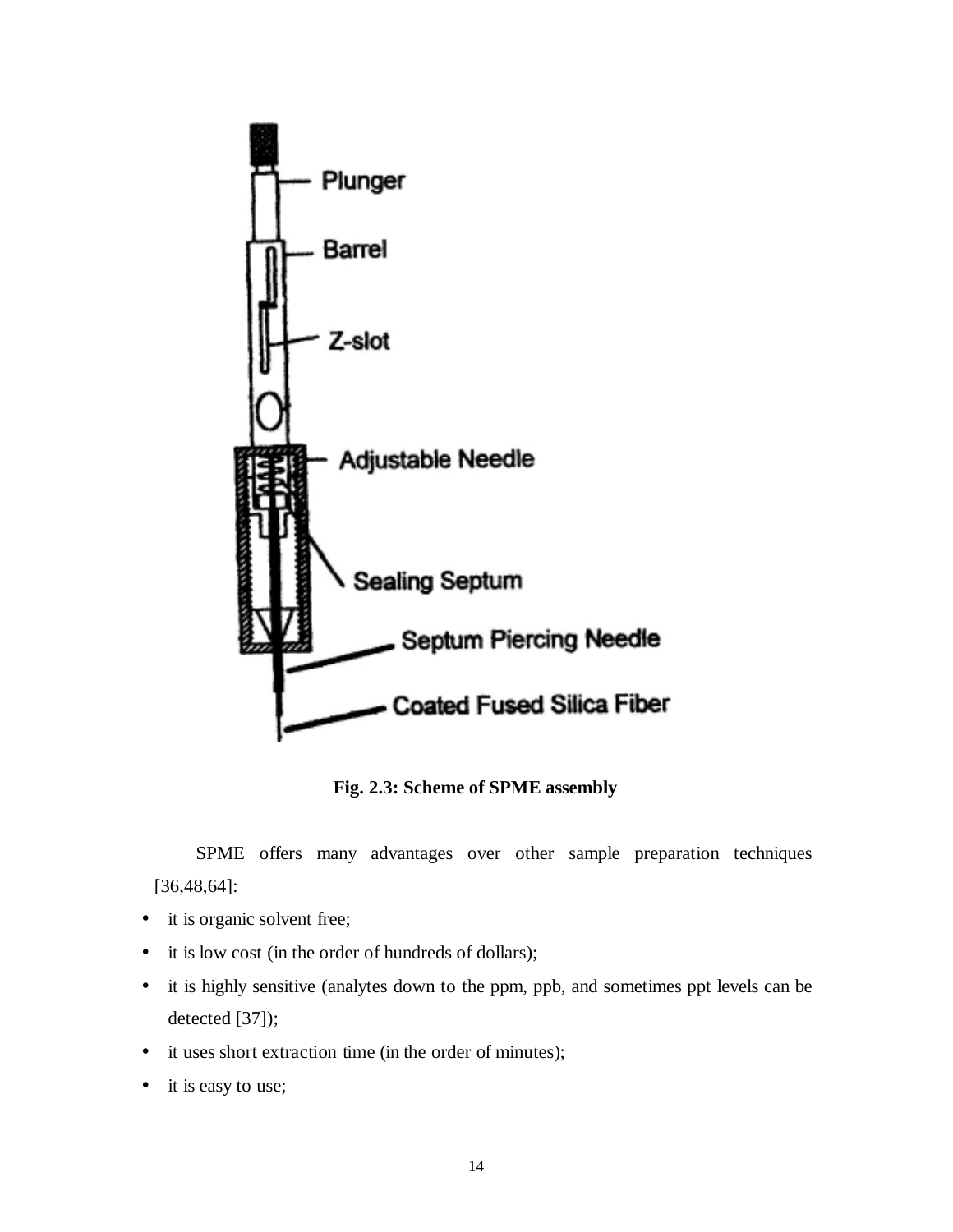- <span id="page-23-0"></span>• it often does not require any other sample preparation step;
- it can easily be automated;
- it allows field sampling: sample the analytes on-site with a portable field sampler, then bring the capped fiber back to the lab for the actual analysis.

However there are two main disadvantages to this technique:

- it is limited to aqueous samples;
- it cannot be used for highly concentrated analytes.

SPME was originally used for trace analysis of impurities in water [4,5,7,24,30,31,36,37,]. Lately it has also been used in pharmaceutical, environmental, foods and flavors, forensic, and toxicology applications [36,48,64]. Most work has been done with hydrophobic (non polar) analytes, extracted using a polydimethyl siloxane fiber (PDMS; non polar fiber, most widely used). Since very little work has been done with polar analytes [20], the novel approach of this work consists in extracting polar analytes (MeOH, EtOH).

### **2.3 Theory**

 Two mechanisms are possible, according to the nature of the fiber. If the fiber is a liquid phase, the analytes are extracted by absorption; if the fiber is a porous particle blend, the analytes are extracted by adsorption. Absorption is a non-competitive process where analytes dissolve into the bulk of the liquid, whereas adsorption is a competitive process where analytes bind to the surface of the solid [19]. In the adsorption case, there is a limited number of sites where analytes can bind to. When all the sites are occupied, the fiber is saturated. Therefore the linear range of adsorption-type fibers is smaller than the one for absorption-type fibers. In a competitive process, analytes of higher affinity for the coating can displace analytes of lower affinity for the fiber.

In this section we will explain some of the theory behind the use of SPME. We will first start by analyzing the equilibrium process (thermodynamics) [35], and then consider the dynamics that lead to equilibrium (kinetics) [2]. The thermodynamic and kinetic expressions are derived for the absorption mechanism only. The thermodynamic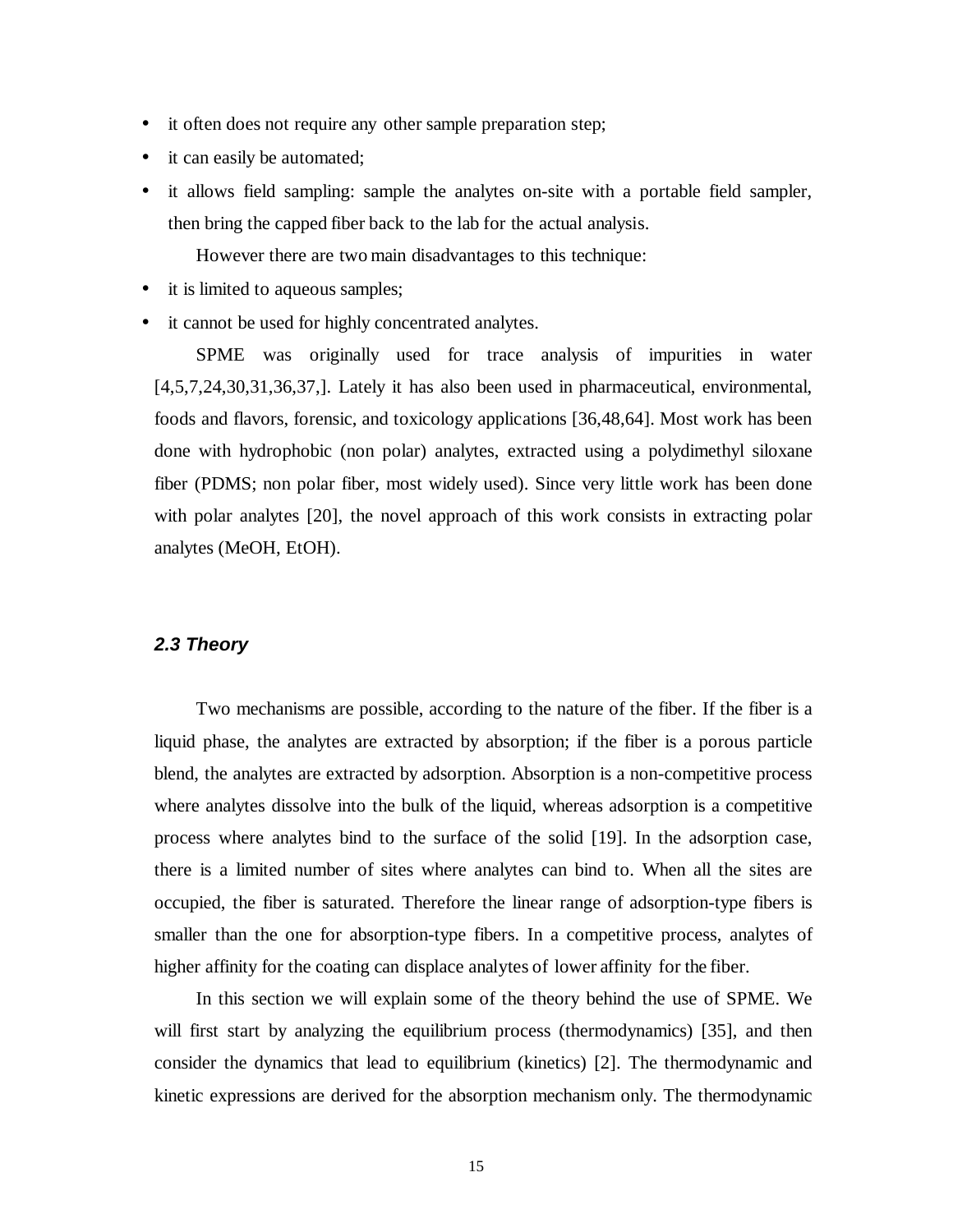<span id="page-24-0"></span>expression for most of the adsorption-type fibers is similar to the one for absorptiontype fibers, and the same conclusion is valid, if a sufficiently dilute solution is used. The carboxen/PDMS fiber is an exception, and no extraction model has been developed for it so far [19]. Indeed, this fiber has pores small enough to cause capillary condensation, which can result in a higher extraction capacity of the fiber for some analytes [19]. However if the analytes concentrations are low enough, capillary condensation is negligible [19].

2.3.1 Determination of amount of analyte extracted at equilibrium (thermodynamics)

 Let's consider the following three phases, shown in Fig. 2.4 (direct sampling mode), and Fig. 2.5 (headspace sampling mode):

- fiber coating  $(f)$ , with volume  $V_f$ ;
- gas phase, or headspace  $(h)$ , with volume  $V_h$ ;
- homogeneous matrix (e.g. pure water) ( $s$ ), with volume  $V_s$ .



**Fig. 2.4: Direct sampling**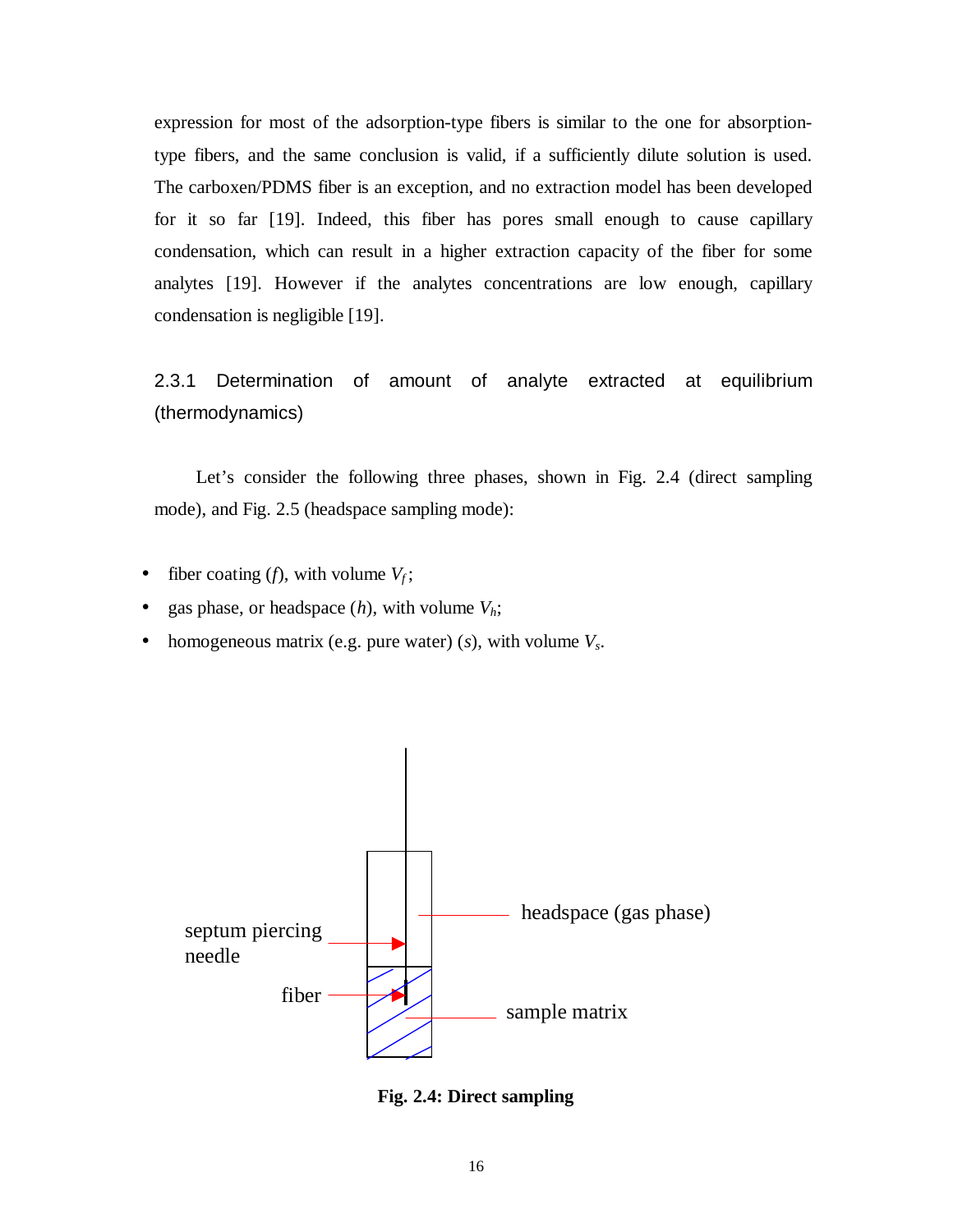<span id="page-25-0"></span>

**Fig. 2.5: Headspace sampling** 

Determination of coating volume:

A fused silica solid fiber is coated with a thin film of sorbent. The coating having a cylindrical shape, its volume can be calculated using the formula for a cylindrical section. Therefore, the volume of the fiber is:  $V_f = \pi (R^2 - r^2)h$ 

where:  $R =$  radius of coated fiber

*r* = radius of uncoated fiber

 $h =$  length of the fiber

coating thickness =  $R - r$ 

Example: A carboxen/PDMS fiber, which has an 85 µm thick and 1 cm long coating, on a fused silica rod of 110 µm internal diameter, would lead to a 0.5 µL volume for the sorbent phase.

As long as the three volumes (fiber coating, headspace, and homogeneous matrix volumes) are constant, the amount of analyte extracted is independent of the location of the fiber in the system (headspace or directly in the sample) at equilibrium [35,36].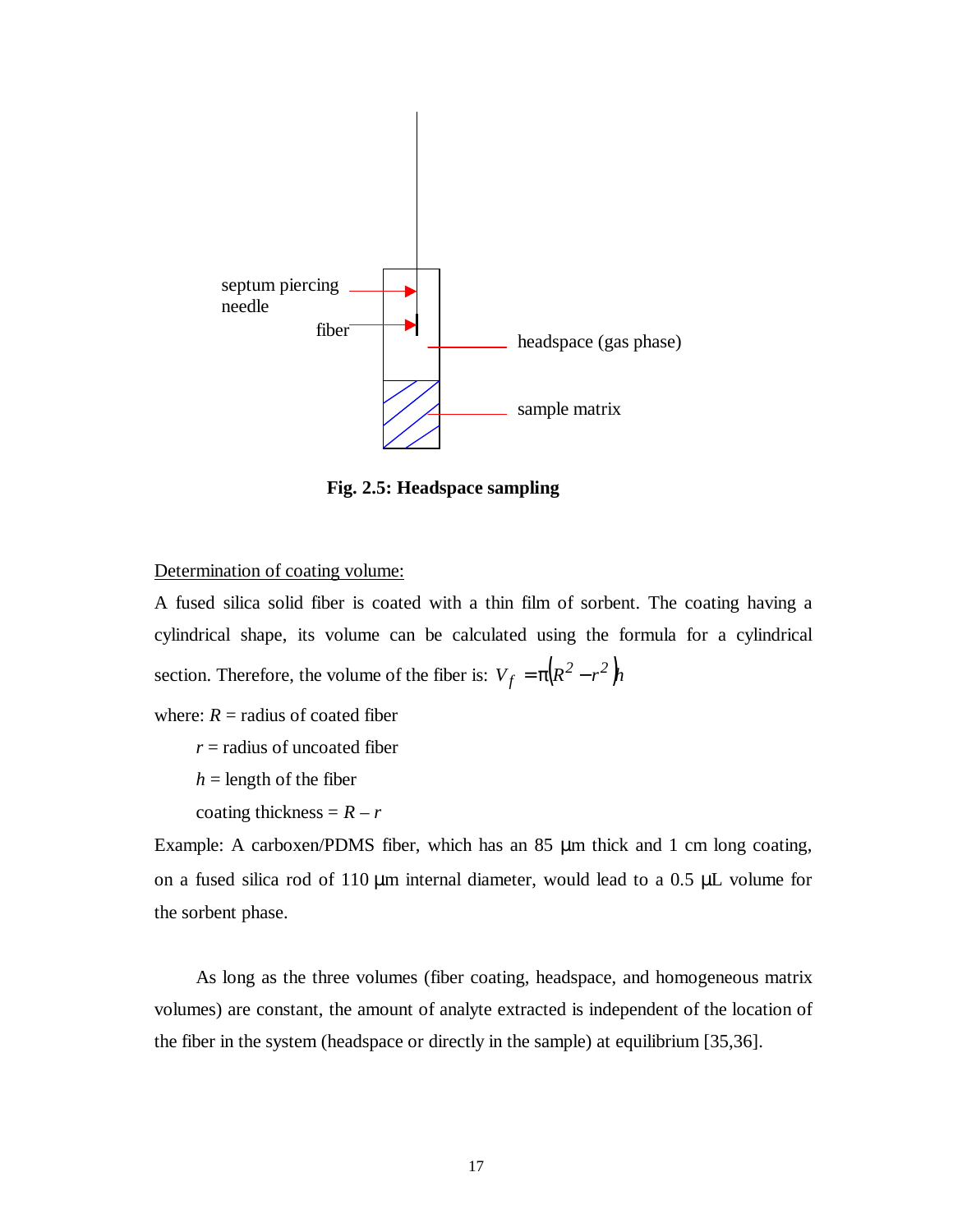If we assume there are no losses (i.e., biodegradation or adsorption on walls of sampling vessel), then mass is conserved, therefore the number of moles is conserved, and the following equation can be written [35]:

$$
C_0 V_s = C_f^{\infty} V_f + C_h^{\infty} V_h + C_s^{\infty} V_s
$$
 (1)

where:

- $\bullet$  *C*<sub>0</sub> is the initial concentration of the analyte in the matrix;
- $C_f^{\infty}$ ,  $C_h^{\infty}$ , and  $C_s^{\infty}$  are the equilibrium concentrations of analyte in the fiber, headspace, and solution (matrix) respectively.

The mass of analyte sorbed by the coating at equilibrium is:

$$
n^{\infty} = C_f^{\infty} V_f \tag{2}
$$

Multiplying and dividing the right side of Eq.  $(2)$  by  $C_0Vs$ , we obtain:

$$
n^{\infty} = \frac{C_f^{\infty} V_f C_0 V_s}{C_0 V_s}
$$
 (3)

Replacing the denominator with the right term of Eq. (1), we get:

$$
n^{\infty} = \frac{C_f^{\infty} V_f C_0 V_s}{C_f^{\infty} V_f + C_h^{\infty} V_h + C_s^{\infty} V_s}
$$
(4)

Dividing both the numerator and denominator by  $C_s^{\infty}$ , we obtain:

$$
n^{\infty} = \frac{\frac{C_f^{\infty} V_f C_0 V_s}{C_s^{\infty}}}{\frac{C_f^{\infty} V_f}{C_s^{\infty}} + \frac{C_h^{\infty} V_h}{C_s^{\infty}} + V_s}
$$
(5)

Let's now define two partition coefficients that express the proportion of analyte at equilibrium between two of the three phases:

- 1- Sample-coating partition coefficient:  $K_{spme} = C_f^{\infty}/C_s^{\infty}$
- 2- Sample-headspace partition coefficient:  $K_{hs} = C_h^{\infty}/C_s^{\infty}$

Note that a third partition coefficient (coating-headspace) could be defined, but it would be dependent on the two previously defined partition coefficients.

Substituting these partition coefficients into Eq. (5), we get: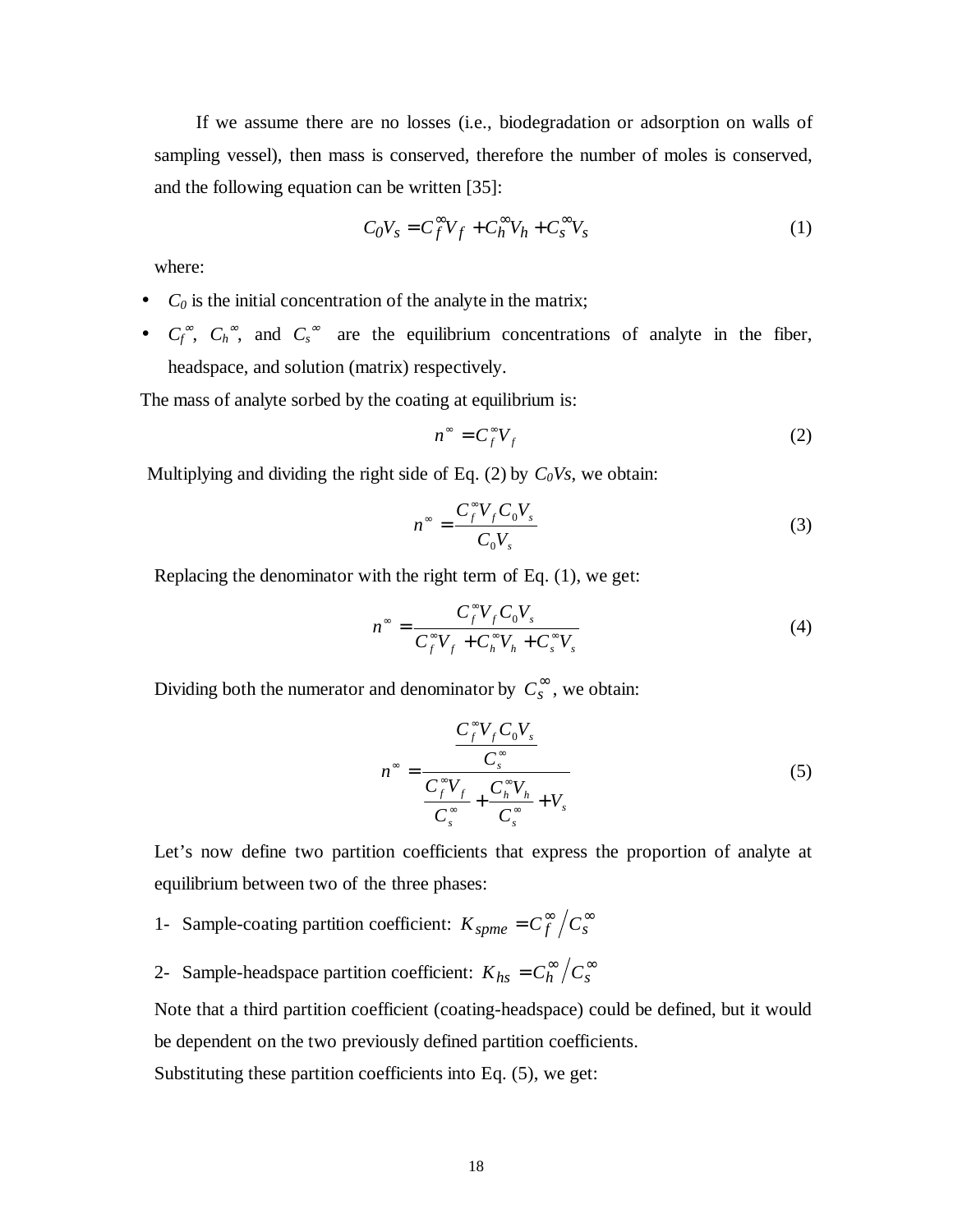$$
n^{\infty} = \frac{K_{spme}V_f C_0 V_s}{K_{spme}V_f + K_{hs}V_h + V_s}
$$
(6)

Let's consider two cases: first the case where there is some headspace; second the case where there is no headspace.

#### Case 1: There is headspace

Since  $V_f$  is very small ( $\mu$ L), generally  $K_{\text{spme}}V_f \ll V_s$ , Eq. (6) can be written as:

$$
n^{\infty} \cong \frac{K_{spme}V_f C_0 V_s}{K_{hs}V_h + V_s} \tag{7}
$$

Dividing the numerator and denominator by  $V_s$ , we get:

$$
n^{\infty} \cong K_{spme} V_f \frac{1}{1 + K_{hs} \frac{V_h}{V_s}} C_0 \tag{8}
$$

Note that the amount of analyte extracted at equilibrium by absorption is proportional to *C0* and is dependent on the sample, headspace, and coating volumes.

### Case 2: Assuming no headspace:

In the case there is no headspace ( $V_h = 0$ ), Eq. (8) becomes:

$$
n^{\infty} = K_{spme} V_f C_0 \tag{9}
$$

This equation shows that the amount of analyte extracted (*n*) at equilibrium by absorption, by direct sampling and in the absence of headspace, is independent of the volume of the sample matrix  $(V_s)$ , and depends only on the initial analyte concentration  $(C_0)$  and coating volume  $(V_f)$ . This is very important, as it implies that it is not necessary to sample a well defined volume of the matrix, which therefore allows easy field sampling.

 The same conclusions are valid for the adsorption process if the solution is dilute enough.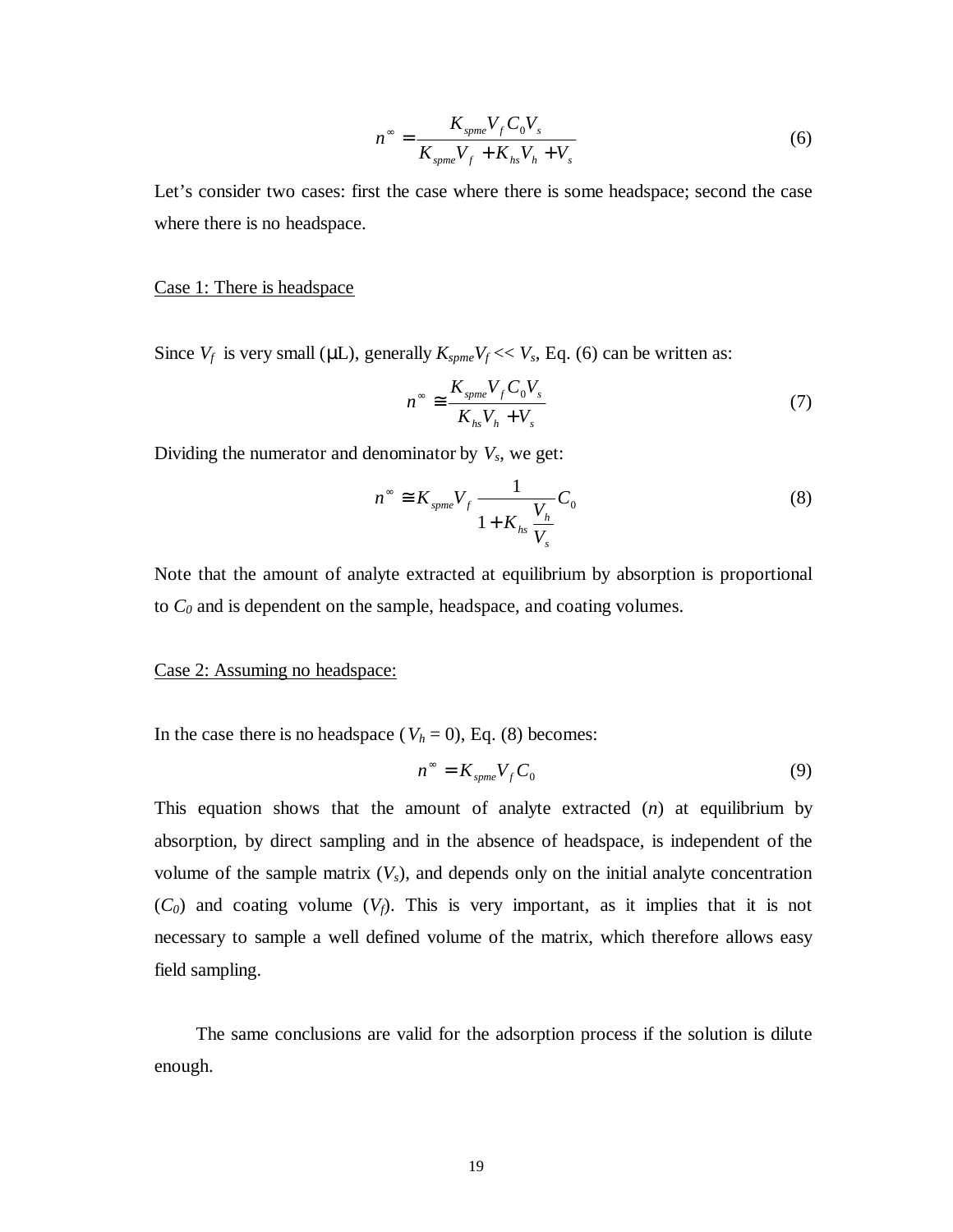#### <span id="page-28-0"></span>2.3.2 Dynamic process (kinetics) of direct SPME

The amount of analyte extracted by the fiber, by direct sampling, is an increasing function of time, as follows [2]:

$$
n = n^{\infty} \left[ 1 - e^{-t/\tau_s} \right] \tag{10}
$$

where:  $n^{\infty}$  is the amount of analyte extracted at equilibrium, given by Eq. (9); and  $\tau_s$  is the time constant for direct sampling. This latter variable is a characteristic time of the equilibrium process: the smaller the time constant the faster the equilibrium is achieved. The time constant is dependent on mass transfer coefficients of the analyte in the sample matrix and the polymer film, on sample and fiber volumes, on fiber-coating coefficient, and on the surface area of the fiber coating. This time constant is directly related to the sampling time needed to get the desired recovery percent. As we can see in Table 2.1, extraction times higher than three time constants yield recovery percents of at least 95%.

| t              | Recovery % |
|----------------|------------|
| $\tau_{\rm s}$ | 63.2       |
| $2\tau$        | 86.5       |
| $3\tau_s$      | 95.0       |
| $4\tau$        | 98.2       |
| $5\tau_s$      | 99.3       |
| $6\tau$        | 99.8       |

**Table 2.1: Recovery percents for different sampling times** 

When the extraction time *t* reaches infinity (equilibrium conditions), the exponential term reaches zero, and the amount extracted is equal to the amount extracted at equilibrium. When *t* is held constant, the amount extracted is proportional to the amount extracted at equilibrium, and hence is proportional to the initial concentration of the analyte in the sample matrix. Thus, in theory, it does not matter what sampling time is used, as long as the same sampling time is used for a determined set of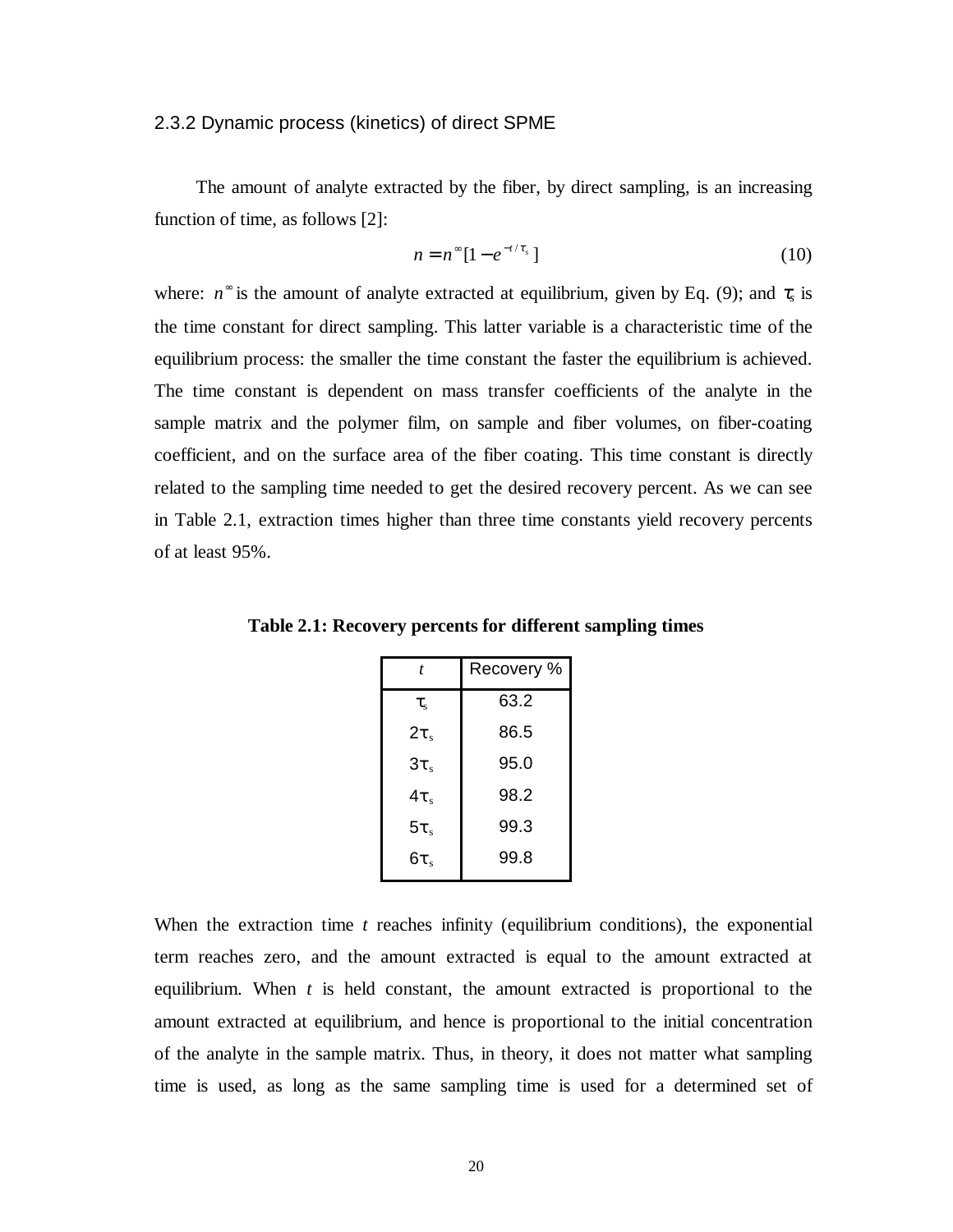<span id="page-29-0"></span>experiments. In practice, however, if the sampling time is too short, then a small error in time measurement would lead to a large error in analyte amount extracted (high curve slope). Therefore, in practice, it is better to choose a sampling time close to the equilibrium condition, where the slope of the extraction time curve would start approaching zero.

### 2.3.3 Dynamic process (kinetics) of headspace SPME

 Headspace sampling involves two mass transfers which determine the speed of extraction of the analytes by the fiber:

- the mass transfer at the condensed/ headspace interface
- the mass transfer at the headspace/ polymer interface

### Case 1: Mass transfers are equal (steady state mass transfer)

The amount of analyte extracted as a function of time can be expressed as [2]:

$$
n = n^{\infty} \left[ 1 - e^{-t/\tau_h} \right] \tag{11}
$$

Like previously,  $n^{\infty}$  is the amount of analyte extracted at equilibrium as given by Eq. (8), and  $\tau_h$  is the time constant for the headspace sampling mode. The time constant now also depends on the evaporation constant of the solution. The same conclusions can be reached as for the direct sampling mode.

#### Case 2: Mass transfers are not equal (non-steady-state mass transfer)

The amount of analyte extracted as a function of time can be expressed as the sum of two exponential terms [2]:

$$
n = \alpha [1 - e^{-t/\tau_1}] + \beta [1 - e^{-t/\tau_2}] \tag{12}
$$

The time constant  $\tau_2$  depends only on the analyte diffusion rate in the polymer film. The time constant  $\tau_l$  depends on both the analyte evaporation into the headspace and the analyte diffusion into the polymer phase. The coefficients  $\alpha$  and  $\beta$  are both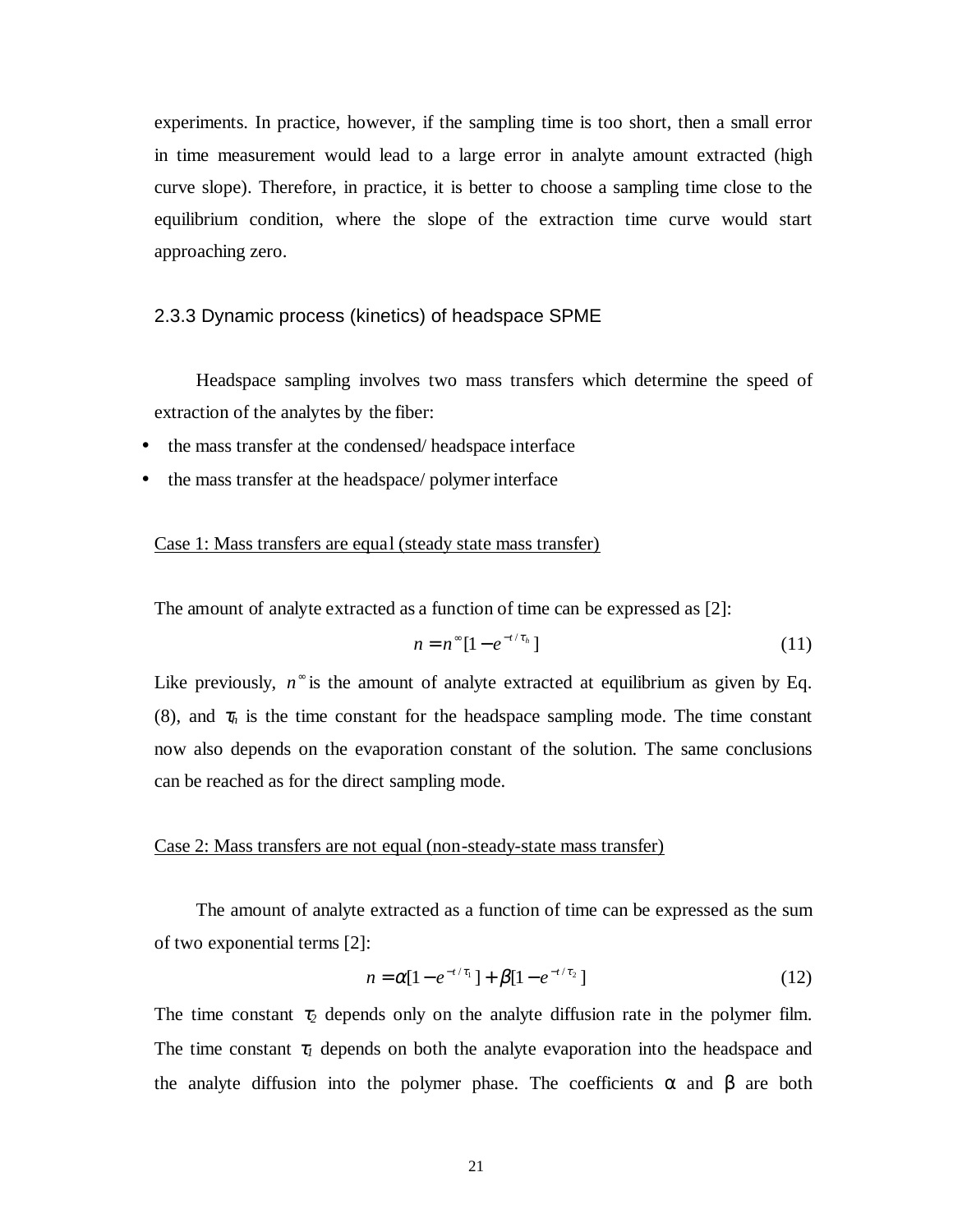<span id="page-30-0"></span>proportional to  $C_0$ , thus the analyte amount extracted is proportional to the initial concentration of analyte in the solution, as long as the extraction time is held constant. Hence, the same conclusion about the selection of a sampling time is achieved here.

### **2.4 Fibers**

Since the fiber (coating) is the "heart" of the extraction, it is very important to select the right fiber for the desired application. The fiber coating should be selected based on film thickness and polarity [64].

 The film thickness affects both speed and capacity. As film thickness increases, film capacity is increased and speed is decreased. A film that is too thick may induce carry-over of analytes from one sample to another. In today's world, most of the time, the fastest extraction would be wanted, meaning that the preferred choice for a fiber would be one with a thin film. However, using a fiber with a thin film would not be good if the fiber is not selective enough for the analytes of interest, and/or if the fiber has a higher selectivity for other analytes (of non-interest). Therefore, in order to determine what film capacity is wanted, we need to also take into account the amount of analytes of non-interest that may have a high affinity for the fiber. Hence, a thin film is best for analytes which have a significant affinity for the fiber (high fiber-coating partition coefficient), whereas a thicker film would be preferred for other analytes.

 The polarity of the fiber influences its selectivity according to the principle of "like prefers like": polar analytes are better extracted with a polar fiber, whereas non polar analytes are better extracted with a non polar fiber.

 Different coatings are available commercially in different thicknesses and polarities, and the best combination of these latter needs to be determined according to the coatings available on the market. The presently available coatings are either liquid phases or porous particle blends. Supelco (State College, PA) has exclusive patent rights for the sale of SPME fibers.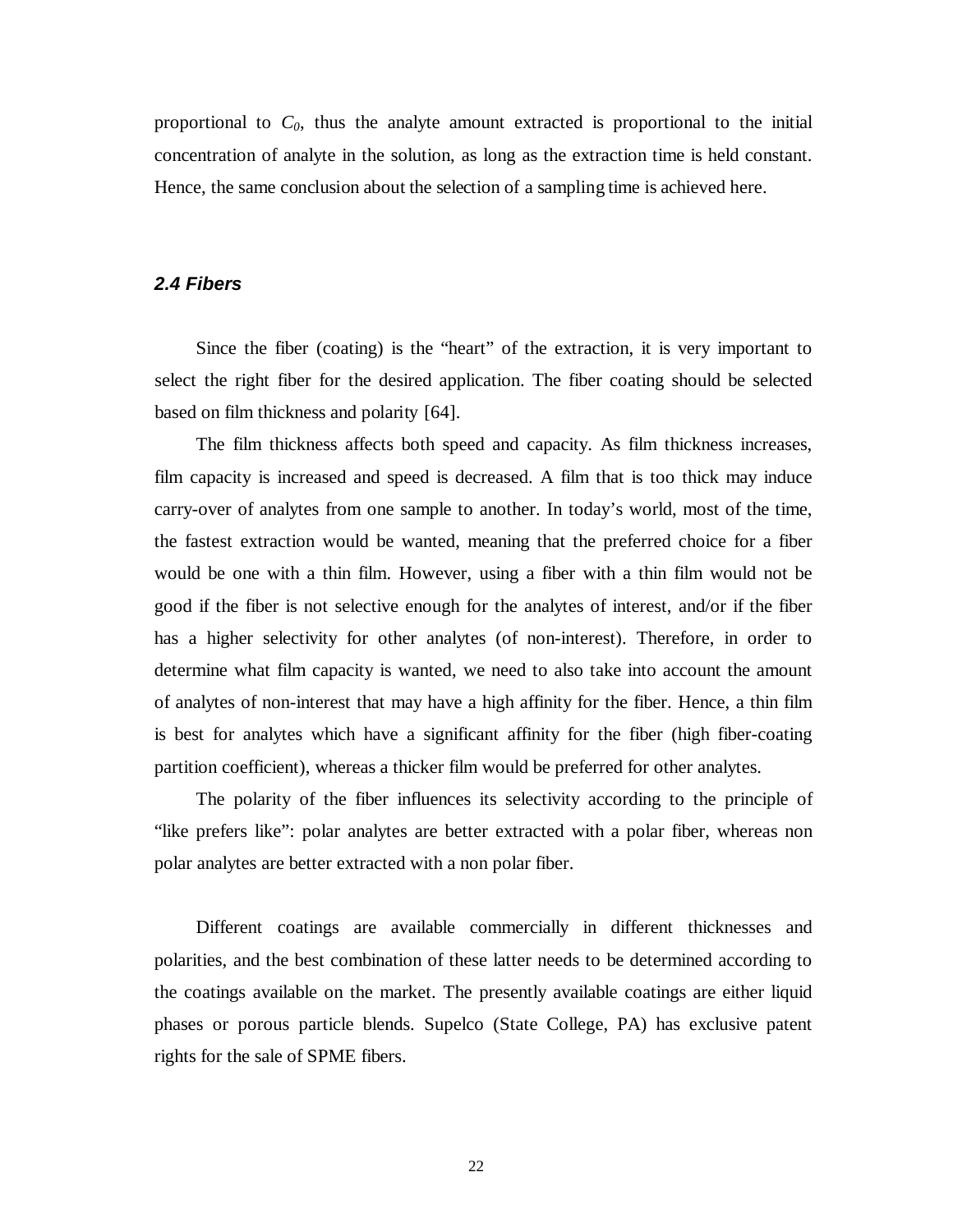Liquid phases extract analytes by absorption, which is a non-competitive process. Therefore the matrix composition does not affect the amount of analytes extracted, and the linear range is broad [19]. These phases include Polydimethylsiloxane (PDMS), Polyacrylate (PA), and Carbowax (CW). The PDMS phase is the first and most widely used fiber. The PDMS phases are non polar and are the most commonly used due to their versatility and durability. They are available in three film thicknesses: 100, 30, and 7 µm. The PA phase is polar. At room temperature, it is not a liquid but a solid or "glass" phase. The diffusion of the analytes in and out of the coating is slower, hence the equilibration times are longer and the desorption temperature needs to be higher. The CW phase is polar and water soluble. In order to reduce its water solubility it must be crosslinked.

 Porous particle blends extract analytes by adsorption, which is a competitive process. Since there are a limited number of sites where analytes can bind to, analytes of lower affinity for the coating can be displaced by analytes of higher affinity for the coating. Therefore it is important to work at low analyte concentrations. The porous particle blends have different pore sizes, and extract analytes based on their size. These particle blends can be placed into three categories: micro-pores (< 20 A), meso-pores (20-500 A), and macro-pores (>500 A). The carboxen coating consists of mostly micropores, the divinylbenzene one consists mostly of meso-pores, and the templated resin one consists mostly of macro-pores.

### Stability of fiber coating:

If a fiber is improperly used, its coating may get stripped off, resulting in an inefficient fiber with no more ability to extract analytes. The stability of the fiber coating is determined by its physical attachment to the fused silica core [64]. Less stable coatings can swell and dissolve in the presence of polar solvents or high temperatures. Nonbonded coatings have no crosslinking agents and are therefore the least stable. Crosslinked coatings have crosslinking agents (such as vinyl groups) which interact with each other to form a more stable film, however they are not bonded to the fused silica core. Finally, bonded coatings are the most stable because they not only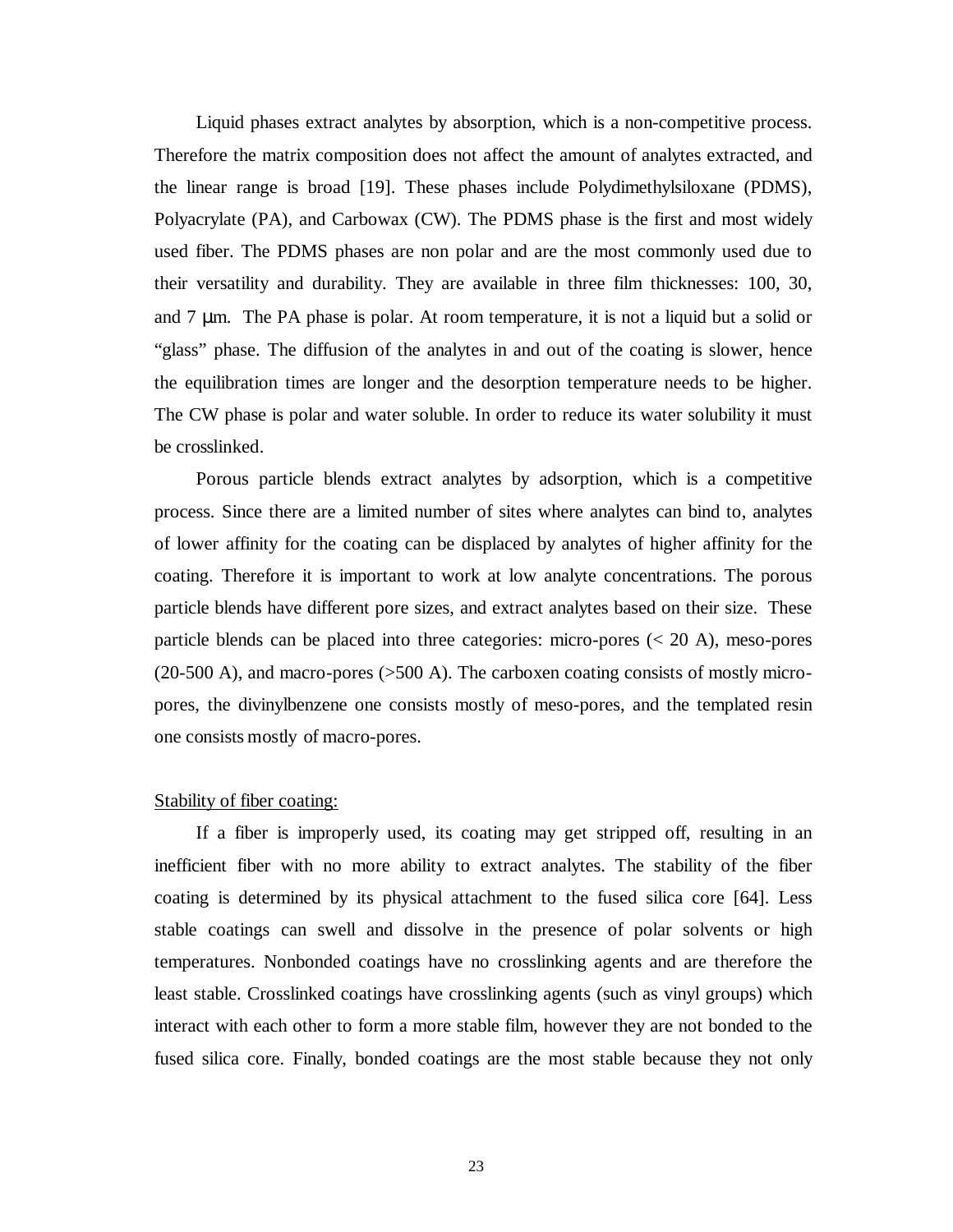have crosslinking agents which interact with each other but they also are bonded to the fused silica core (silanol bonds).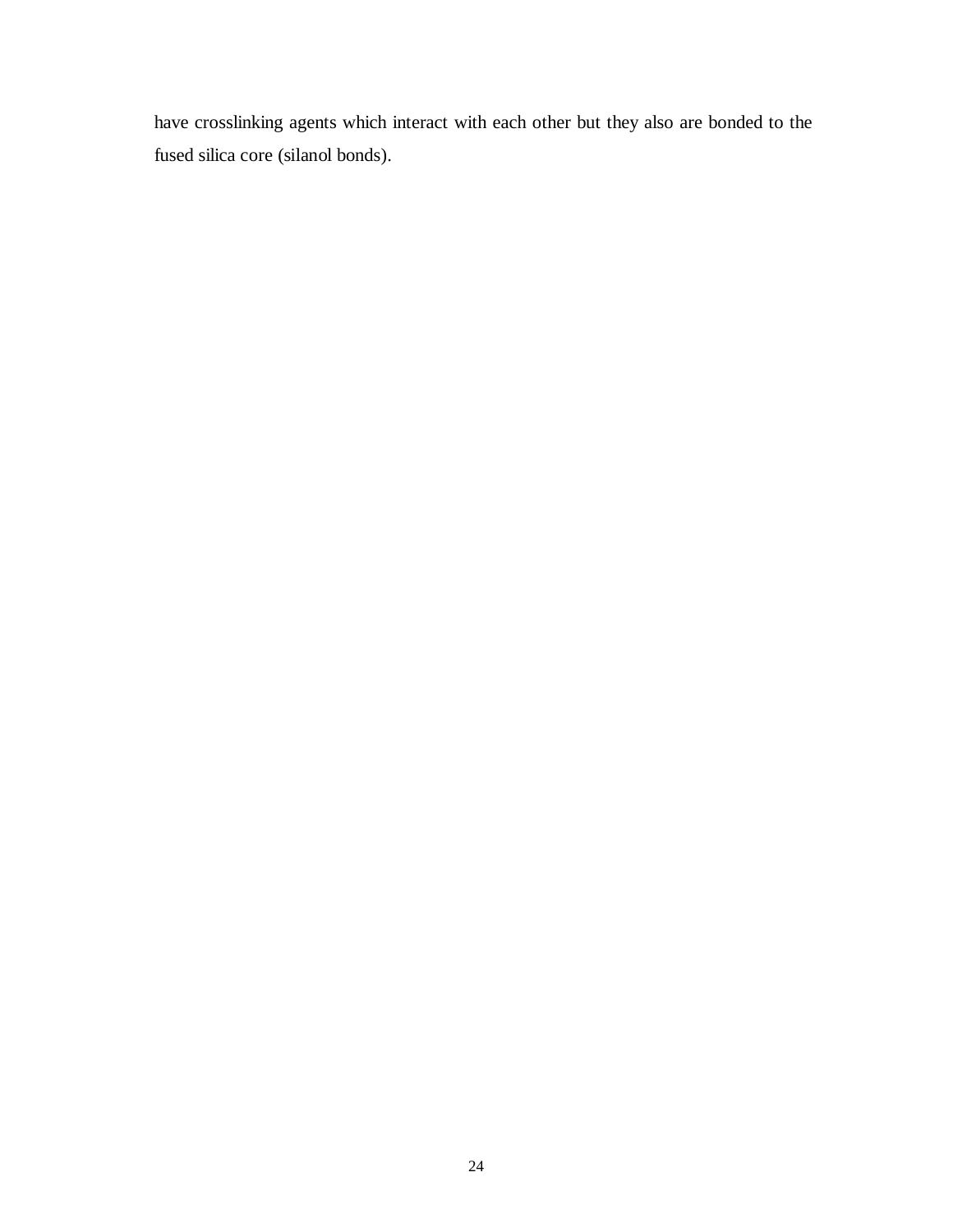### <span id="page-33-0"></span>**CHAPTER 3 - EXPERIMENTAL SETUP AND METHODS**

### **3.1 Instrumentation**

For the analysis and quantification of alcohols, we used a Hewlett Packard Model 5890 gas chromatograph, equipped with a flame ionization detector (FID) (shown in Fig. 3.1). In order to confirm peak identities, we used a HP Model 6890 gas chromatograph, equipped with a mass selective detector HP Model 5973 (illustrated in Fig. 3.2). Finally, for the sample preparation by SPME, we used a Supelco fiberholder (shown in Fig. 3.3).



**Fig. 3.1: HP-5890 GC**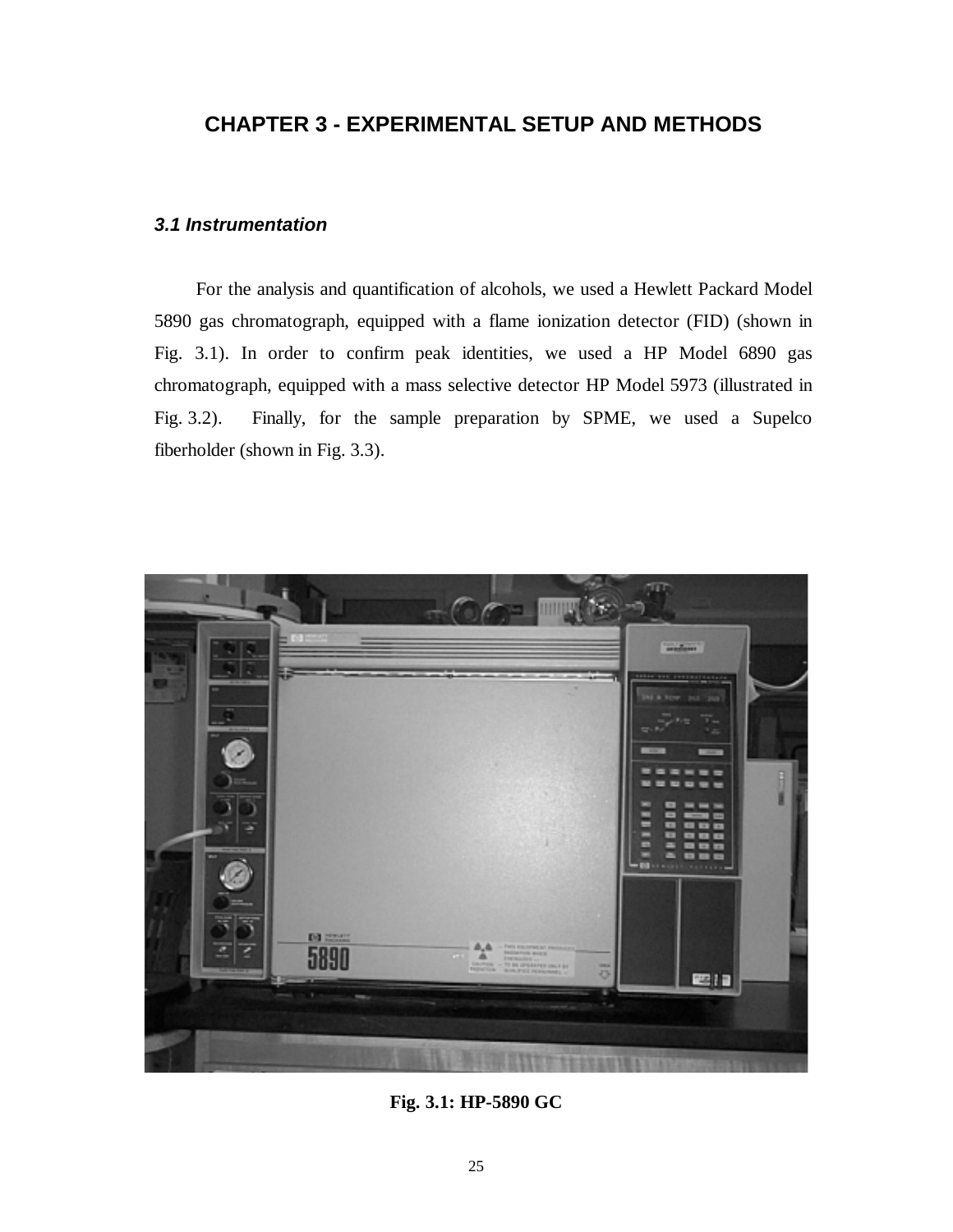<span id="page-34-0"></span>

**Fig. 3.2: GC-MS 5973, HP-6890** 

In the remainder of this chapter, we describe in detail the sample preparation steps (Section 2), the GC analysis conditions (Section 3), and the data analysis techniques that were employed (Section 4). Finally, Section 5 concludes the chapter with some remarks on salt addition.



**Fig. 3.3: Fiberholder**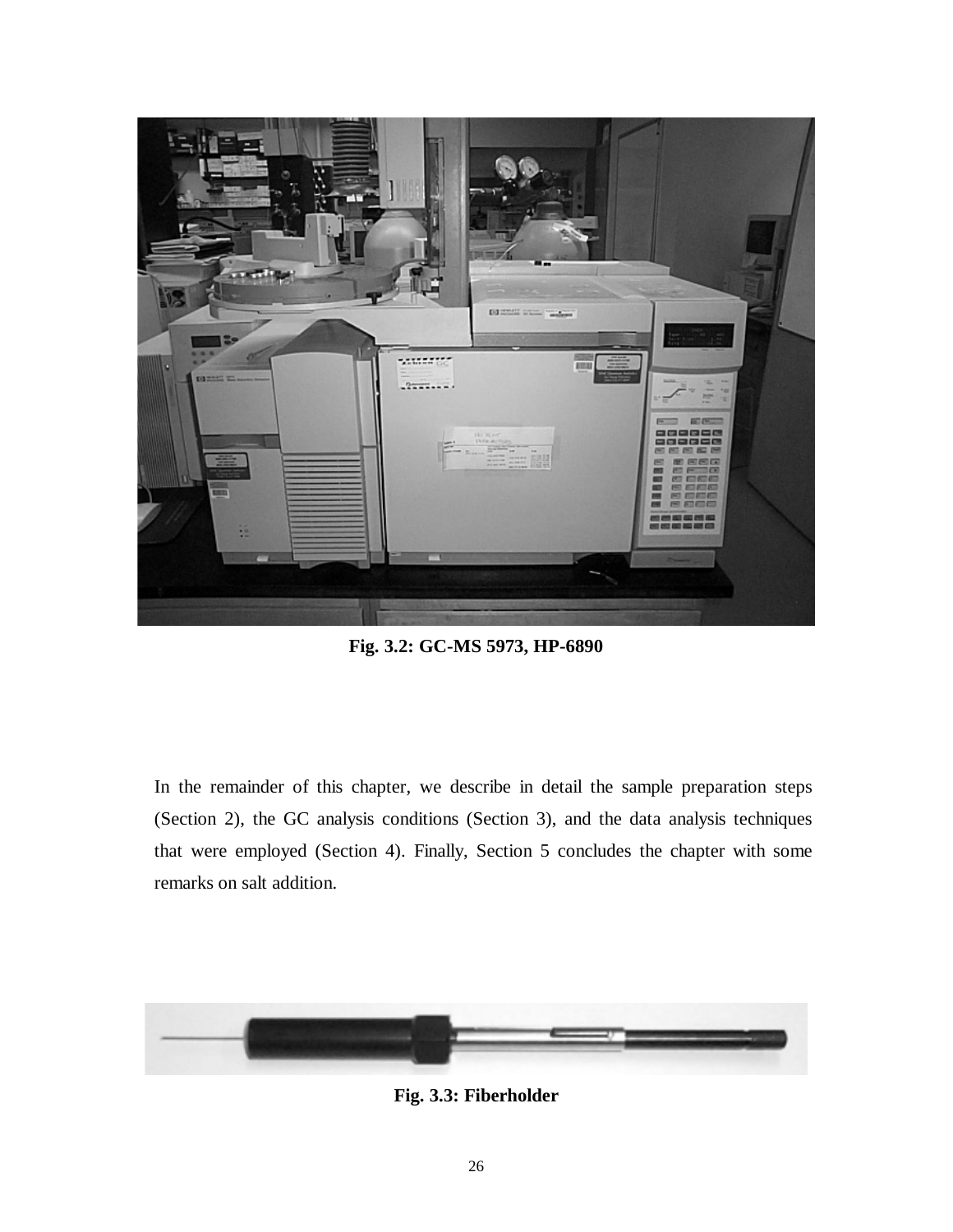### <span id="page-35-0"></span>**3.2 Sample preparation**

### 3.2.1 Gasoline samples

Gasoline samples were obtained from a local gas station. In this area, oxygenates are not required to be added since this is not a high pollution area. Indeed, due to current gasoline and oxygenates prices, adding these to the gasoline would increase the cost of making gasoline. Premium fuels may contain MTBE to increase the octane number. Only regular unleaded gasoline samples will be used for this quantification study, focused on the quantification of ethanol. Since the gasoline samples do not contain any ethanol, we will make our own sample, containing 6.6 weight % EtOH (5.8 volume % EtOH), which corresponds to the 2 weight % oxygen required by the Clean Air Act Amendments. The volume % of EtOH and MTBE required to obtain 2 weight % and 2.7 weight % oxygen containing gasolines are given in Table 3.1. Densities of ethanol and gasoline are given in Table 3.2, where the density of gasoline has been determined by weighing a specific volume of gasoline. All the calculations used to convert volume % oxygenates to weight % oxygenates are shown in detail in Appendix A. We used anhydrous EtOH to prepare our "oxygenated" gasoline sample. We assumed that the molecular interactions between any two mixing compounds are negligible, which means that we consider the volumes additive (i.e., the total volume is equal to the sum of the individual volumes). We also assumed that the temperature change across experiments is negligible.

| Oxygenate   | Wt. % Oxygen | Vol. % Oxygenate |
|-------------|--------------|------------------|
| EtOH        | 2.0          | 5.8              |
|             | 2.7          | 7.8              |
| <b>MTBE</b> | 2.0          |                  |
|             | 27           | 14.8             |

**Table 3.1: Relation between oxygenate amounts and volumes**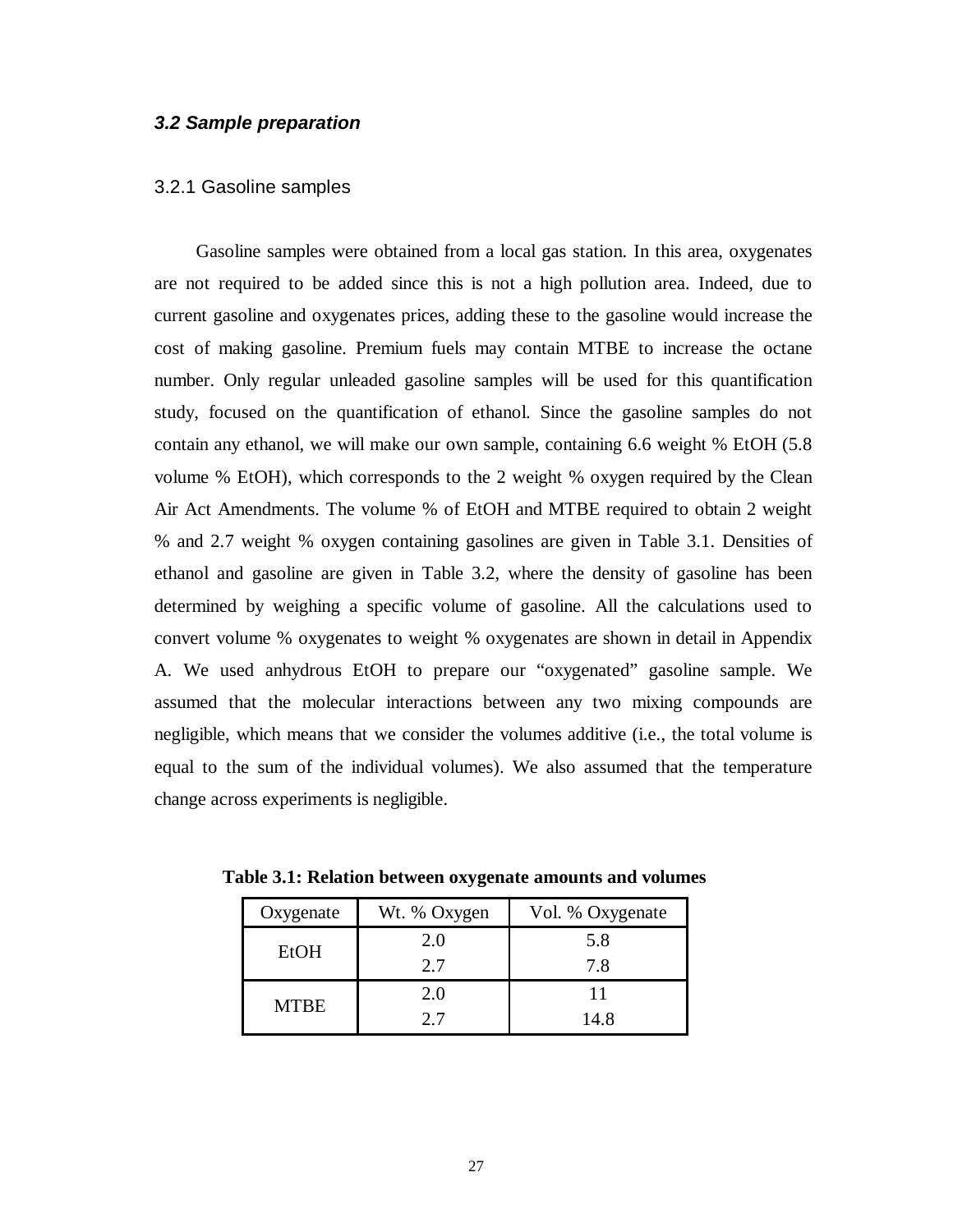| Compound    | Density $(g/mL)$ |
|-------------|------------------|
| <b>EtOH</b> | 0.7760           |
| gasoline    | 0.6752           |

**Table 3.2: Densities at 25** °**C**

#### 3.2.2 Mixing procedure

As mentioned in Chapter 1, it can be difficult to quantify oxygenates in gasoline by simple gas chromatography, due to hydrocarbon interferences with the oxygenated additives. As can be seen in Table 3.3, gasoline is composed of about 48.9 % aliphatics and 48.6 % aromatics, with about 94.5 % of the aromatics and only 1.3 % of the aliphatics being water soluble. Therefore, most of the aliphatic compounds (and also some aromatic compounds) can be left behind by extracting them with water. This is the approach that will be used here. It is similar to the one used by Pauls and McCoy [34], who used a water extraction step before a GC analysis. Their method has the problem of introducing water into the GC, which is detrimental for the selected column.

In this section we will describe the procedure of extraction and how to obtain the diluted solution that will be analyzed by SPME-GC.

|                                            | $%$ wt.       | % wt.            |  |
|--------------------------------------------|---------------|------------------|--|
|                                            | Alkanes(enes) | <b>Aromatics</b> |  |
| <b>Neat</b><br><b>Gasoline</b>             | 48.9%         | 48.6%            |  |
| Water<br><b>Soluble</b><br><b>Fraction</b> | 1.3%          | 94.5%            |  |

**Table 3.3: Regular unleaded gasoline water solubility**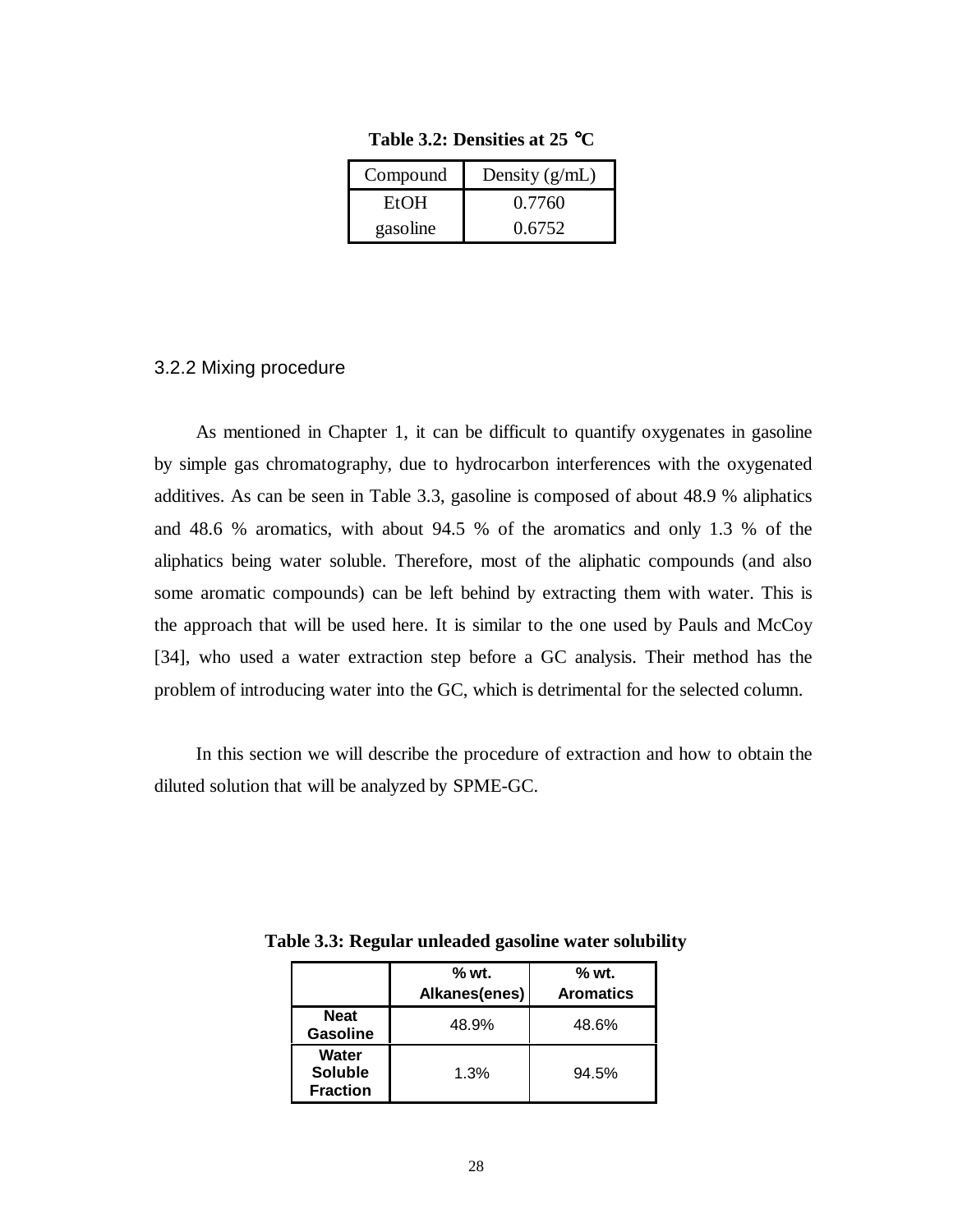The mixing procedure consists of five steps:

1- Mix 2 mL of gasoline with 2 mL of HPLC grade water

- 2- Shake well for 1 minute
- 3- Wait 4 minutes, until phase separation occurs
- 4- Discard the (top) gasoline layer

 5- Take 10 µL of aqueous layer and dilute to 100 mL with HPLC grade water An original 6.6% EtOH solution would be diluted to 6.6 ppm using that procedure.

3.2.3 SPME conditions

The following conditions have been used:

- Fiber: Carboxen-PDMS
- Sampling type: Direct sampling in water
- Extraction time: 10 minutes with stirring
- Desorption time: 10 minutes at 260 °C

Several fibers have been evaluated, however this was the fiber of choice since this was the one showing the least amount of interfering peaks. This also is the most polar fiber commercially available. Carboxen is a carbon molecular sieve, consisting of solid particles (2 to 10 µm thick) embedded in a PDMS phase. Its small pores allow separation of small analytes by retention in the pores. This is another interesting feature of this fiber since the alcohols of interest are relatively small (MeOH and EtOH molecular weights are 32 and 46 Daltons respectively).

 Both direct and headspace sampling were considered. However, direct sampling is preferred due to better sensitivity.

The extraction time, *t*, has to satisfy the following equation, derived in Appendix B:

$$
t \geq \tau \ln \left( \frac{\Delta t}{\varepsilon \tau} + 1 \right)
$$

where:  $\Delta t$  is the error in extraction time measurement;  $\tau$  is the time constant of the extraction process; and  $\varepsilon$  is the maximum relative error in analyte amount extracted.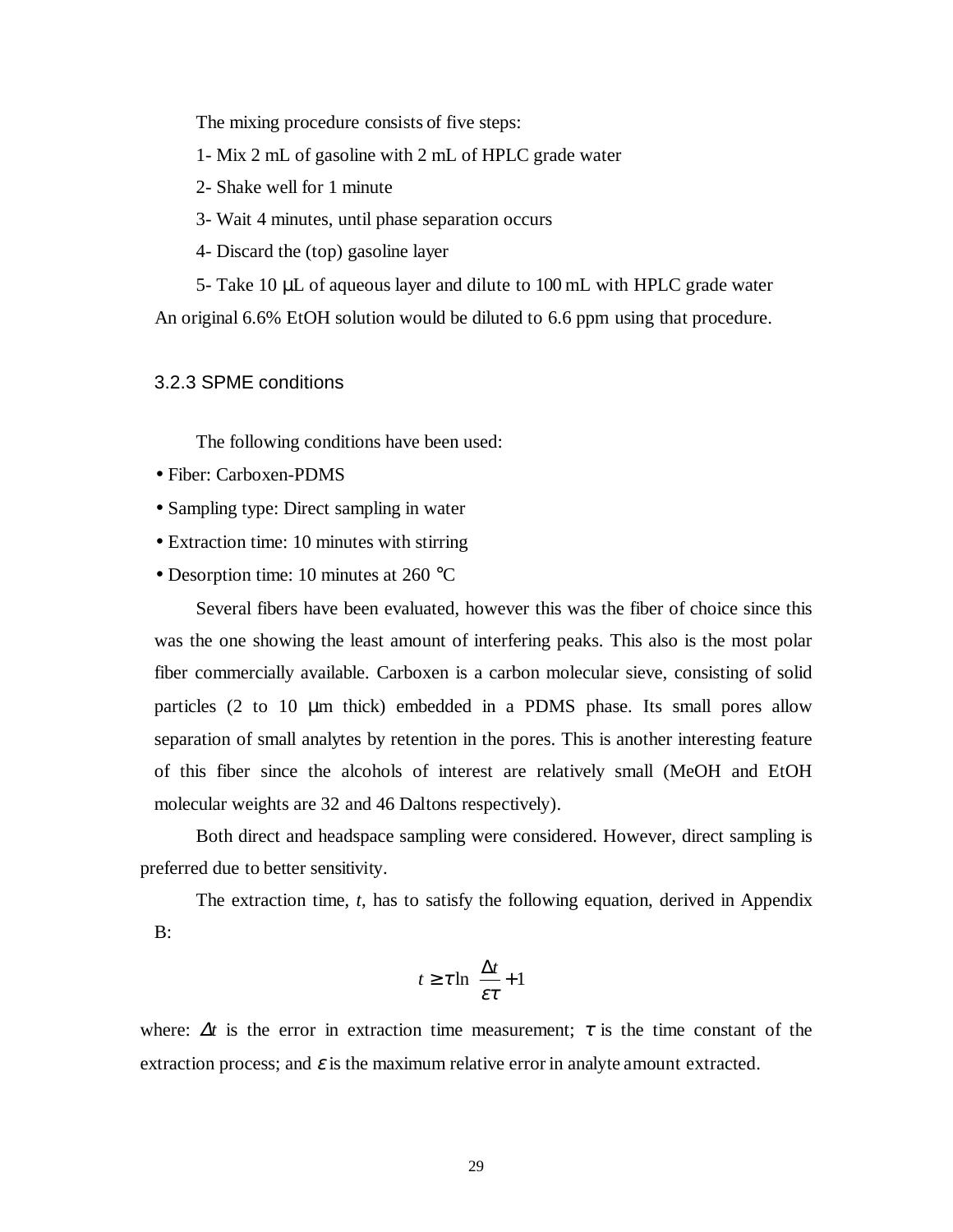An extraction time of 10 minutes for direct sampling satisfies this equation and therefore was chosen for direct sampling. The next Chapter details an extraction time study in both direct and headspace sampling.

 A desorption time of 10 minutes was experimentally chosen since it is long enough to avoid carry-over from one sample to another.

#### **3.3 GC conditions**

The following GC conditions were used:

- Column: HP-INNOWAX (crosslinked polyethylene glycol), 30 m long, with 1.0 µm film thickness and  $0.53$  mm i.d. This is a polar column.
- Oven temperature program: 65 °C for 4 min; program to 200 °C at 60 °C/min
- Injector temperature: 260 °C
- Detector (FID) temperature: 290 °C
- Operating mode: splitless, with purge valve open after 1 min
- Column headpressure: 2 psi, linear gas velocity: 41 cm/sec

Both MeOH and EtOH are polar and have relatively low boiling points (64.6  $\degree$ C and 78.3 °C respectively). Therefore, a non polar column (such as DB-5) allows a fast analysis; however, it does not allow good resolution because of the alcohols' close boiling points. A polar column (such as HP-INNOWAX) will solve this problem, by allowing a higher retention of the alcohols in the column stationary phase. We used a HP-INNOWAX column, with a 30 meter length, a 1.0 µm film thickness, and a 0.53 mm internal diameter. A "fat" film, as well as a big internal diameter has been chosen, in order to obtain an even greater retention of the alcohols and therefore yield a better separation.

We initially used the following oven temperature program (later changed to the current temperature program). We started the oven temperature at 40  $^{\circ}$ C, held it for 3 minutes, then ramped the temperature up to 60 °C at 10 °C/min in order to separate the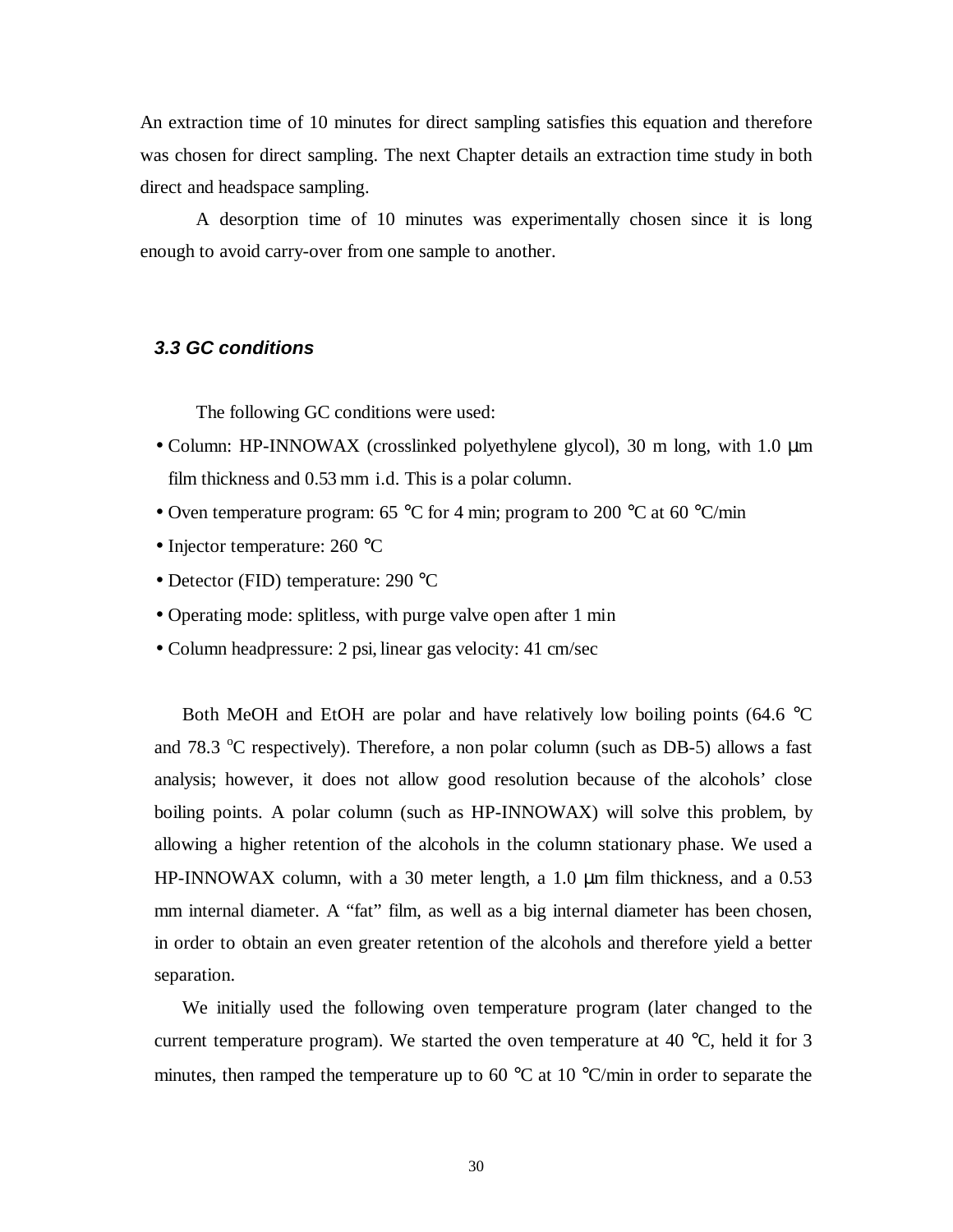two alcohols. Finally, we ramped the temperature up to 200  $\degree$ C at 40  $\degree$ C/min and held it at 200 °C for 10 minutes, in order to eliminate all the remaining gasoline components. This oven temperature program allowed good separation of methanol and ethanol. However, an unknown compound (which was later identified as benzene by GC-MS) was found to be interfering with the ethanol. In order to solve this interference problem and be able to quantify EtOH, we changed the temperature program to the following one. The temperature is first held constant at 65 °C for 4 minutes in order to allow a good separation of methanol and benzene. Then it is rapidly increased to 200 °C at a rate of 60 °C/min and held at 200 °C for 10 min, in order to eliminate the remaining gasoline compounds. Note that a rate of 60 °C/min will probably not be achieved, however this programming ensures that the remaining compounds will be eliminated as fast as possible. Moreover, our experimental results will not be affected by the actual rate. We now focus solely on the EtOH and ignore the MeOH. This is feasible since our original gasoline sample does not contain MeOH.

The injector temperature is set at  $260 \degree C$ , which is also the fiber desorption temperature. The detector used is a flame ionization detector (FID), set at 290 °C.

The operating mode is splitless, with the purge valve open after 1 minute. A SPME liner (0.75 mm internal diameter) is used instead of the conventional splitless liner (2 mm internal diameter), in order to allow a faster flow rate through the liner. This allows the analytes to be more focused at the beginning of the column, therefore resulting in narrower chromatographic peaks.

Finally, the column headpressure is set at 2 psi, in order to have a flow rate through the column of 5.4 mL/min, corresponding to an average linear velocity of 41 cm/sec.

#### **3.4 Data analysis**

 Two data analysis approaches are considered: the method of calibration curve (using calibration standards), and the method of standard addition.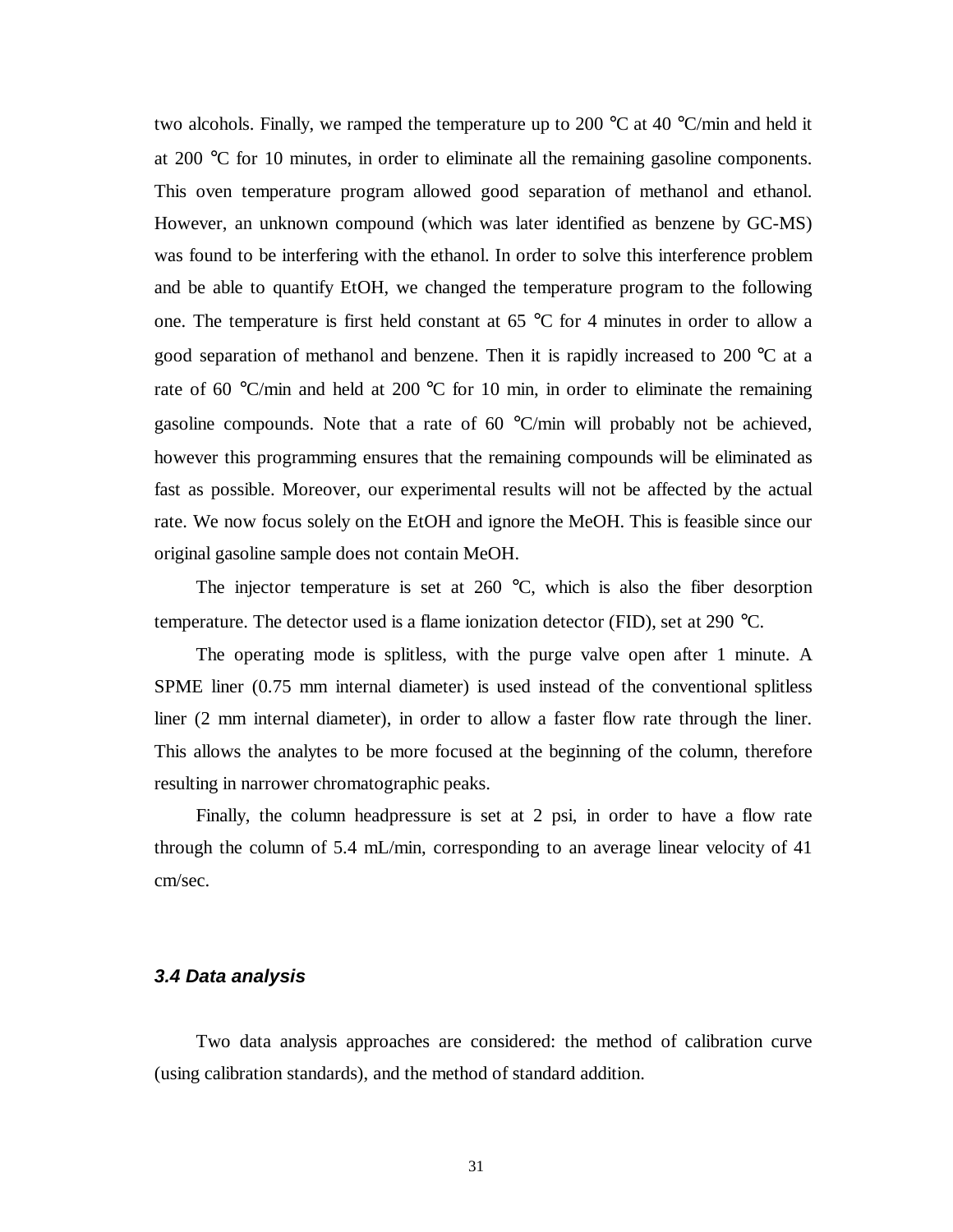#### 3.4.1 Method of calibration curve

 In the method of calibration curve, standard solutions with different alcohol concentrations are prepared in water. A calibration curve is then constructed, by plotting the detector responses (peak areas) versus the alcohol concentration. The linear portion of that curve will be used to find the alcohol concentration in an unknown sample. This method works well if the standard solutions are prepared in the same matrix as the actual samples. However, it may not be accurate in our case. Since the SPME of alcohols in gasoline from water is done in a slightly different matrix than the extraction of pure alcohols from water, the calibration curve may vary slightly. Moreover, there is the possibility of errors due to non-quantitative transfer in the mixing procedure. The method of calibration curve should be preferred whenever nonoxygenated gasoline of the same type of the one to be analyzed is available. Indeed, once the calibration curve is plotted, it can be used to analyze several gasoline samples. Only one measurement or one set of replicates is needed to quantify the ethanol amount in a desired gasoline sample. Therefore this method would be fast and very useful for quality control measurements.

#### 3.4.2 Method of standard addition

The method of standard addition consists in spiking different amounts of alcohols in the oxygenated gasoline sample in order to obtain solutions with different alcohol concentrations. The detector response can then be plotted against the added concentration of alcohol. This is referred to as a standard addition curve (Fig. 3.4). The unknown EtOH concentration can be found by extrapolating the best fit line to the *x*axis intercept. That intercept will be the unknown EtOH concentration. If the equation of the best fit line is written in the form  $y = mx + q$ , then the *x*-axis intercept is equal to the *y*-axis intercept (*q*) over the slope (*m*).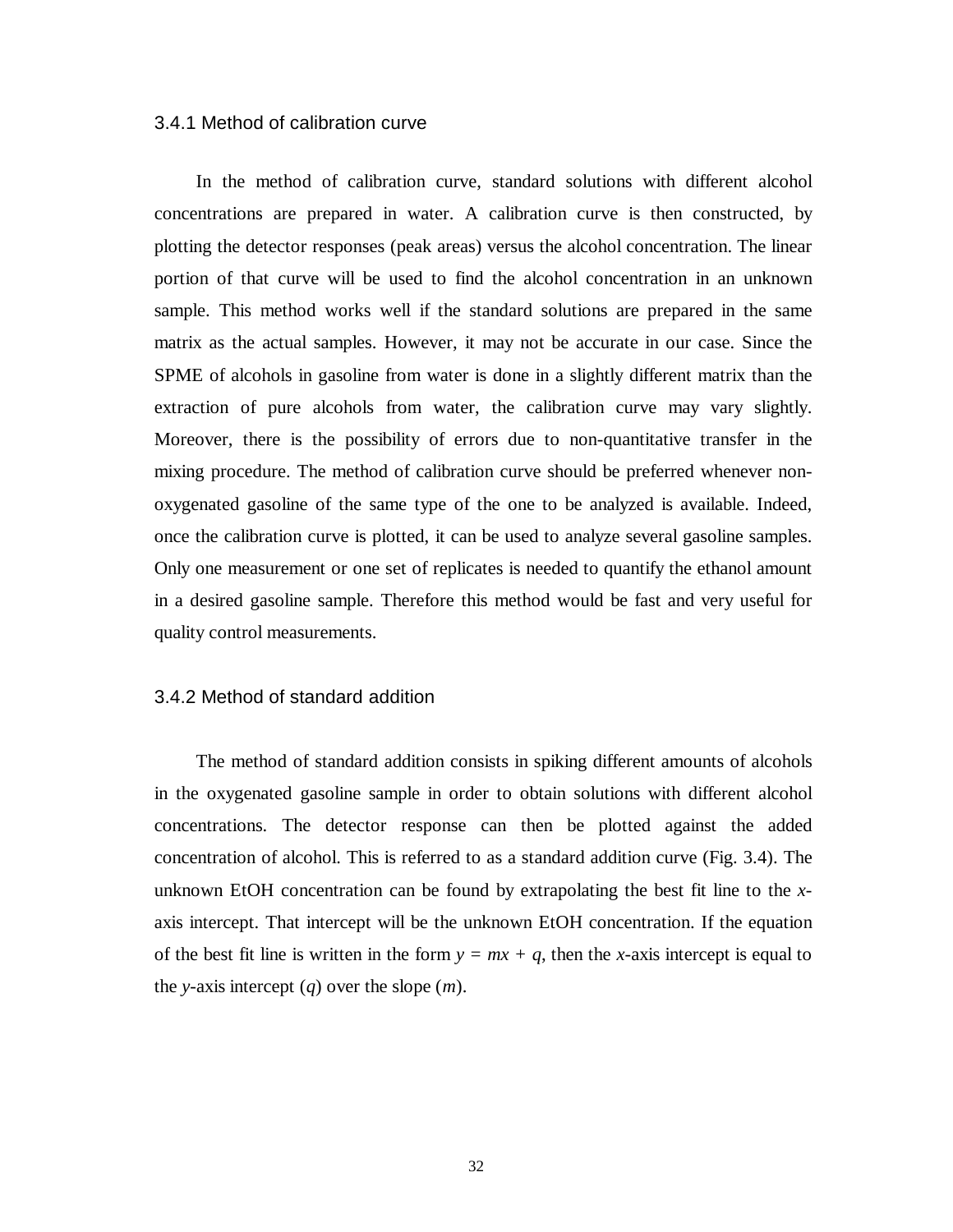

**Fig. 3.4: Standard addition method** 

In this research, we spiked respectively 40, 80, 120, and 160 µL of EtOH in the 6.6 weight % EtOH gasoline solution, in order to get gasoline solutions of respectively 8.7, 10.7, 12.6, and 14.4 weight % EtOH. These solutions were then further extracted with water and diluted to the desired ppm amounts for analysis. The details of these computations are explained in Appendix A. This method is a little more time consuming than the previous one, since each gasoline sample analysis requires 4 to 6 measurements (original sample and spiked samples) or 4 to 6 sets of measurements. Therefore it would be good to use by the regulatory agencies, since these would be interested in analyzing gasoline samples of various composition. In the quality control case, however, where the gasoline samples contain the same amounts of different components, this method does not offer any major advantage over the first one, but is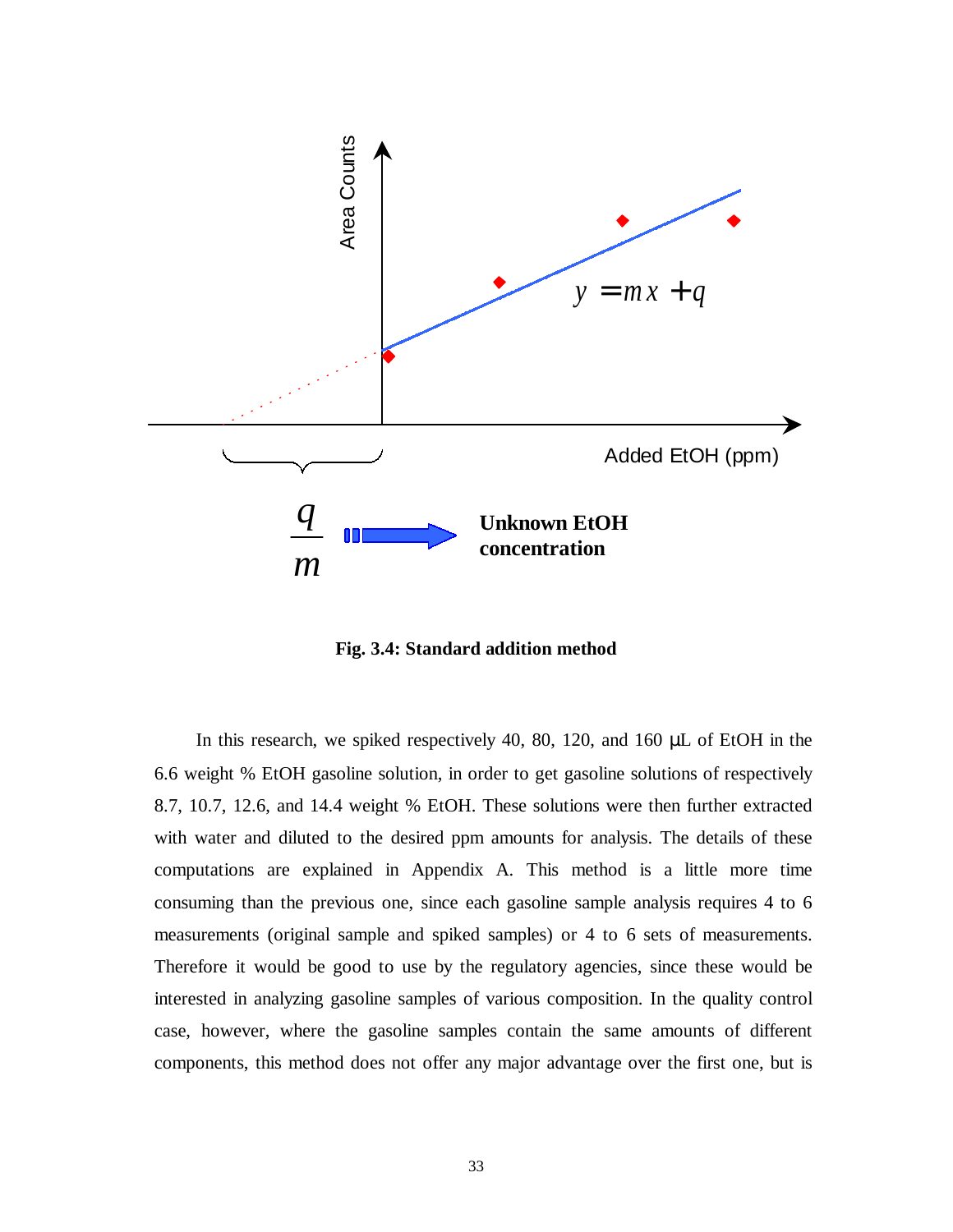more time consuming. Therefore, in this case, the first method would be the preferred one.

#### **3.5 Salt addition**

It is common, in some SPME applications, to add salt to an aqueous solution in order to reduce the solution's solvating power [36,48,64]. Hence, moderately water soluble compounds may be "salted out" and go into the headspace and/or the SPME fiber. In this case, adding salt to the solution has been tried and discarded. The salt, after a few samplings, can get onto the fiber and is difficult to be remo ved. Also there is an accumulation of salt in the liner, which implies that the liner needs to be taken out of the GC and cleaned often.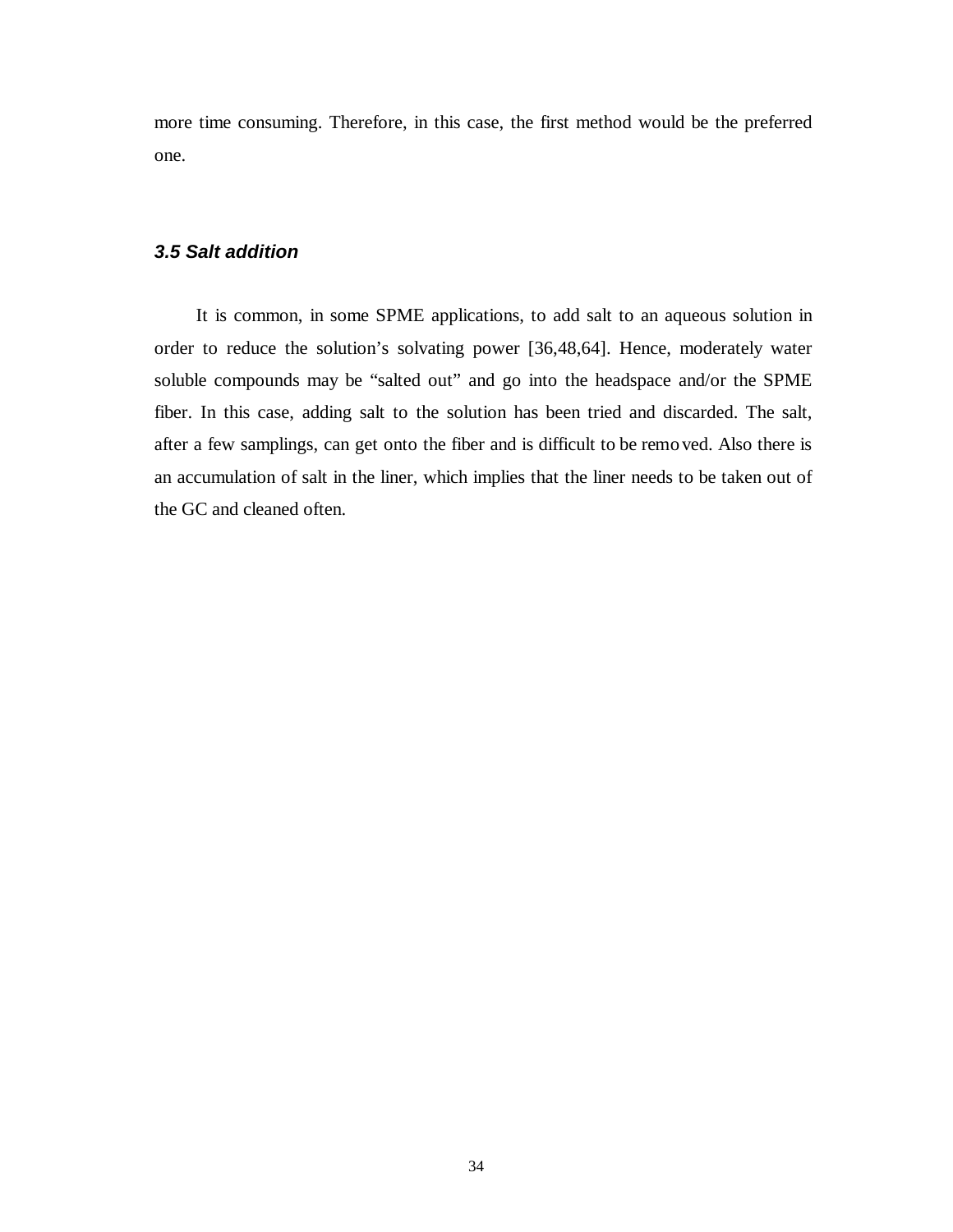## **CHAPTER 4 - RESULTS AND DISCUSSION**

### **4.1 Linearity curves**

In order to verify the linear range of quantitative GC methods for methanol, ethanol, and methyl-tert-butyl-ether in water, linearity curves were experimentally determined and are shown in Figs. 4.1, 4.2 and 4.3 respectively. In these curves the blue points exhibit a close to linear behavior and therefore are used to fit the linear model, obtaining a very good  $R^2$  value. On the contrary, the pink points indicate measurements significantly departing from linearity. The linearity ranges for the two alcohols and the ether were found to be much larger than what has been reported in the literature [41]. Indeed, using the carboxen/PDMS fiber for the analysis of  $C_1-C_8$  alcohols and MTBE in water, linear ranges of respectively 10 ppb to 1 ppm and 1 ppb to 500 ppb were reported [41]. In this study we found the methanol curve to be linear between 14 and 229 ppm, the ethanol curve to be linear between 0.7 and 113 ppm, and the MTBE curve to be linear between 10 and 45 ppm. The two lowest MTBE concentrations we used were 40 ppb and 390 ppb; lower MTBE concentrations would need to be prepared and analyzed quantitatively in order to check for linearity at lower MTBE levels.

A simple GC injection of 2900 ppm MeOH, 2500 ppm EtOH and 1800 ppm MTBE in water, through a 4 mm i.d. splitless liner, was performed for peak area reference. The corresponding chromatogram (Fig. 4.4) showed very similar peak areas for the three analytes. A SPME-GC experiment was then performed using a solution of oxygenates in water that is 400 times more dilute than the one used for simple GC injection (in order not to saturate the fiber). The corresponding chromatogram (Fig. 4.5) showed significantly different peak areas for each of these oxygenates even though they were spiked into water at similar concentrations. The polar fiber is more selective for MTBE than for the alcohols. Indeed, MTBE is the least polar of these compounds, therefore it likes the water the least and has the highest sample-coating partition coefficient. Methanol, which is the most polar of these three oxygenates, likes to stay in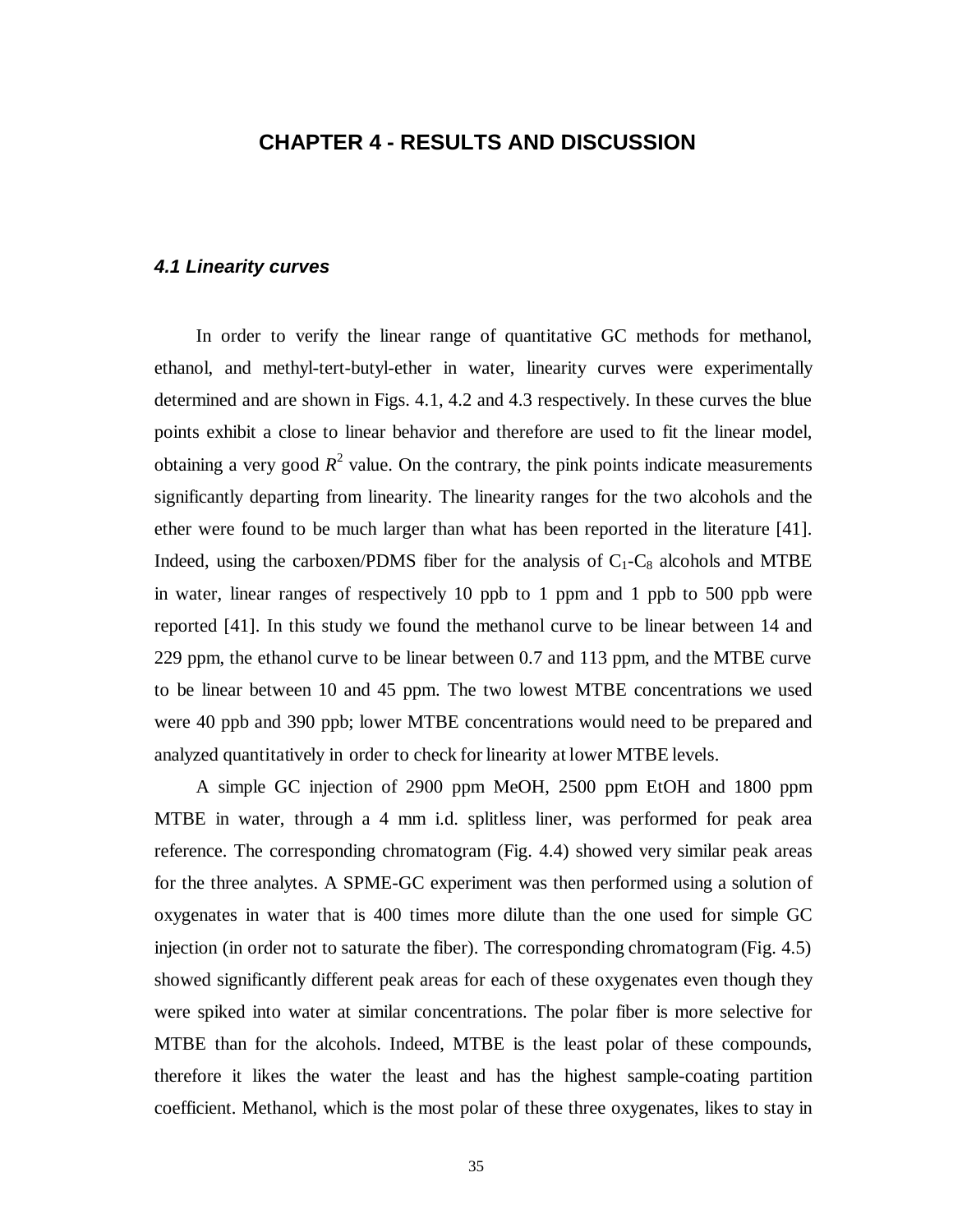the water the most and therefore has the lowest sample-coating partition coefficient. Ethanol, which is more polar than MTBE, and slightly less polar than MeOH, has an intermediate partition coefficient, and therefore an intermediate peak area.



**Fig. 4.1: Linearity curve for methanol (F.I.D)**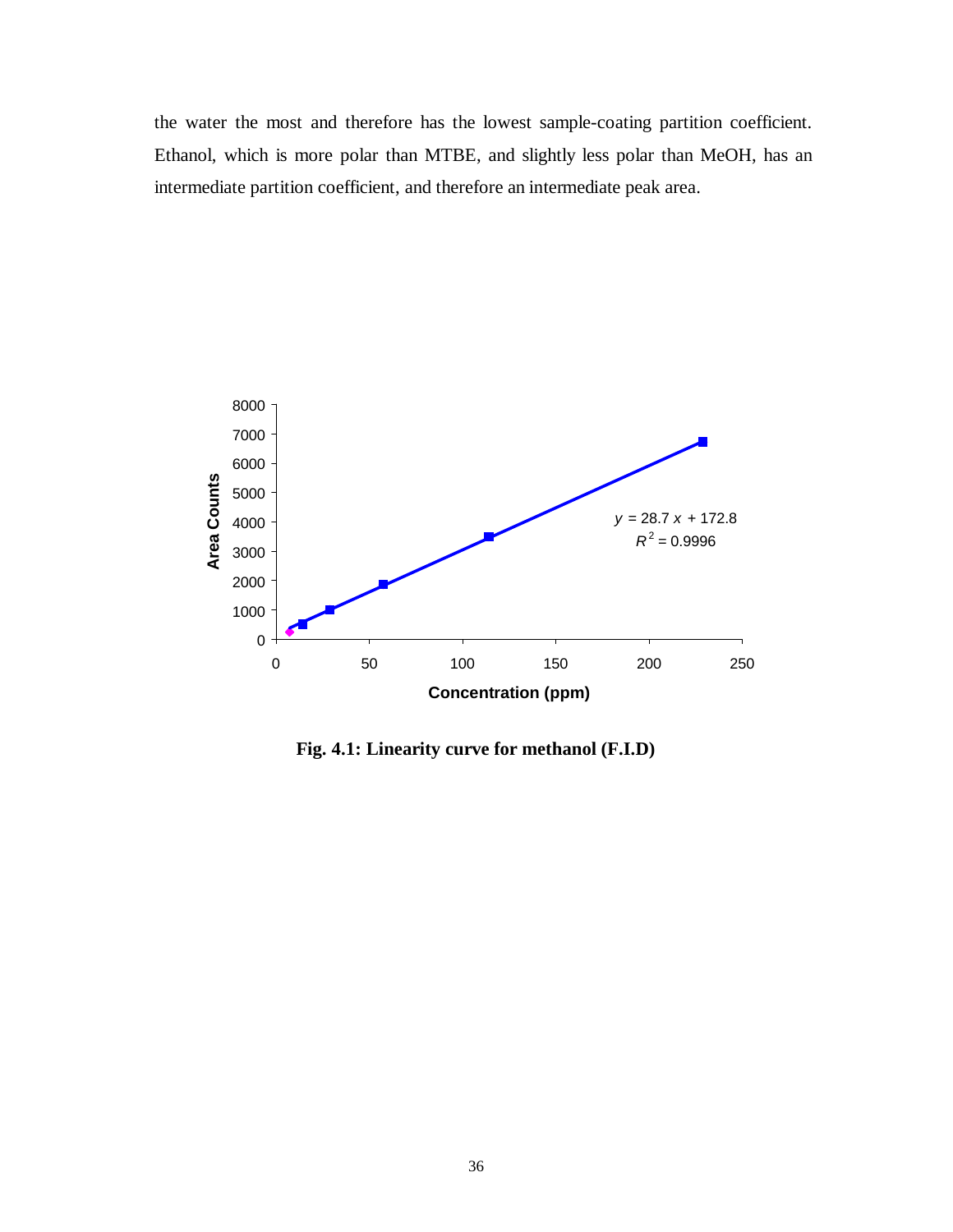

**Fig. 4.2: Linearity curve for ethanol (F.I.D)** 



**Fig. 4.3: Linearity curve for methyl-tert-butyl-ether (F.I.D)**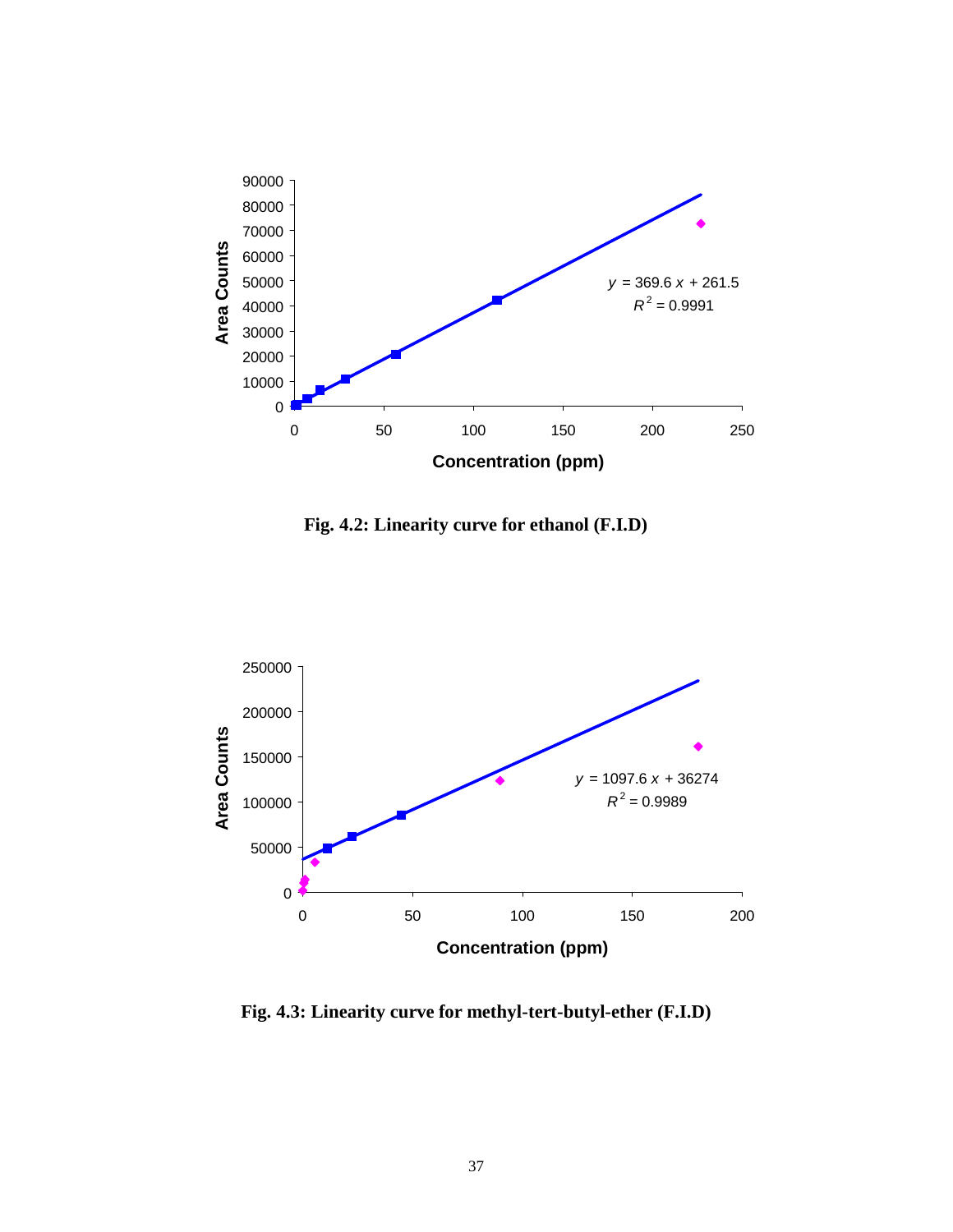Column: HP-INNOWAX,  $30 \text{ m} \times 0.53 \text{ mm}$  i.d.  $\times 1.0 \text{ µm}$  f.t. Oven: 40 °C (3 min) to 62 °C (0 min) @ 10 °C/min to 200 °C (10 min) @ 40 °C/min



**Fig. 4.4: GC of oxygenates spiked into water** 





**Fig. 4.5: SPME-GC of oxygenates spiked into water**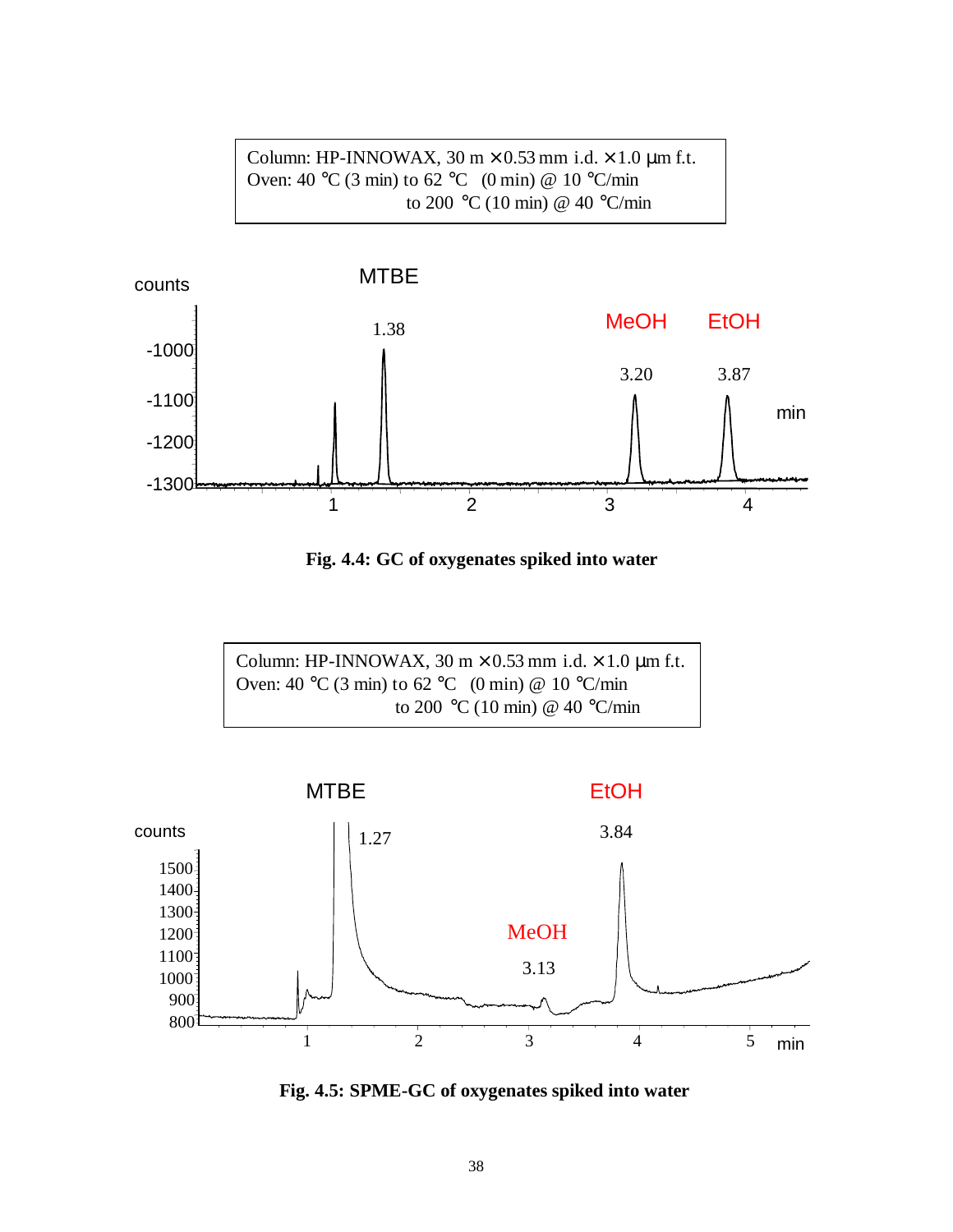### **4.2 Extraction time curves**

The water extraction procedure was shown to be effective in eliminating interfering hydrocarbon peaks. Only the interfering benzene remains in the solution at our limits of detection. Selecting the right oven temperature program, as described in Chapter 3, allows us to obtain good separation of EtOH and benzene, as can be seen in Figs. 4.6 and 4.7. The chromatogram in Fig. 4.6 has been obtained using a 39 ppm EtOH in water solution, corresponding to a 5.7 weight % EtOH in the original gasoline stock solution. The EtOH and benzene peaks are well separated, and therefore easily quantifiable. In order to avoid fiber saturation, we decided to work with a more dilute sample. We chose a 4.3 ppm EtOH in water diluted sample, corresponding to a 6.2 weight % EtOH in the gasoline stock solution. As seen in Fig. 4.7, EtOH was detected, therefore our method is good for quantifying EtOH at these levels. Unfortunately, this EtOH concentration does not fall in the linear range of quantification, therefore there may be slight inaccuracies in the quantification of EtOH. However, a more dilute



**Fig. 4.6: SPME-GC of 39 ppm EtOH in the water extracted gasoline fraction**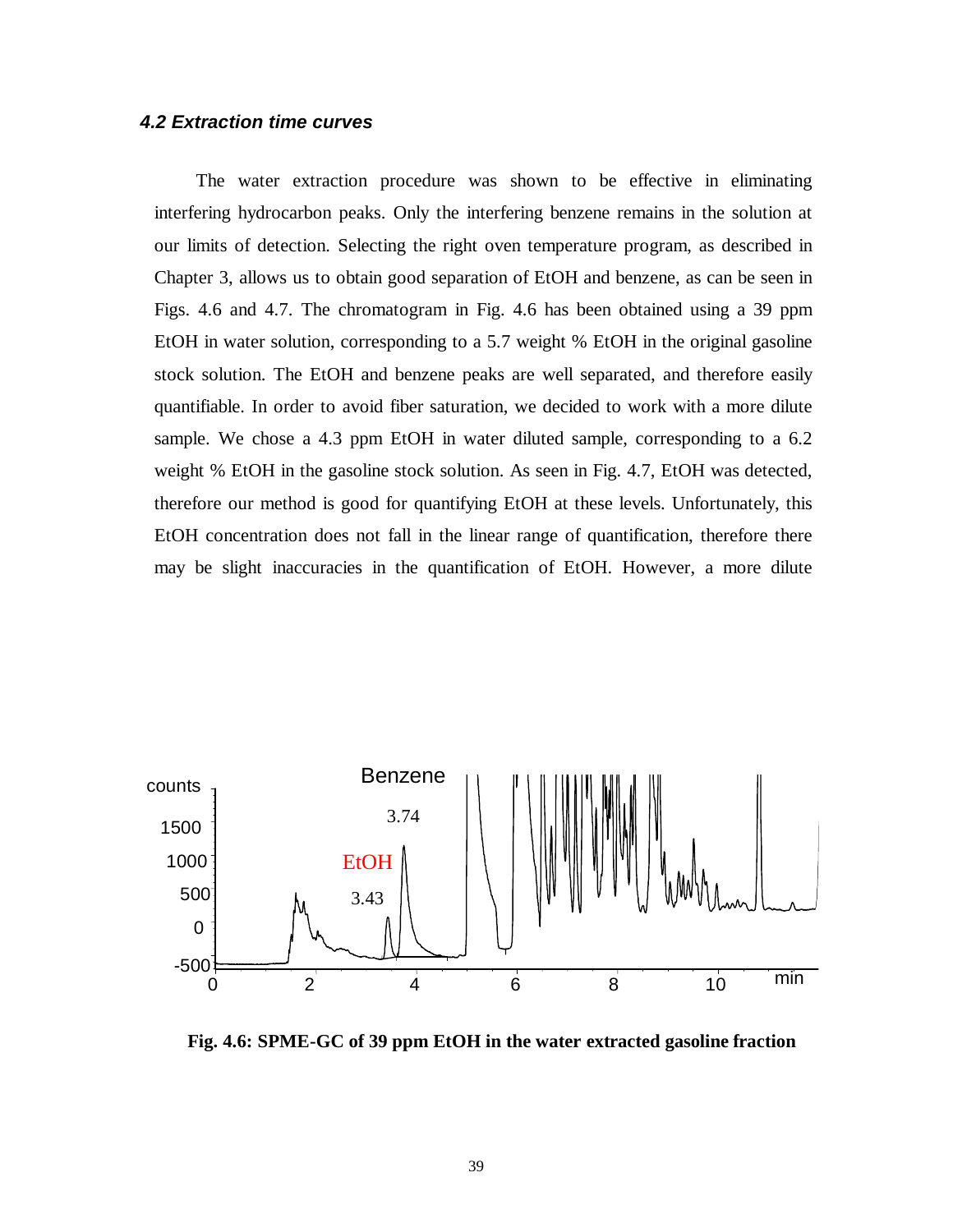

**Fig. 4.7: SPME-GC of 4.3 ppm EtOH in the water extracted gasoline fraction** 

solution could not be used since the EtOH peak would have been smaller than the limit of quantification (LOQ).

As a first step in the analysis, we performed an extraction time study, that is we studied how the area counts for EtOH vary with different extraction times. Two extraction time curves were plotted, one by performing direct sampling experiments (Fig. 4.8), the other, by performing headspace sampling experiments (Fig. 4.9), both using a 4.5 ppm EtOH in water dilute solution. These two extraction time curves only show qualitative results, since the fiber used for the direct sampling study was stripped off before the headspace sampling study could be done. A different fiber had to be used, and therefore quantification was not possible.

As was shown in Chapter 2, it is not necessary to choose a sampling time close to equilibrium, since at any time the amount of analyte extracted by the fiber is directly proportional to the initial concentration of analyte in the solution. However, it is important to choose an extraction time where the slope is low in order to minimize the propagation of error, since a slight error in extraction time directly propagates into an error in area counts. The steeper the slope, the higher the error in area counts for a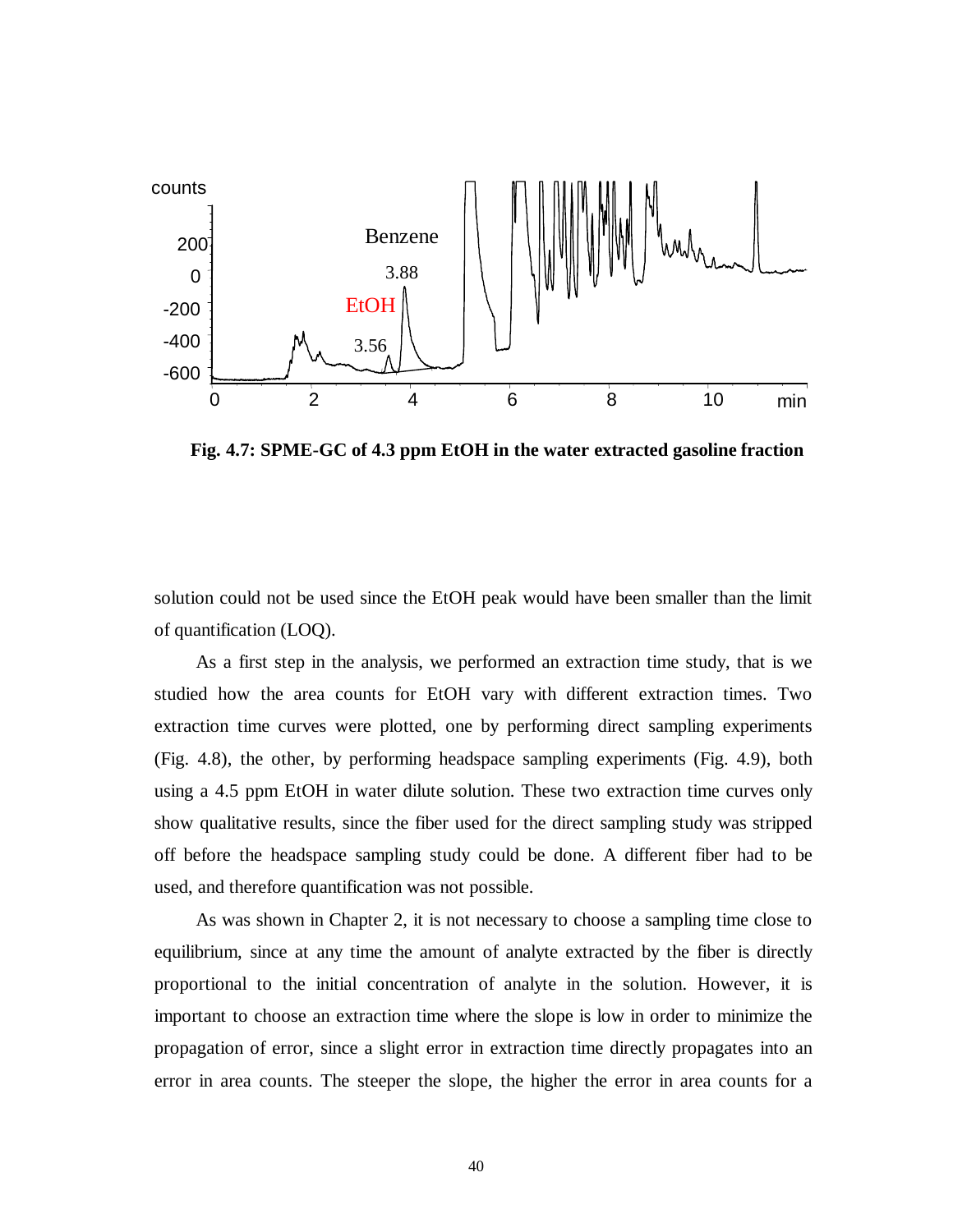given error in extraction time measurement. In the direct sampling case (Fig. 4.8), the amount of analyte extracted increases relatively quickly during the first five minutes. Then it levels out, until it is stable. In Appendix B, it is proven that, if the error in sampling time measurement is 5 seconds, the sampling time has to be at least 4.2 minutes. Using a conservative approach we chose a sampling time of 10 minutes.



**Fig. 4.8: Direct sampling extraction time curve** 

Using headspace sampling (Fig. 4.9), the amount of EtOH extracted increases rapidly during the first 60 minutes. After 60 minutes, instead of increasing more slowly and reaching a steady value, it starts decreasing. This phenomenon may be characteristic of this carboxen/PDMS fiber, as it saturates with gasoline components. Figure 4.9 also shows the amount of other compounds (divided by 200 in order to properly scale the plot) extracted by the fiber during the same analysis. It can be noticed that as the amount of EtOH extracted starts to decrease, the amount of other compounds still increases, which seems to confirm the presence of displacement effects. However, the last sampling point is an exception in that the amount of both EtOH and other compounds extracted decreased. This is probably due to evaporative losses in the sampling vial. The carboxen/PDMS fiber does not behave exactly like the other adsorption type fibers, and no extraction theory is available for it yet [19]. Since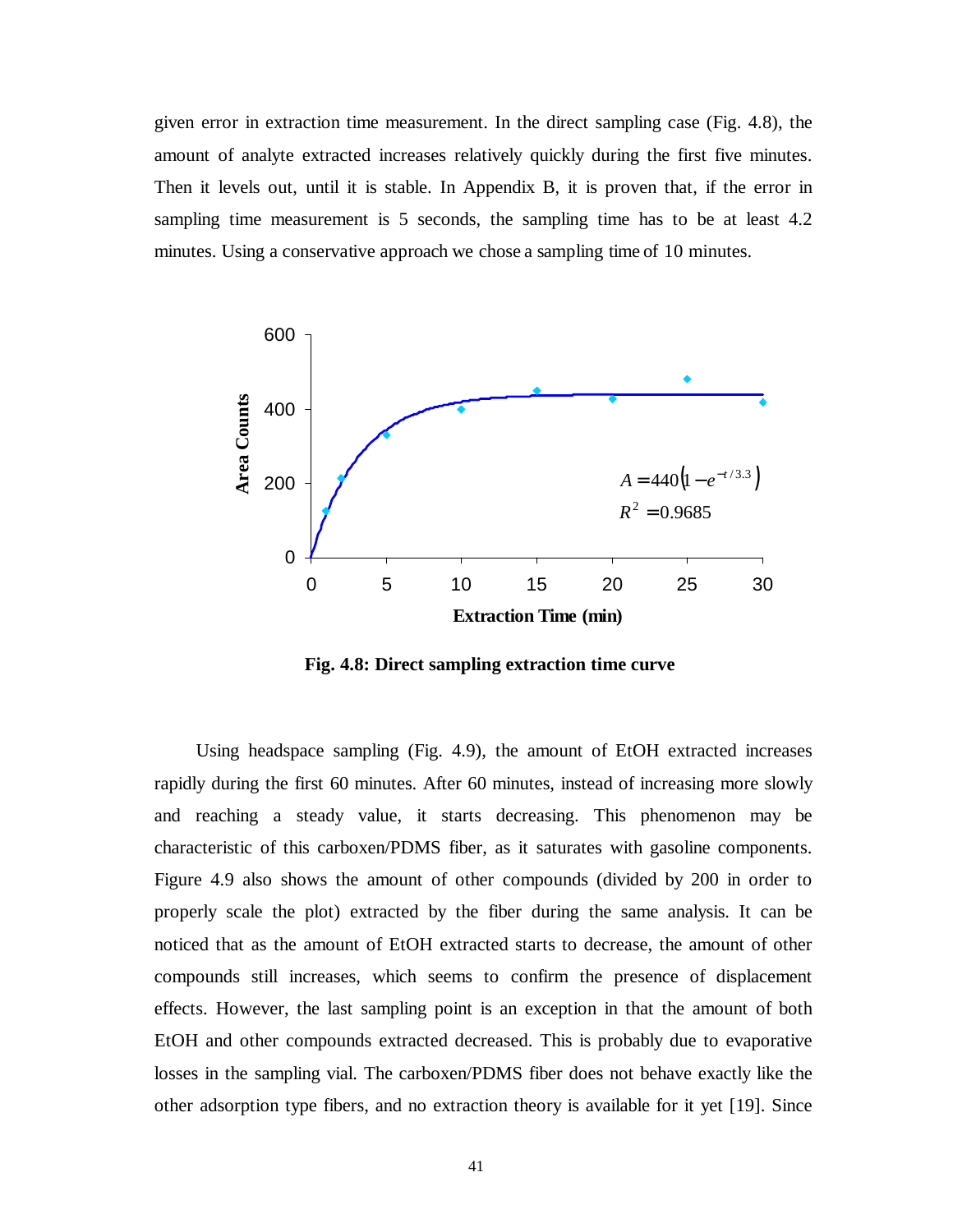the carboxen coating has such small pores, capillary condensation could occur, leading to a greater adsorption capacity for some analytes [19]. This capillary condensation can occur in addition to the possible replacement effects (where analytes with low affinity for the fiber are displaced by analytes with higher affinity for the fiber) common to adsorption type fibers. The capillary condensation effect is negligible if the analytes' concentrations are low enough [19]. Thus, as long as the EtOH level stays above the limit of quantification, it might be advisable to use a more dilute water extracted gasoline solution. Also, using a more polar fiber (not yet commercially available) may improve the method's % RSD's.



**Fig. 4.9: Headspace sampling extraction time curve** 

### **4.3 Standard addition curves**

In this section, the method of standard addition is used to quantify the amount of EtOH present in the stock solution. The stock solutions are first extracted with water and then diluted with water to the corresponding ppm amount. The standard addition curves are plotted using the added ppm amounts of the EtOH in the water fraction.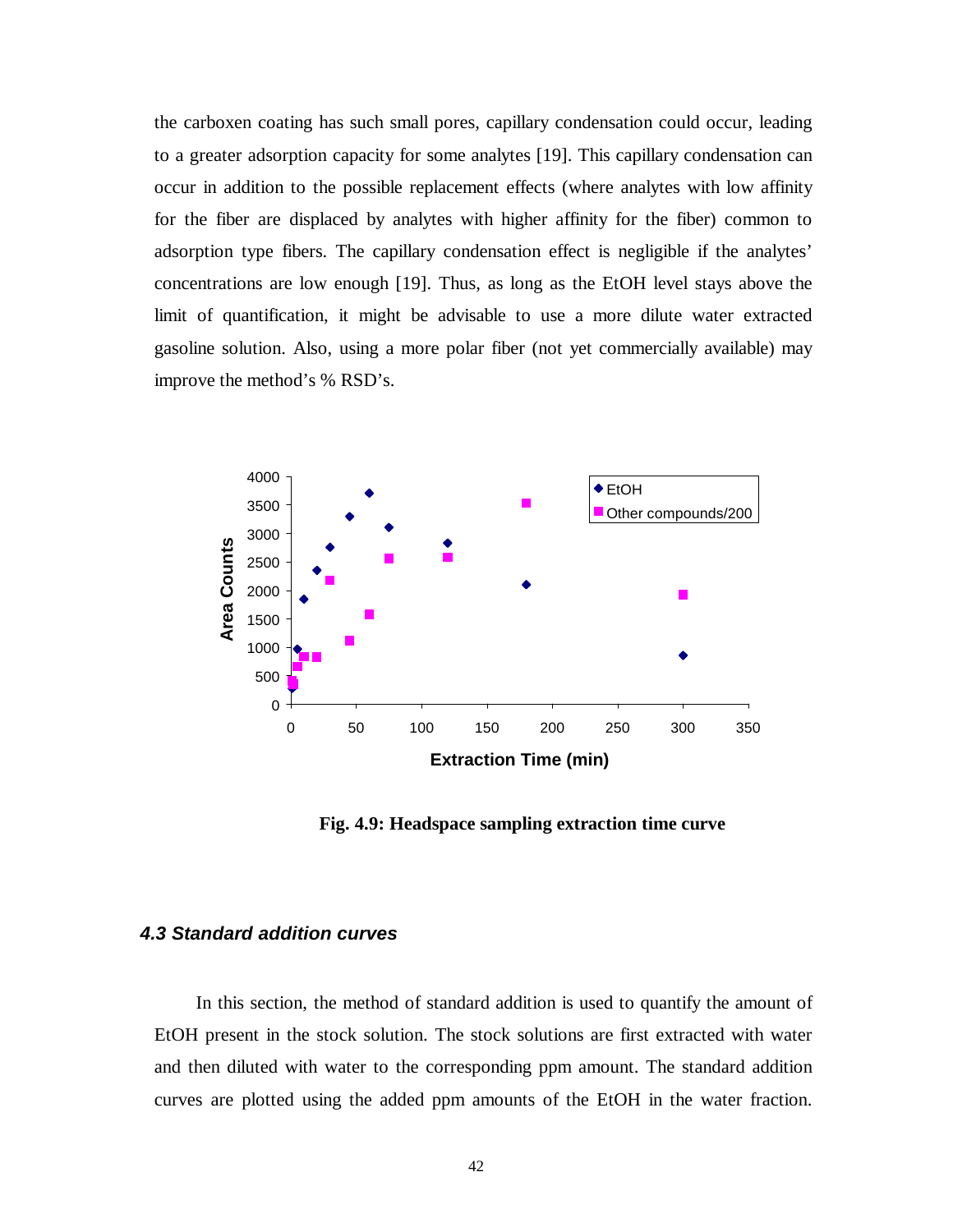Once the ppm amount of the EtOH in the water fraction is determined using the standard addition curve, the weight % EtOH in the gasoline stock solution can be calculated.

Three experimental sets using direct sampling will be presented:

- 1 using a 5.7 % EtOH stock solution
- 2 using a 6.6 % EtOH stock solution, prepared right before using it for obtaining the diluted solutions
- 3 using a 6.6 % EtOH stock solution, used to prepare the dilute solutions 24 hours after it was prepared

Each experiment comprises five solutions, the first being the original solution (diluted from the stock solution) and the other four being spiked ones (diluted from the spiked stock solution). For each solution, three replicate analyses were performed to average out errors. The average, standard deviation and percent relative standard deviation (% RSD) were calculated and plotted on a graph of area counts versus added concentration of EtOH in water (in ppm). Other researchers have reported an average value of 10 % RSD when using SPME in the same concentration levels as used in this research, therefore a 10 % RSD will be considered as reasonable. Note that a standard deviation is not very meaningful when only three samples are used, however it still gives some indication about the results' precision. It was more important for us to be able to perform the entire study during the same day in order to avoid day-to-day instrument and/or solutions variations; therefore more than three replicates for each solution was not possible.

In the first set of results (Table 4.1), the %RSD values are reasonable, even though two of them are slightly above 10%. The measurements, along with error bars representing their standard deviation, are shown in Fig. 4.10. The  $R^2$  value obtained for the best fit line is slightly lower than 0.9, meaning that the line fits the results reasonably well. The EtOH concentration in water is found to be 4.1 ppm, which corresponds to a 6.0 weight % EtOH in gasoline. The actual weight % EtOH in gasoline being 5.7 %, our results reflect a 5.3 % error with respect to the "true" EtOH concentration in gasoline.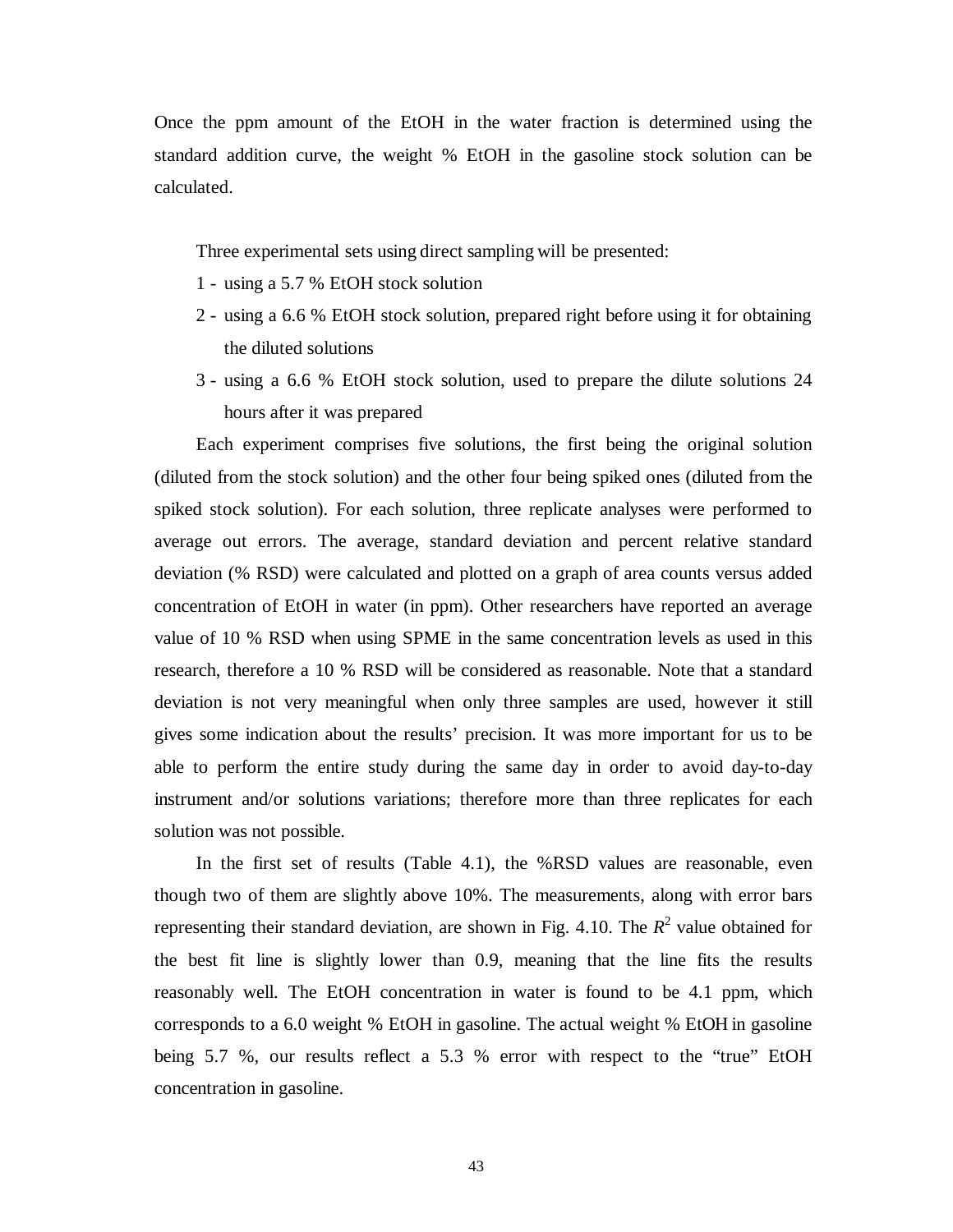| <b>Solution</b> | <b>EtOH Area</b> | <b>Average</b> | Std. Dev. | %RSD |
|-----------------|------------------|----------------|-----------|------|
|                 | 558.6            |                |           |      |
| (original) X    | 657.9            | 553.1          | 107.7     | 19.5 |
| $(3.9$ ppm $)$  | 442.7            |                |           |      |
|                 | 695.9            |                |           |      |
| $X + 0.4$ ppm   | 681.1            | 718.7          | 52.8      | 7.3  |
| $(4.3$ ppm $)$  | 779.0            |                |           |      |
|                 | 899.5            |                |           |      |
| $X + 1.1$ ppm   | 837.1            | 880.0          | 37.2      | 4.2  |
| $(5.0$ ppm $)$  | 903.4            |                |           |      |
|                 | 827.7            |                |           |      |
| $X + 1.9$ ppm   | 986.9            | 866.4          | 106.5     | 12.3 |
| $(5.8$ ppm $)$  | 784.7            |                |           |      |
|                 | 962.7            |                |           |      |
| $X + 2.7$ ppm   | 1081.9           | 1022.3         | 84.3      | 8.2  |
| $(6.6$ ppm $)$  | outlier          |                |           |      |

**Table 4.1: Data set 1, using 5.7 wt.% EtOH stock solution (3.9 ppm EtOH in water)** 



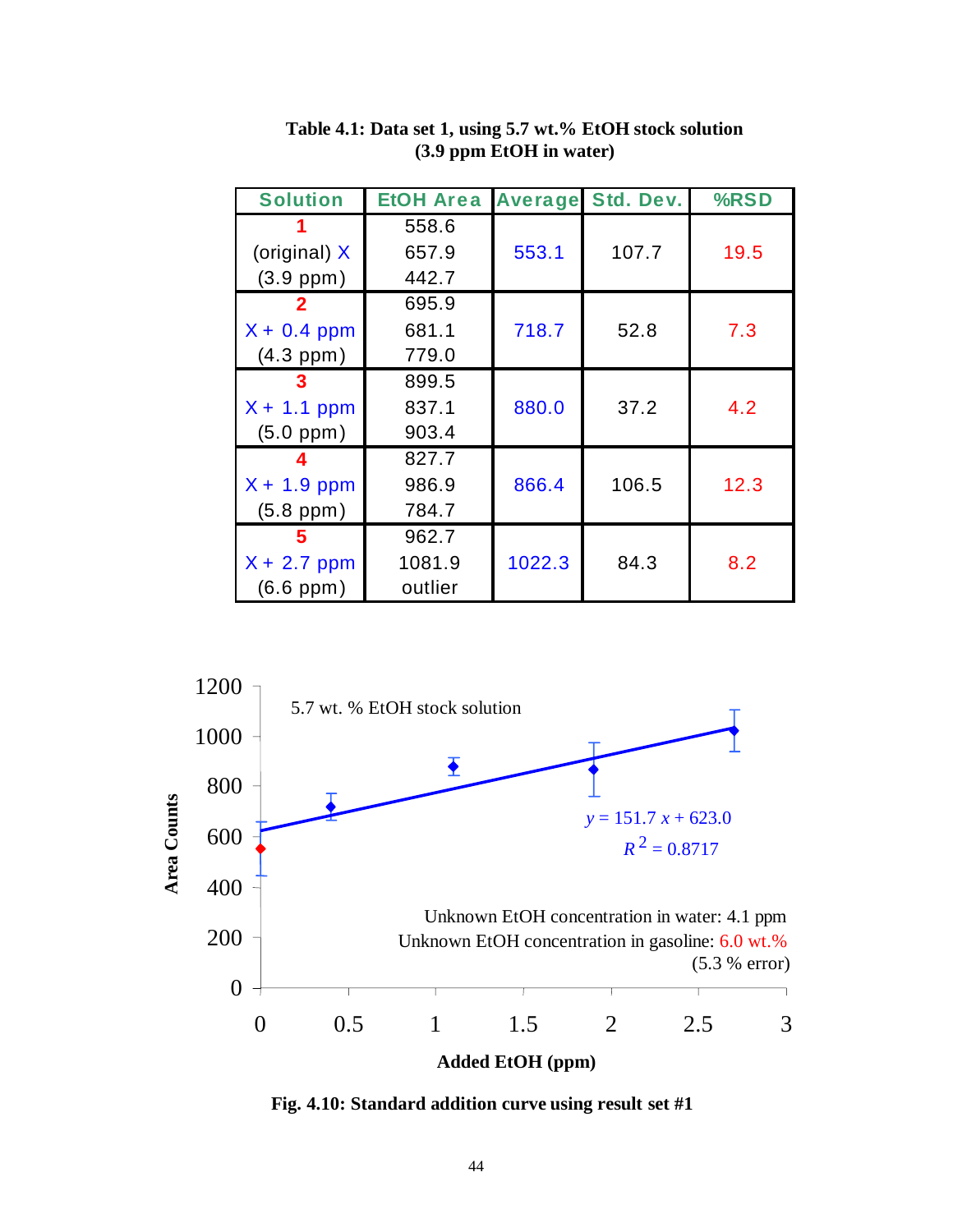| <b>Solution</b> | <b>EtOH Area</b> |       | <b>Average Std. Dev.</b> | %RSD |
|-----------------|------------------|-------|--------------------------|------|
| A               | 352.1            |       |                          |      |
| (original) X    | 363.0            | 366.8 | 16.9                     | 4.6  |
| $(4.5$ ppm $)$  | 385.2            |       |                          |      |
| в               | 489.4            |       |                          |      |
| $X + 1.6$ ppm   | 441.3            | 469.6 | 25.2                     | 5.4  |
| $(6.1$ ppm $)$  | 478.1            |       |                          |      |
| C               | 577.4            |       |                          |      |
| $X + 3.1$ ppm   | 562.6            | 578.9 | 17.1                     | 3.0  |
| $(7.6$ ppm $)$  | 596.7            |       |                          |      |
| D               | 706.4            |       |                          |      |
| $X + 4.7$ ppm   | 749.6            | 742.7 | 33.4                     | 4.5  |
| $(9.2$ ppm $)$  | 772.1            |       |                          |      |
| Е               | 888.5            |       |                          |      |
| $X + 6.2$ ppm   | 890.9            | 878.9 | 18.8                     | 2.1  |
| (10.7 ppm)      | 857.3            |       |                          |      |

**Table 4.2: Data set 2, using 6.6 wt.% EtOH stock solution (time 0) (4.5 ppm EtOH in water)** 

The second set of results is presented in Table 4.2. All five solutions show a percent RSD less than 5.5 %. The measurements are shown in Fig. 4.11. The line fits the results very well ( $R^2 = 0.9915$ ). The EtOH concentration in water is found to be 4.1 ppm, which corresponds to a 6.0 weight % EtOH in gasoline stock solution. The actual weight % EtOH in gasoline being 6.6 %, our results reflect a 9.1 % error with respect to the "true" EtOH concentration in gasoline.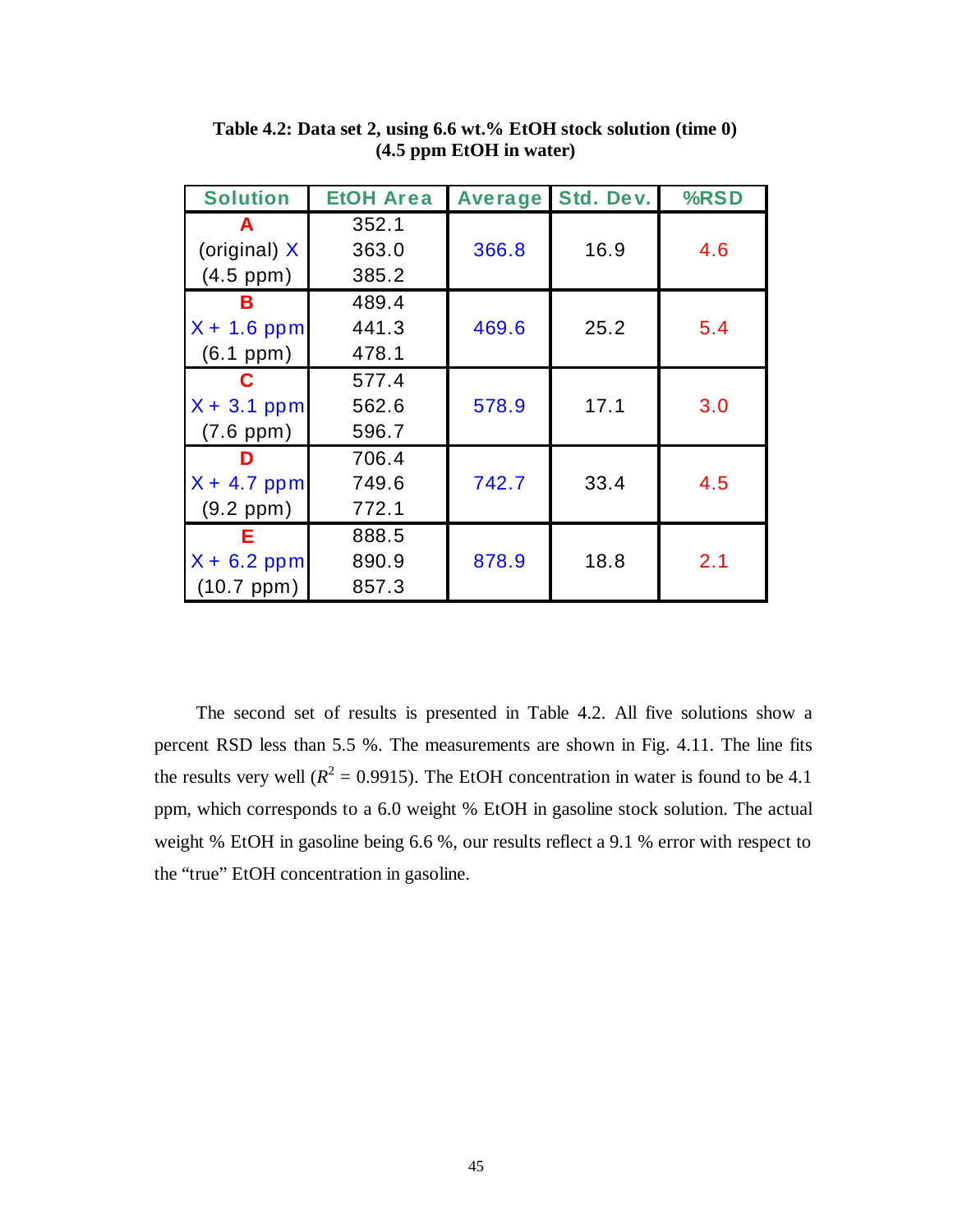

**Fig. 4.11: Standard addition curve using result set #2** 

The third set of results is presented in Table 4.3. Most of the solutions show a percent RSD below 6.1 %, with only one of them having a % RSD above 10 %. The measurements are shown in Fig. 4.12. The graph shows a line that fits the results very well  $(R^2 = 0.9910)$ . The EtOH concentration in water is found to be 5.1 ppm, which corresponds to a 7.5 weight % EtOH in gasoline stock solution, yielding a 14 % error in the measurement of EtOH content in gasoline.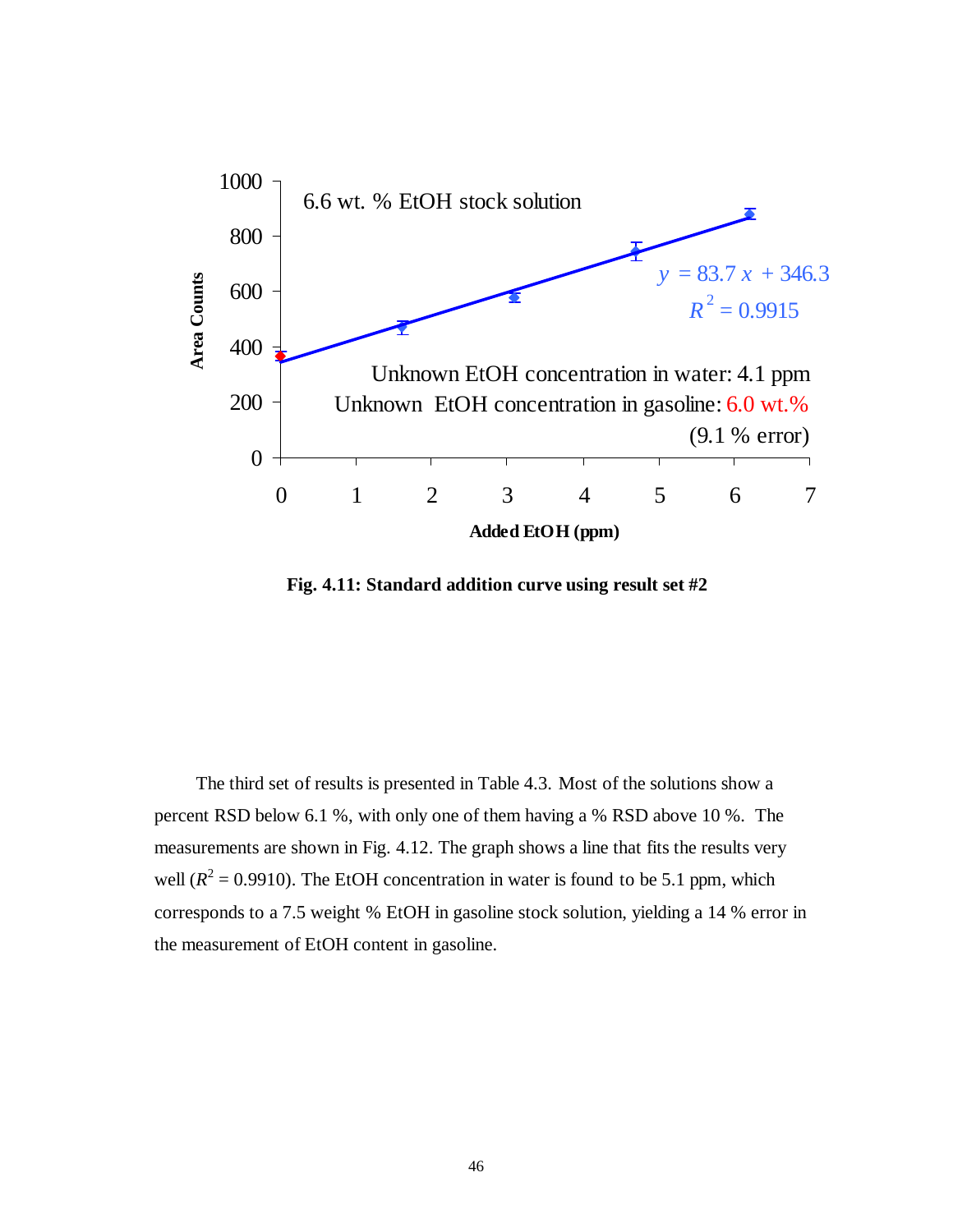| <b>Solution</b>     | <b>EtOH Area</b> | <b>Average</b> | Std. Dev. | %RSD |
|---------------------|------------------|----------------|-----------|------|
| A                   | 384.4            |                |           |      |
| (original) $X$      | 421.3            | 405.7          | 19.1      | 4.7  |
| $(4.5$ ppm $)$      | 411.4            |                |           |      |
| в                   | 502.2            |                |           |      |
| $X + 1.6$ ppm       | 487.8            | 512.6          | 31.4      | 6.1  |
| $(6.1$ ppm $)$      | 547.8            |                |           |      |
| C                   | 769.5            |                |           |      |
| $X + 3.1$ ppm       | 671.0            | 681.6          | 83.1      | 12.2 |
| $(7.6$ ppm $)$      | 604.3            |                |           |      |
| D                   | 742.1            |                |           |      |
| $X + 4.7$ ppm       | 812.0            | 785.9          | 38.2      | 4.9  |
| $(9.2$ ppm $)$      | 803.5            |                |           |      |
| Е                   | 865.5            |                |           |      |
| $X + 6.2$ ppm       | 916.9            | 889.3          | 25.9      | 2.9  |
| $(10.7~\text{ppm})$ | 885.4            |                |           |      |

**Table 4.3: Data set 3, using 6.6 wt.% EtOH stock solution (time 48 hours) (4.5 ppm EtOH in water)** 



**Fig. 4.12: Standard addition curve using result set #3**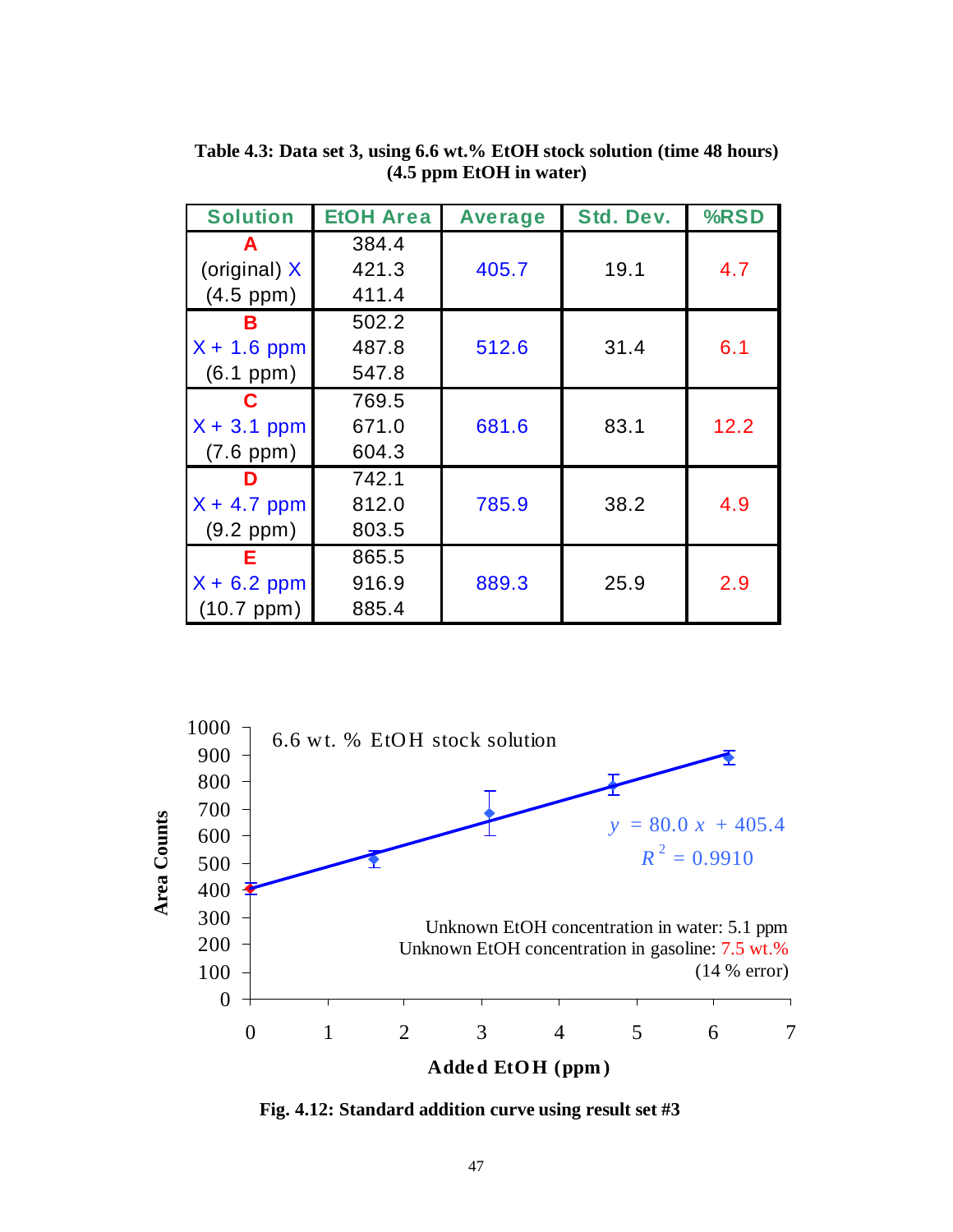### **4.4 Calibration curves**

In this section calibration curves are used to quantify the amount of EtOH present in the stock solution. Since the gasoline samples obtained from a local gas station do not contain alcohols, it is possible to use this method. Standard solutions with known amounts of EtOH were prepared. Stock solutions with known amounts of EtOH can then be anlyzed to test the accuracy of this method. In this work, for practical purposes, we used the solutions that were prepared for the standard addition method. We selected four solutions to be our calibration standards. The remaining solution was considered as our unknown sample. Three results are presented, one each taken from the three data sets previously described (Section 4.4).

From the first data set, we chose solution 4 (8.3 weight % EtOH in gasoline) to be our unknown sample, with solutions 1,2,3 and 5 acting as the calibration standards. The calibration curve hence obtained is shown in Fig. 4.13. The  $R^2$  value of the best fit line



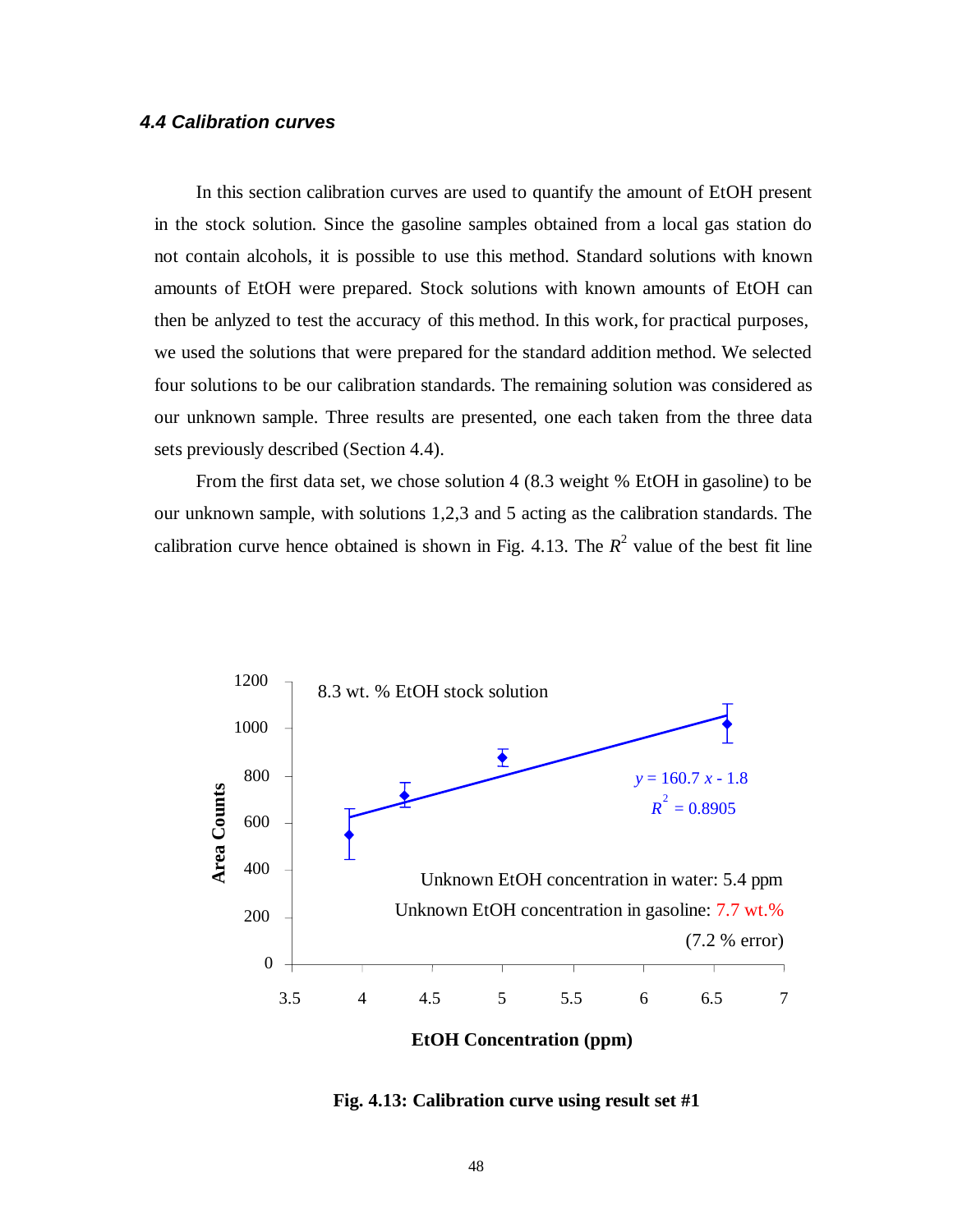is slightly lower than 0.9, which is acceptable. The unknown EtOH concentration in water is found to be 5.4 ppm, which corresponds to 9.5 weight % EtOH in gasoline. This results in a 7.2 error %.

From the second data set, we chose solution D (12.6 weight % EtOH in gasoline) to be our unknown sample, with solutions A,B,C, and E acting as the calibration standards. The calibration curve is illustrated in Fig. 4.14. The  $R^2$  value is 0.9902, which means the best fit line fits the data very well. The unknown EtOH concentration in water is found to be 9.3 ppm, which corresponds to 12.8 weight % EtOH in gasoline. This results in a 1.6 error %.



**EtOH Concentration (ppm)**

**Fig. 4.14: Calibration curve using result set #2**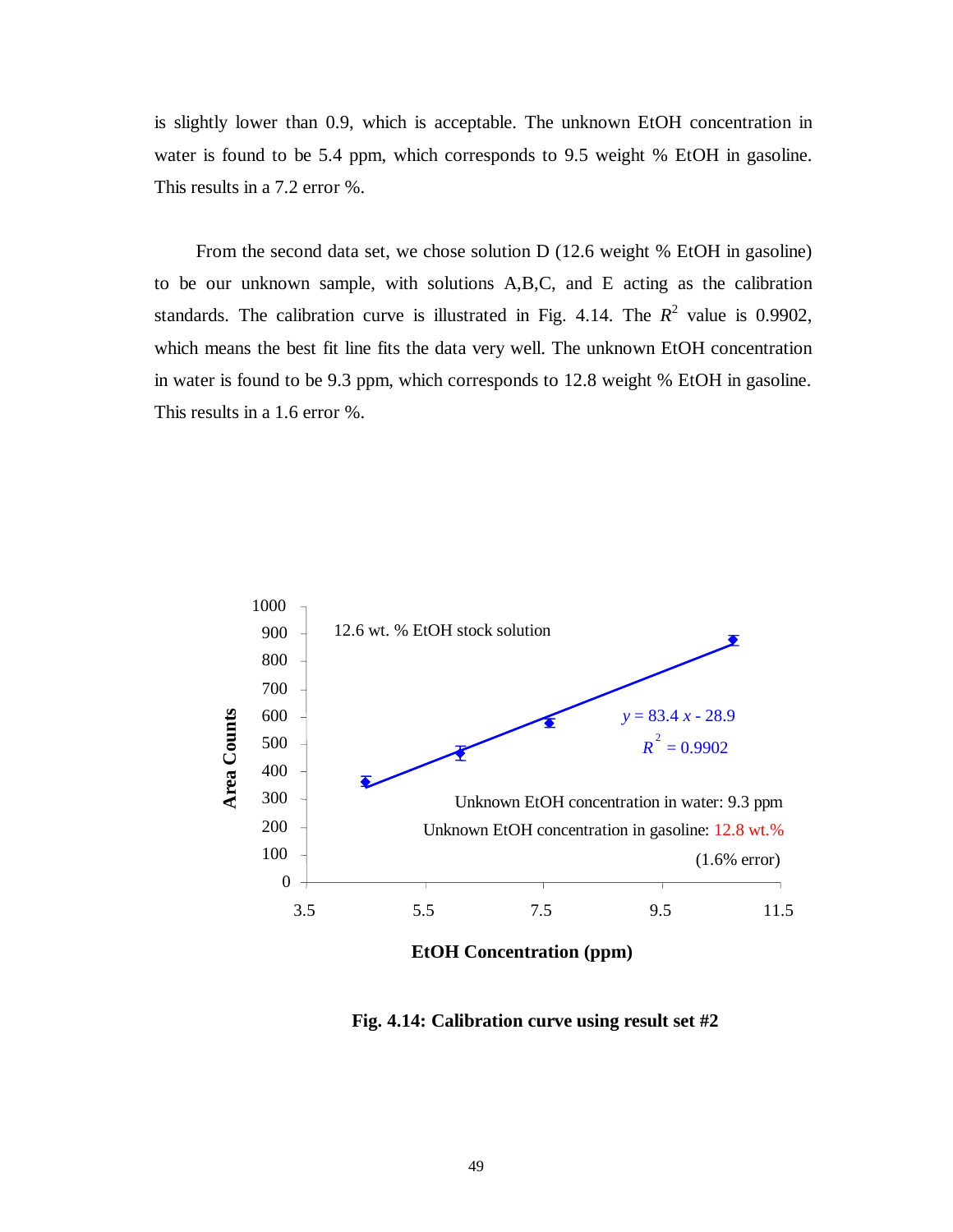From the third data set, we chose solution D (12.6 weight % EtOH in gasoline) to be our unknown sample, with solutions A,B,C, and E acting as the calibration standards. The calibration curve is illustrated in Fig. 4.15. The  $R^2$  value is 0.9898, which means the line fits the data very well. The unknown EtOH concentration in water is found to be 9.3 ppm, which corresponds to 12.8 weight % EtOH in gasoline. This results in a 1.6 error %.



**Fig. 4.15: Calibration curve using result set #3**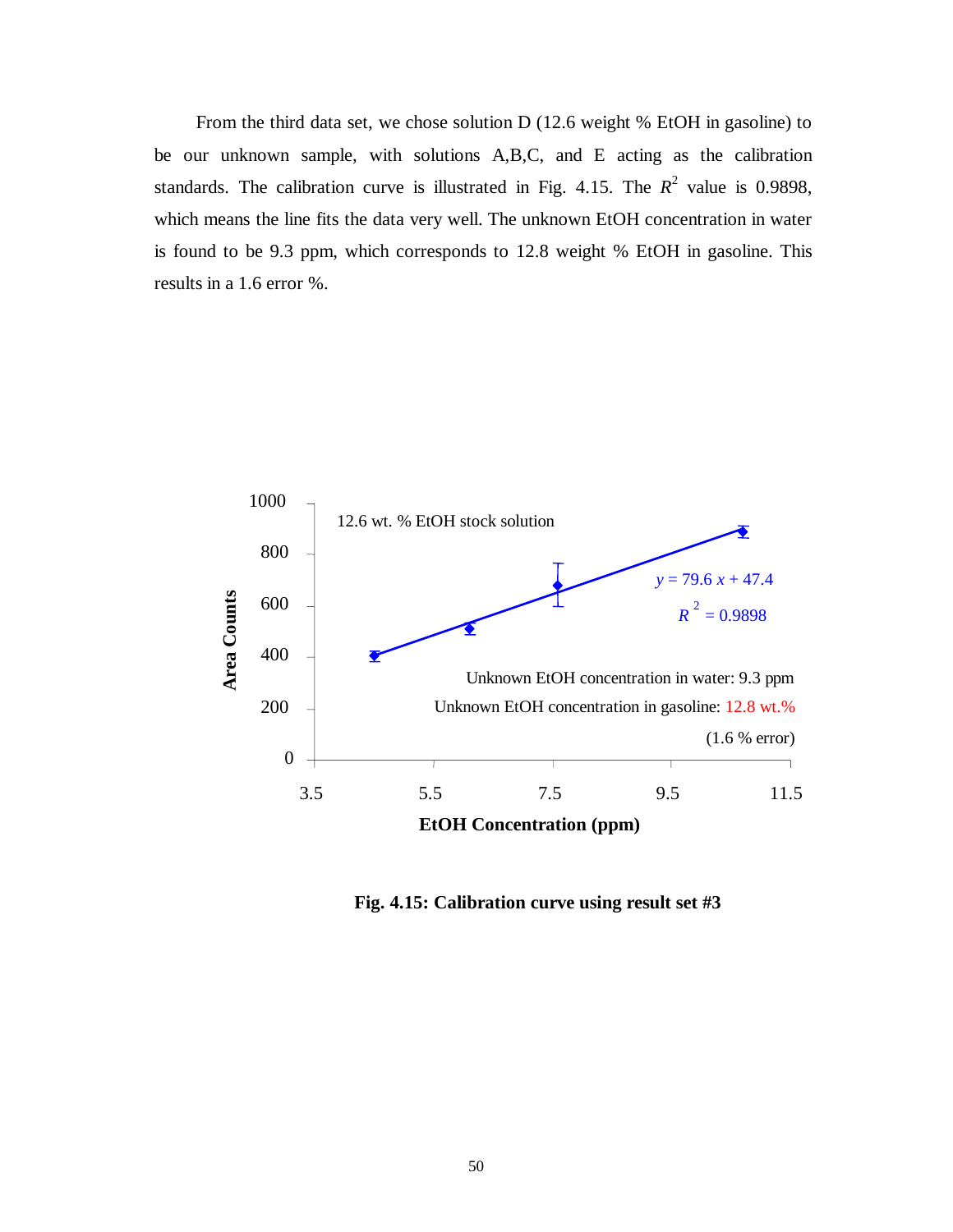## **CHAPTER 5 - CONCLUSIONS**

 The Clean Air Act Amendments of 1990 require the use of reformulated gasoline (RFG) in areas suffering from ozone or smog problems. RFG is oxygenated gasoline and has to contain at least 2 weight % oxygen year-round, and 2.7 weight % oxygen during the winter time. The two most common oxygenates added to gasoline to satisfy these conditions were ethanol (EtOH) and Methyl tert butyl ether (MTBE). Since MTBE is almost banned by the EPA because of the possibility of ground water contamination, the current trend is to use EtOH. Therefore, this work focused on the determination and quantification of EtOH in gasoline.

The main problem in performing a chromatographic analysis of EtOH in gasoline is the coelution of aliphatic compounds with EtOH. In order to solve this problem, several approaches have been used in the past, including three main chromatographic types. One type uses a detector selective for oxygen containing compounds. Another one uses two or more columns of different polarities. The last one uses an extraction step prior to GC analysis. Since the first two types of approaches require modifications of readily available instruments, we decided to use the latter approach. Indeed, we chose to perform an extraction step with water, prior to a SPME-GC analysis. Our approach did not require use of organic solvent as did Hiromitsu *et al.*'s [26] and Agarwal's [1], and avoided inserting water solvent in the GC, as did Pauls and McCoy [34]. When conceiving this water extraction step, we were not aware that Pauls and McCoy [34] had already used an extraction step with water prior to GC analysis for quantifying EtOH in gasoline. Our approach was quite similar to his, with a similar water extraction step time and GC analysis time. However, injecting water into the GC slightly damages the GC column and reduces its lifetime. SPME solves this problem since no solvent is introduced into the GC. Solid phase microextraction, recent technique invented by Dr. Pawliszyn in 1989 and commercially available since 1994, allows concentration of the analytes in the solution and allows interferences removal by means of a fiber. Gorecki *et al.* [20] attempted to use SPME-GC to quantify MeOH and EtOH in gasoline, using a custom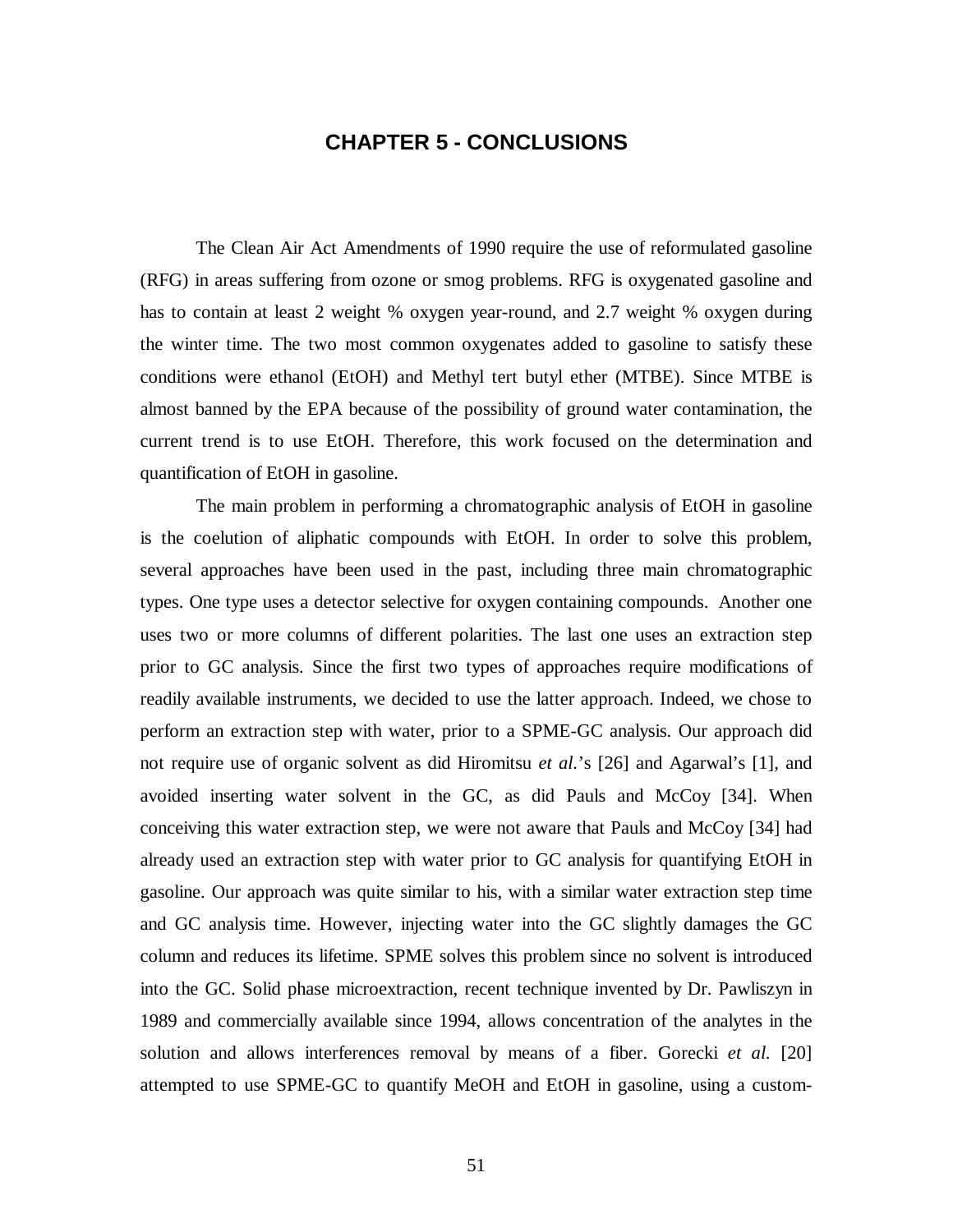made polar fiber. However, their work does not explain the details of the technique and only proves detection but no quantification of either MeOH or EtOH.

 In this work, a polar fiber (carboxen/PDMS) was used to perform the extraction of EtOH from the diluted water extract. This fiber is the most polar fiber commercially available. Two methods have been used to quantify the amount of EtOH present in a gasoline sample: the method of standard addition; and the method of calibration curve. The method of calibration curve should be the method of choice if gasoline "base" samples (gasoline samples of same composition as the oxygenated gasoline sample, but not containing EtOH) are available. These gasoline "base" samples are needed to prepare the calibration standards. If a large number of samples have to be analyzed, this method is less time consuming than the method of standard addition. In the case of quality control measurements or process control in a plant, for example, where the oxygenates get blended into "base" gasoline, this method would be the preferred one. If gasoline "base" samples are not available, then the method of standard addition should be used, due to the impossibility to generate calibration curves using the same extraction matrix. A different extraction matrix may yield slightly inaccurate results. For example, for testing gasoline samples coming from a gas station, this method would be the method of choice, since the "base" gasoline may not be available to establish a calibration curve.

The experimental results of this work for both of these methods showed common SPME % RSD values lower than 10%, good linearity  $(R^2$  values mostly greater than 0.99 and sometimes of about 0.88), and most error percents in the detected EtOH quantity in gasoline lower than 9.1%. Moreover, the study of extraction time by direct sampling very closely confirmed an exponential law theoretically predicted for other types of fibers. The same study conducted for headspace sampling yielded an initial increase of analyte amount extracted with increasing sampling times. After a specific sampling time, the amount of analyte extracted started to decrease. This might be explained by losses that accumulate and become observable after long extraction times. Or this may be may due to the carboxen/PDMS fiber's specific extraction characteristics. Since this fiber does not behave exactly like the other adsorption type fibers, no adsorption kinetic model is available for it yet [19]. Since the carboxen coating has such small pores, capillary condensation could occur, leading to a greater adsorption capacity for some analytes [19].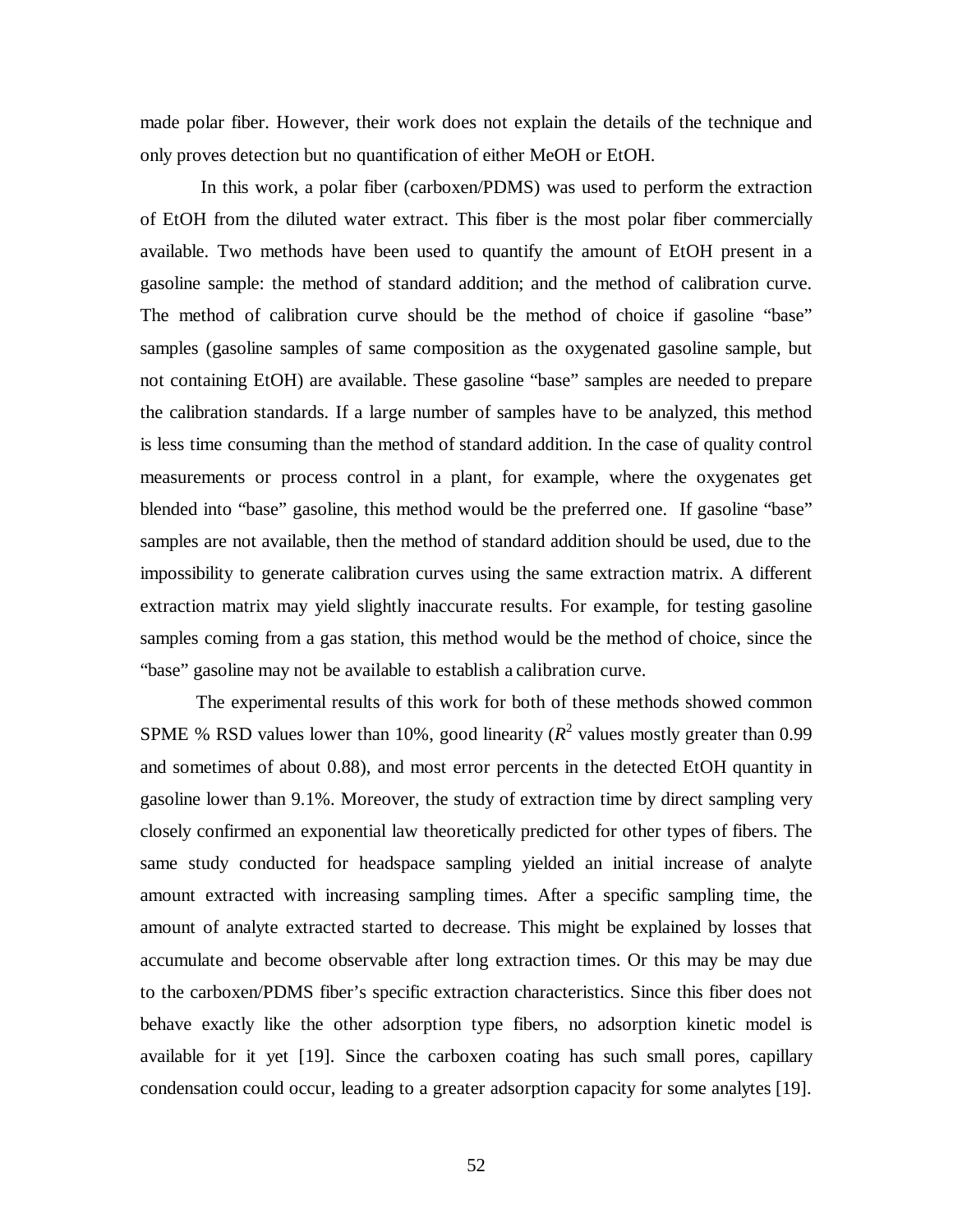This capillary condensation can occur besides the possible replacement effects (where analytes with low affinity for the fiber are displaced by analytes with higher affinity for the fiber) common to adsorption type fibers. The capillary condensation effect is negligible if the analytes' concentrations are low enough [19]. Thus, using a more dilute water extract solution might be advisable. Also, using a more polar fiber (not yet commercially available), may improve the method's % RSDs. This is a topic for future research.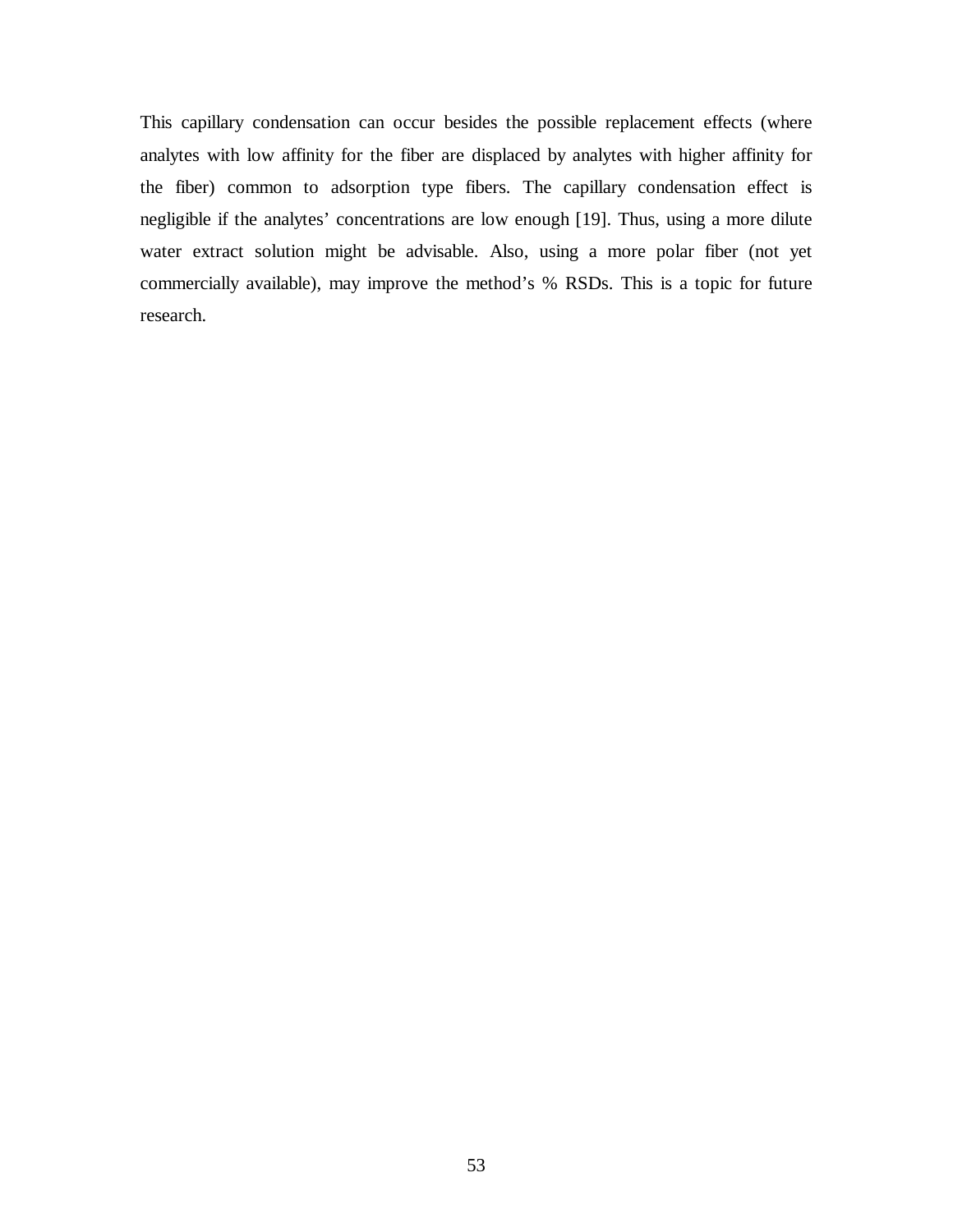## **Appendix A – EtOH Content Calculations**

#### **A.1 Conversion from volume % EtOH to weight % EtOH in gasoline**

This conversion is needed for concentration (in ppm) determination of the dilute water extract solution. Indeed, by knowing the EtOH weight % in gasoline, when performing the gasoline-water extraction, the EtOH weight transferred from the gasoline layer to the water layer can be determined. Then the concentration of the diluted water extract can be calculated.

We have a solution of gasoline and EtOH of total volume *V*, with *Y* volume % of EtOH. What is the weight percent *X* of EtOH corresponding to this volume percent *Y*? Let  $V_e$  be the volume of EtOH added to the gasoline, and  $V_g$  be the volume of gasoline. Let  $d_e$  and  $d_g$  be the densities of EtOH and non-oxygenated gasoline respectively. Then the total volume is:

$$
V = V_e + V_g \tag{1}
$$

The volume % EtOH can be written as:

$$
Y = \frac{V_e}{V_g} \times 100\tag{2}
$$

The weight % of EtOH, X, can be expressed as a function of densities and volumes, as follows:

$$
X = \frac{d_e V_e}{d_e V_e + d_g V_g} \times 100
$$
 (3)

Dividing the numerator and denominator by *deVe*, Eq. (3) becomes:

$$
X = \frac{100}{1 + \frac{d_s V_s}{d_e V_e}}
$$
(4)

Solving for  $V_g$  using Eq. (1), and then substituting this expression in Eq. (3), we obtain:

$$
X = \frac{100}{1 + \frac{d_s}{d_e} \left(\frac{V - V_e}{V_e}\right)}
$$
(5)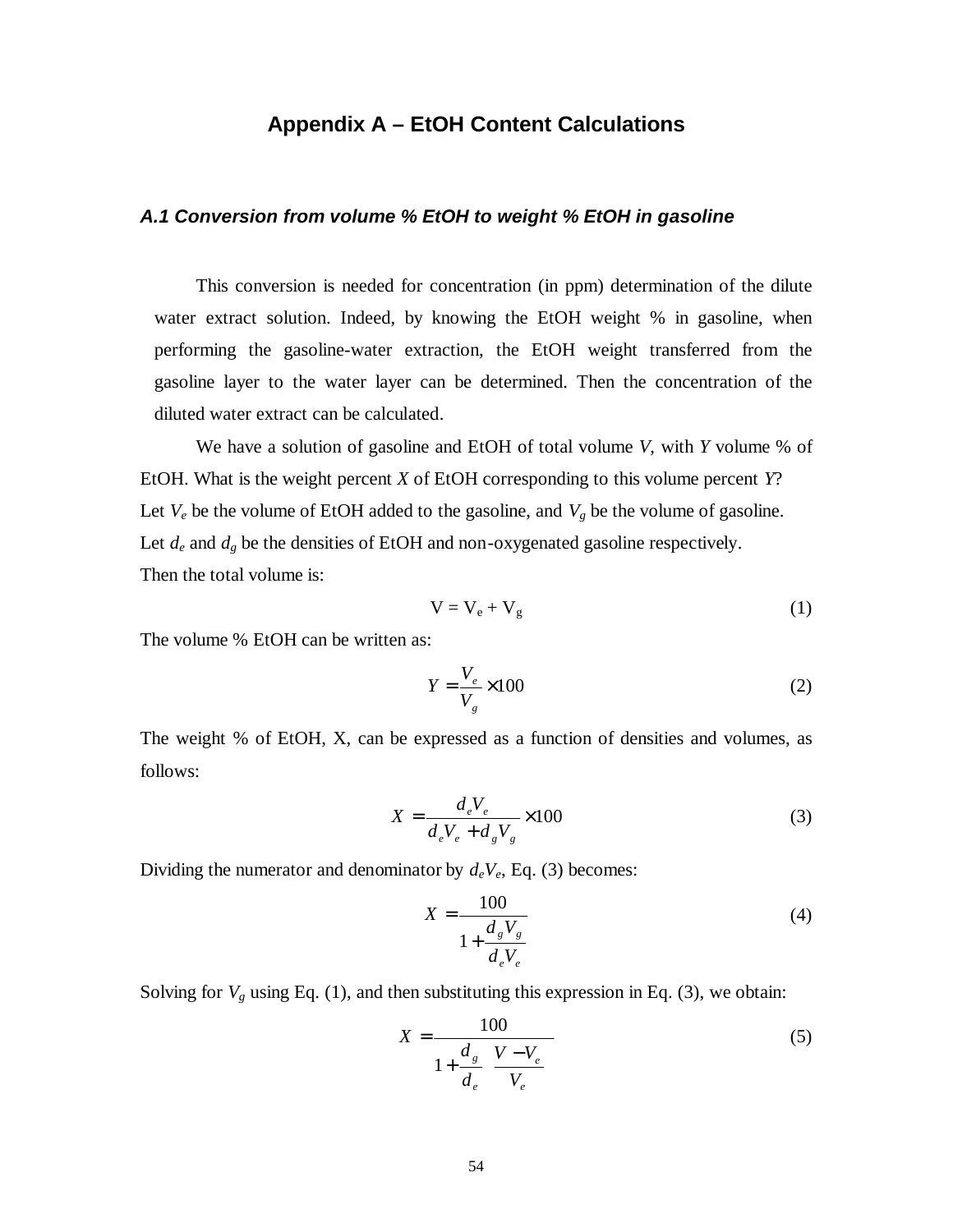Solving for *V/Ve* using Eq. (2), and then substituting this expression in Eq. (5), we get:

$$
X = \frac{100}{1 + \frac{d_s}{d_e} \left(\frac{100}{Y} - 1\right)}
$$
(6)

A 5.8 volume % EtOH in gasoline solution (with 0.776 g/mL EtOH and 0.6752 g/mL gasoline) would correspond to 6.6 weight % EtOH in gasoline.

### **A.2 Conversion from weight % EtOH to volume % EtOH in gasoline**

We have a solution of gasoline and EtOH of total volume *V*, with *X* weight % of EtOH. What is the volume % *Y* of EtOH corresponding to this weight % *X*?

Let's use Eq. (6), and solve the equation for *Y*. First, we multiply both sides of Eq. (6) by the denominator and divide both sides by *X*, this leads to:

$$
1 + \frac{d_s}{d_e} \left( \frac{100}{Y} - 1 \right) = \frac{100}{X}
$$
 (7)

Rearranging Eq. (7), and solving for *100/Y*, we get:

$$
\frac{100}{Y} = \frac{d_e}{d_g} \left( \frac{100}{X} - 1 \right) + 1
$$
 (8)

Rearranging Eq. (8), and solving for Y, we get:

$$
Y = \frac{100}{1 + \frac{d_e}{d_g} \left(\frac{100}{X} - 1\right)}
$$
(9)

Eq. (9) can also be written as:

$$
Y = \frac{100}{1 + \frac{d_e}{d_s} \left(\frac{100 - X}{X}\right)}
$$
(10)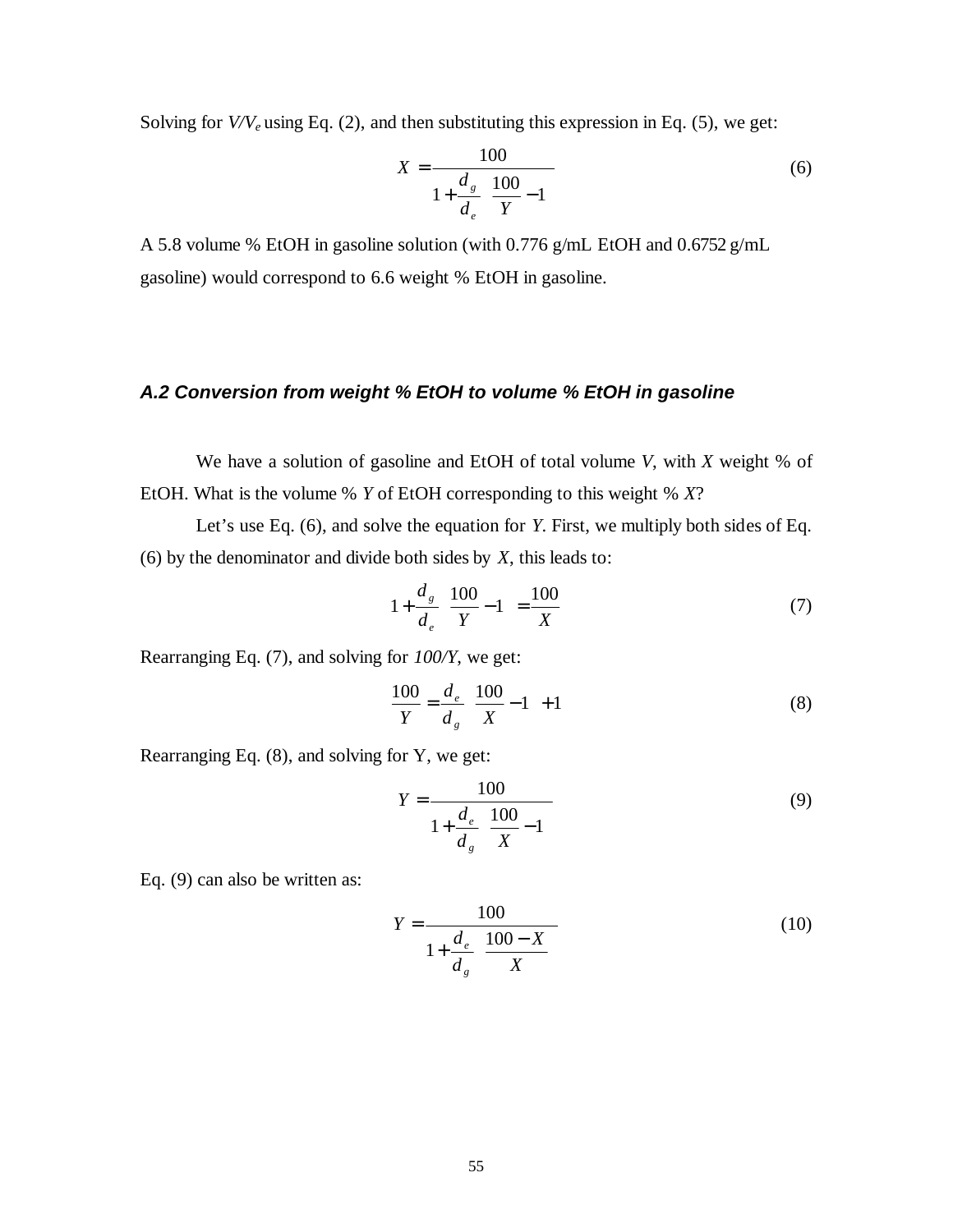#### **A.3 Spiking calculations for added ppm amount determination**

Let  $w_{te}$ ,  $w_{e}$ , and  $w_s$  be the total EtOH weight, the EtOH weight, and the spiked EtOH weight, respectively, in the spiked oxygenated gasoline sample.

If we mix 1 mL oxygenated gasoline with 1 mL water, and if we assume total transfer of EtOH amount from the gasoline layer to the water layer, then, in 1 mL of water extract there are  $(w_e + w_s)$  grams of EtOH.

Therefore, in 10  $\mu$ L of water extract, there are  $10^{-2}(w_e + w_s)$  grams of EtOH.

Hence, diluting 10 µL of this water extract to 100 mL, we get an EtOH concentration equal to:

$$
C = \frac{10^{-2}(w_e + w_s)g}{100mL} = \frac{10^{-4}(w_e + w_s)g}{1mL} = \frac{10^2(w_e + w_s)\mu g}{mL} = 100(w_e + w_s) \text{ ppm}
$$

If no EtOH is spiked into the oxygenated gasoline, then this concentration becomes:

$$
C_i = 100(w_e) \text{ppm}
$$
 (11)

This means that the added concentration of EtOH in the dilute water extract solution is equal to:

$$
C_{added} = 100(w_s) \text{ppm} \tag{12}
$$

By finding *Ci* from the standard addition curve, we can find  $w_e$  using Eq. (11). Knowing  $w_e$  and knowing the weight of the oxygenated gasoline  $(w_{og})$ , we can calculate the EtOH weight % in gasoline. Knowing *we* and knowing the EtOH density, we can also find the corresponding EtOH volume in the oxygenated gasoline sample, and thus also calculate the EtOH volume % in gasoline.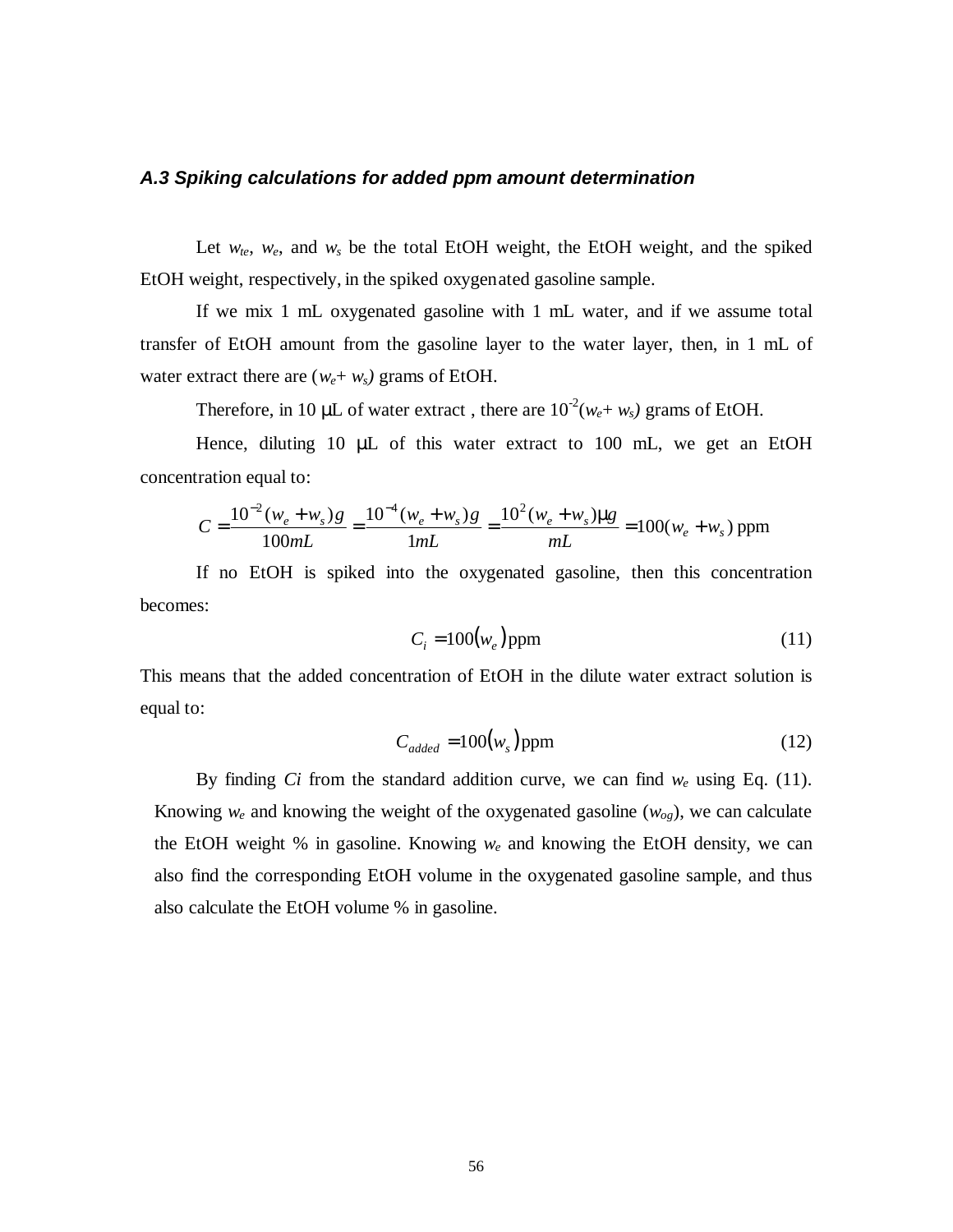## **Appendix B – Sampling Time calculations**

# **Determination of sampling time needed to obtain a relative error in analyte amount extracted lower than a specified value**

The purpose is to determine the minimum sampling time required to achieve a certain degree of accuracy in analyte amount extracted.

Let *n* be the amount of analyte extracted, *t* be the sampling time, and  $\varepsilon$  be the maximum relative error in analyte amount extracted. We want:

$$
\frac{\Delta n}{n} \le \varepsilon \tag{1}
$$

Let's derive an experssion for ∆*n/n*. First, using derivatives, we have:

$$
\frac{dn}{dt} \approx \frac{\Delta n}{\Delta t} \tag{2}
$$

Dividing both sides of Eq. (2) by *n*, we get:

$$
\frac{1}{n} \left( \frac{dn}{dt} \right) \cong \frac{\Delta n}{n} \left( \frac{1}{\Delta t} \right)
$$
\n(3)

Solving for  $\Delta n/n$  in Eq. (3), we obtain:

$$
\frac{\Delta n}{n} \approx \frac{1}{n} \left( \frac{dn}{dt} \right) \Delta t \tag{4}
$$

From Eq. (1) and Eq. (4), it follows that:

$$
\frac{1}{n}\frac{dn}{dt}\Delta t \le \varepsilon\tag{5}
$$

Dividing both sides of Eq. (5) by ∆*t*, we obtain:

$$
\frac{1}{n}\frac{dn}{dt} \le \frac{\varepsilon}{\Delta t}
$$
 (6)

The amount of analyte extracted by direct sampling, as was shown in Chapter 2, is related to sampling time, according to the following equation (Chapter 2, Eq. 10):

$$
n = n^{\infty} (1 - e^{-\frac{t}{\tau}})
$$
 (7)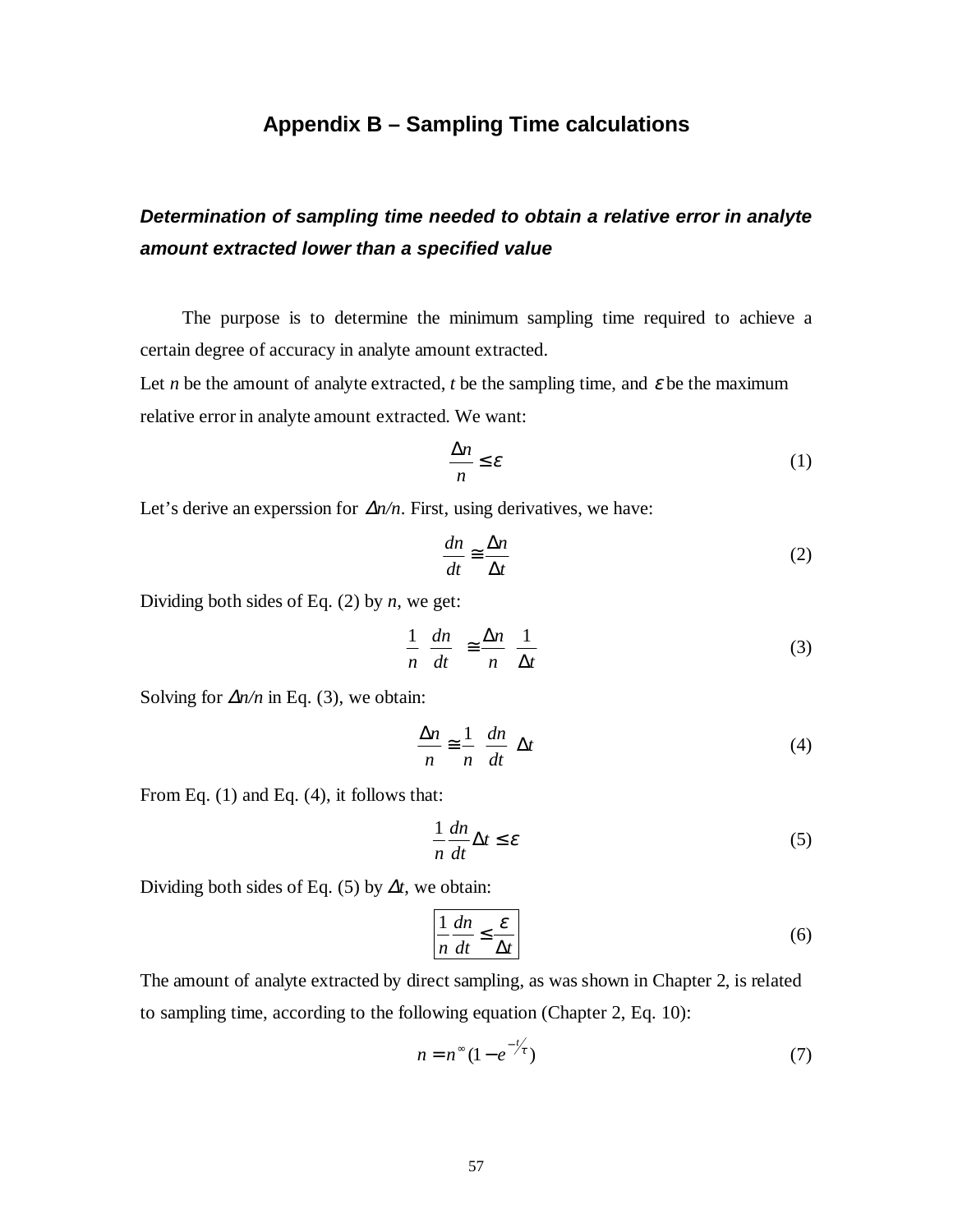Taking the derivative of *n* with respect to *t* in Eq. (7), we get:

$$
\frac{dn}{dt} = \frac{n^{\infty}e^{-\frac{t}{\tau}}}{\tau} \tag{8}
$$

Dividing both sides of Eq. (8) by *n*, we obtain:

$$
\frac{1}{n}\frac{dn}{dt} = \frac{n^{\infty}}{n}\frac{e^{-\frac{t}{\tau}}}{\tau}
$$
(9)

Substituting the left side of Eq. (6) by the right side of Eq. (9) we get:

$$
\frac{n^{\infty}}{n} \frac{e^{-\frac{t}{\ell}}}{\tau} \le \frac{\varepsilon}{\Delta t}
$$
\n(10)

Substituting *n* in Eq. (10) with its expression in Eq. 7, and simplifying the obtained equation, we obtain:

$$
\frac{1}{1 - e^{-\frac{t}{\tau}}} \frac{e^{-\frac{t}{\tau}}}{\tau} \le \frac{\varepsilon}{\Delta t}
$$
\n(11)

Multiplying both sides of Eq. (11) by  $\tau$ , ( $\tau > 0$ ), we get:

$$
\frac{e^{-\frac{t}{\tau}}}{1 - e^{-\frac{t}{\tau}}} \le \frac{\varepsilon \tau}{\Delta t}
$$
\n(12)

Let's introduce a new variable, *z*, such as:

$$
z = e^{-t/\tau} \tag{13}
$$

When *t* varies from 0 to  $\infty$ , *z* varies from 0 to 1, and (1-*z*) varies from 0 to 1. Substituting this new variable into Eq. (12), we obtain:

$$
\frac{z}{1-z} \le \frac{\varepsilon \tau}{\Delta t} \tag{14}
$$

Multiplying both sides of Eq. (14) by  $(1-z)$ ,  $(1-z > 0)$ , we get:

$$
z \le \frac{\varepsilon \tau}{\Delta t} (1 - z) \tag{15}
$$

Developing the right side of Eq. (15), adding  $\frac{\partial u}{\partial x}$ ∆*t*  $\frac{\varepsilon \tau}{\tau}$  *z* to both sides, and factoring out *z*, we obtain:

> *t t*  $z\left(1+\frac{\epsilon}{\Delta t}\right) \leq \frac{\epsilon}{\Delta t}$  $\left(1+\frac{\varepsilon\tau}{\sqrt{2}}\right)$ l ſ ∆  $1 + \frac{\varepsilon \tau}{\cdot}$   $\leq \frac{\varepsilon \tau}{\cdot}$  (16)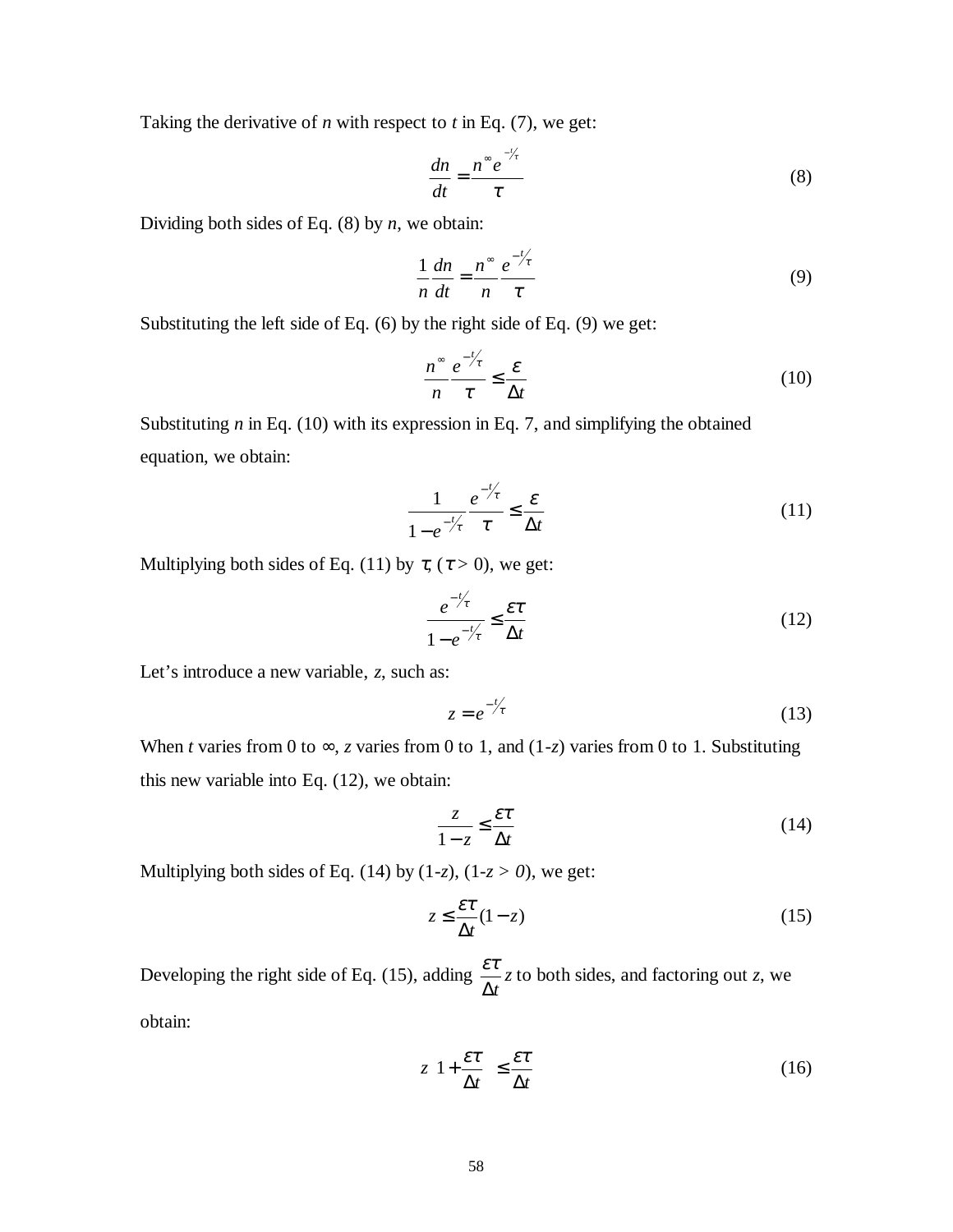Dividing both sides of Eq. (16) by the term in parentheses (positif), we get:

$$
z \le \frac{\varepsilon \tau}{1 + \varepsilon \tau / \Delta t} \tag{17}
$$

Simplifying Eq. (17), we obtain:

$$
z \le \frac{\varepsilon \tau}{\Delta t + \varepsilon \tau} \tag{18}
$$

Substituting  $z$  in Eq. (18) by its expression in Eq. (13), we get:

$$
e^{-\frac{t}{\tau}} \le \frac{\varepsilon \tau}{\Delta t + \varepsilon \tau} \tag{19}
$$

Taking the natural log of the expressions on both sides of Eq. (19), we obtain:

$$
-\frac{t}{\tau} \le \ln \frac{\varepsilon \tau}{\Delta t + \varepsilon \tau}
$$
 (20)

Multiplying both sides of Eq. (20) by *-*τ (negative), we get:

$$
t \ge -\tau \ln \frac{\varepsilon \tau}{\Delta t + \varepsilon \tau} \tag{21}
$$

Rearranging Eq. (21), we obtain:

$$
t \ge \tau \ln\left(\frac{\Delta t}{\varepsilon \tau} + 1\right) \tag{22}
$$

### **Example:**

If:

 $\tau$  = 3.3 minutes = 198 seconds

 $\Delta t = 5$  seconds

$$
\epsilon = 1\% = 0.01
$$

Then:

 $t \geq 4.2$  minutes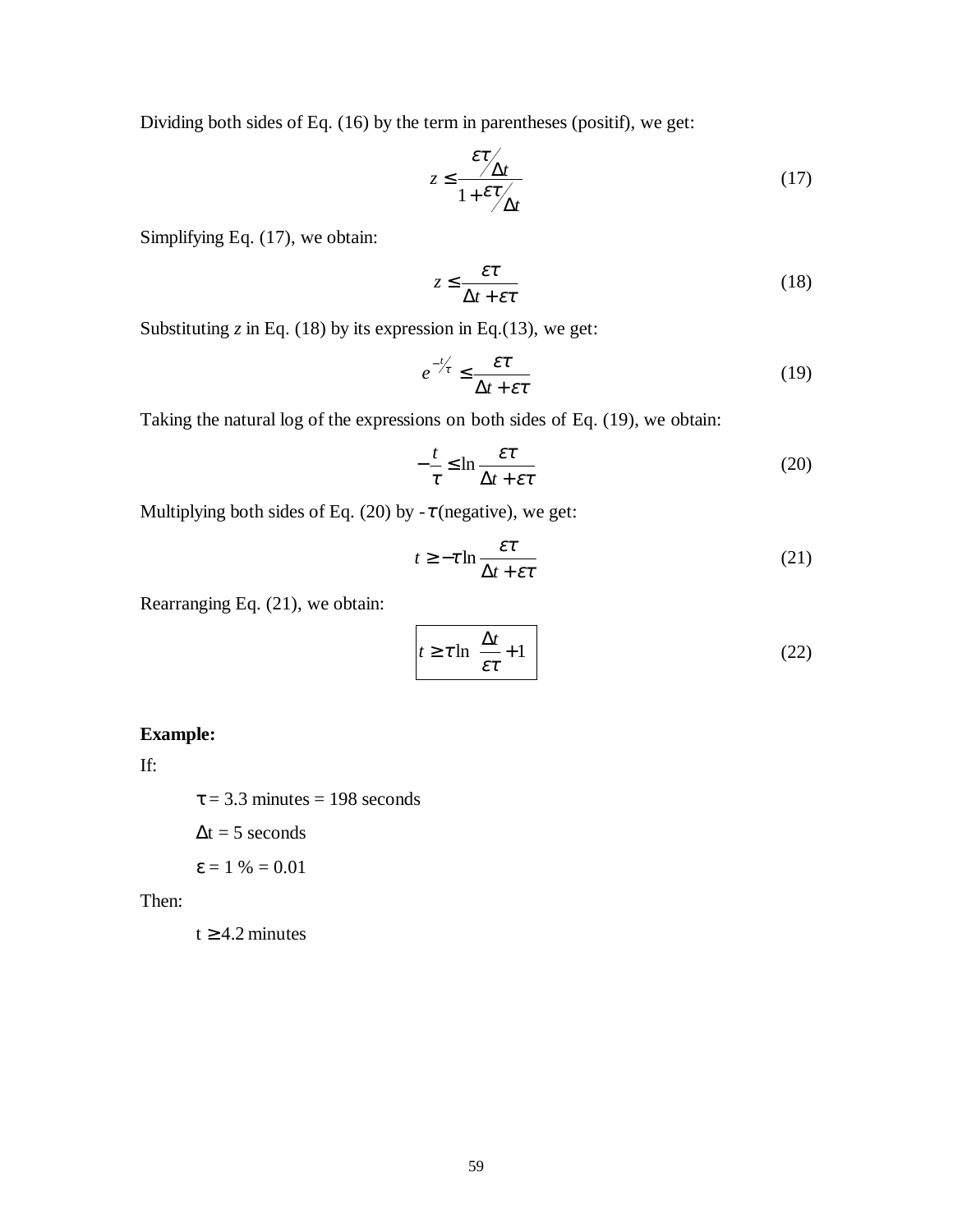## **References**

- [1] V. K. Agarwal, "Determination of Low Relative Molecular Mass Alcohols in Gasoline by Gas Chromatography", *Analyst*, **113**, 1988, 907-909.
- [2] J. Ai, "Quantitation by SPME before Reaching a Partition Equilibrium", *Applications of Solid Phase MicroExtraction*, Edited by Janusz Pawliszyn, Royal Society of Chemistry, Hertfordshire, UK, 1999, 22-37.
- [3] A. A. Al-Farayedhi, A. M. Al-Dawood, and P. Gandhidasan, "Effects of Blending MTBE with Unleaded Gasoline on Exhaust Emissions of SI Engine", *Journal of Energy Resources Technology-Transactions of the ASME*, **122**(4), 2000, 230-247.
- [4] C. L. Arthur, R. Belardi, K. Pratt, S. Motlagh, and J. Pawliszyn, "Environmental Analysis of Organic Compounds in Water Using Solid Phase Microextraction", *Journal of High Resolution Chromatography*, **15**, 1992, 741-744.
- [5] C. L. Arthur, L. Killam, S. Motlagh, M. Lim, D. Potter, and J. Pawliszyn, "Analysis of Substituted Benzene Compounds in Ground-water Using SPME", *Environmental Science & Technology*, **26**, 1992, 979-983.
- [6] C. L. Arthur, J. Pawliszyn, "Solid Phase Microextraction with Thermal Desorption Using Fused Silica Optical Fibers", *Analytical Chemistry*, **62**, 1990, 2145-2148.
- [7] C. L. Arthur, D. Potter, K. Buchholz, S. Motlagh, and J. Pawliszyn, "Solid Phase Microextraction for the Direct Analysis of Water: Theory and Practice", *LC-GC*, **10**, 1992, 656-661.
- [8] S. Choquette, S. Chesler, and D. Duewer, "Identification and Quantitation of Oxygenates in Gasoline Ampules Using Fourier Transform Near-Infrared and Fourier Transform Raman Spectroscopy", *Analytical Chemistry*, **68**, 1996, 3525- 3533.
- [9] A. Demirbas, "Conversion of Biomass using Glycerin to Liquid Fuel for Blending Gasoline as Alternative Engine Fuel", *Energy Conversion and Management*, **41**(16), 2000, 1741-1748.
- [10] J. W. Diehl, J. W. Finkbeiner, and F. P. DiSanzo, "Determination of Ethers and Alcohols in Gasolines by Gas Chromatography/Fourier Transform Infrared Spectroscopy", *Analytical Chemistry*, **64**, 1992, 3202-3205.
- [11] J. W. Diehl, J. W. Finkbeiner, and F. P. Di Sanzo, "Determination of Ethers and Alcohols in Reformulated Gasolines by Gas Chromatography/ Atomic Emission Detection", *Journal of High Resolution Chromatography*, **18**, 1995, 108-110.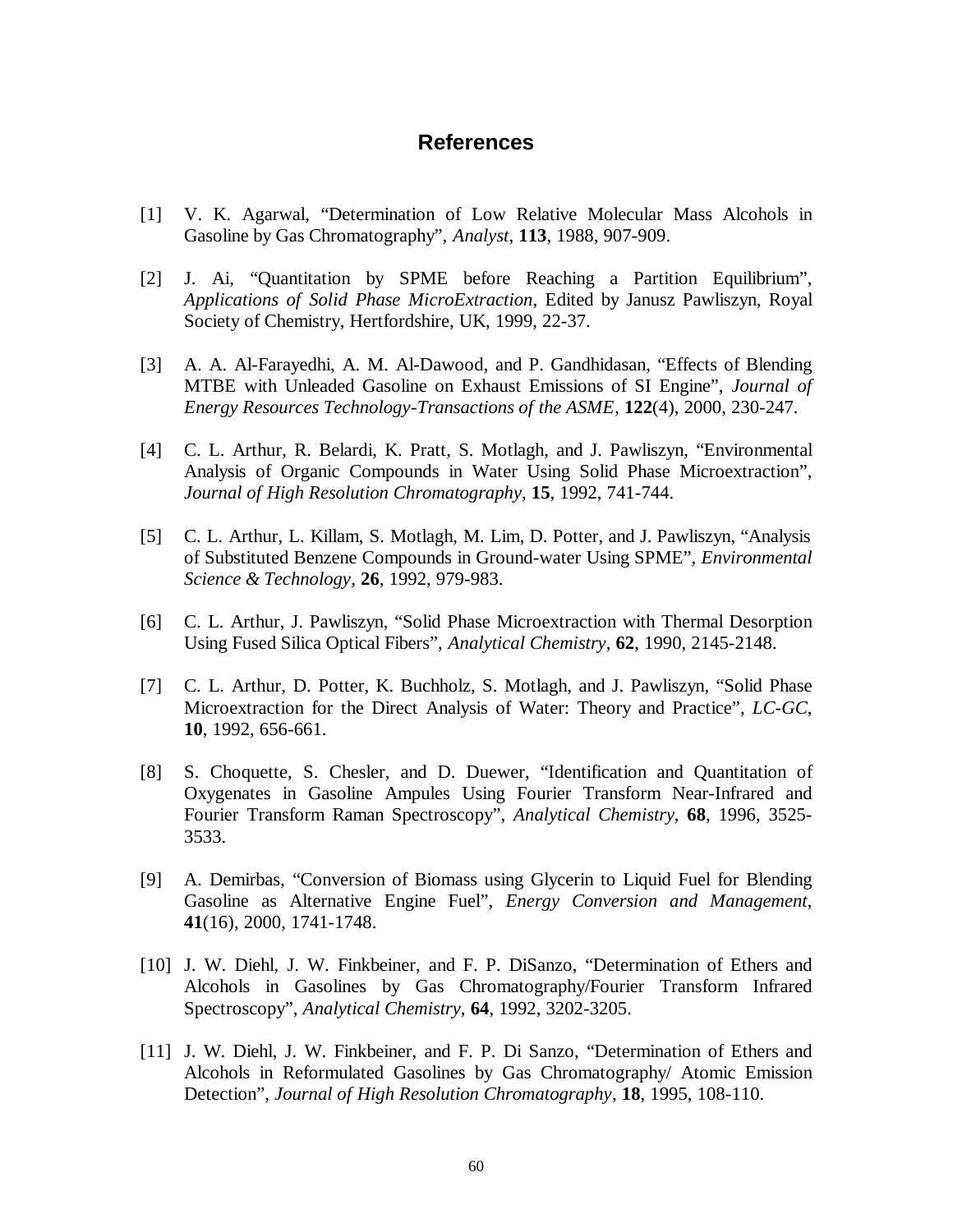- [12] F.P. Di Sanzo, "Determination of Oxygenates in Gasoline Range Hydrocarbons by Capillary Column Gas Chromatography: A User's Experience with an Oxygen-Specific Detector (OFID)", *Journal of Chromatographic Science*, **28**, 1990, 73-75.
- [13] G. E. Fodor, K. B. Kohl, and R. L. Mason, "Analysis of Gasoline by FT-IR Spectroscopy", *Analytical Chemistry*, **68**(1), 1996, 23-30.
- [14] P. M. Franklin, C. P. Koshland, D. Lucas, and R.F. Sawyer, "Clearing the Air: Using Scientific Information to Regulate Reformulated Fuels", *Environmental Science & Technology*, **34**(18), 2000, 3857-3863.
- [15] P. M. Franklin, C. P. Koshland, D. Lucas, and R.F. Sawyer, "Evaluation of Combustion By-products of MTBE as a Component of Reformulated Gasoline", *Chemosphere*, **42**(5-7), 2001, 861-872.
- [16] G. S. Frysinger and R. B. Gaines, "Quantitation of Oxygenates, BTEX, and Total Aromatics in Gasoline by Comprehensive Two-Dimensional Gas Chromatography", presented at the *21st Annual International Symposium on Capillary Chromatography & Electrophoresis*, Park City, Utah, June 20-24, 1999.
- [17] P. Gallagher and D. Johnson, "Some New Ethanol Technology: Cost Competition and Adoption Effects in the Petroleum Market", *Energy Journal*, **20**(2), 1999, 89- 120.
- [18] S. R. Goode and C. L. Thomas, "Determination of Oxygen-containing Additives in Gasoline by Gas Chromatography-Microwave-induced Plasma Atomic Emission Spectrometry, *Journal of Analytical Atomic Spectrometry*, **9**, 1994, 73-78.
- [19] T. Gorecki, "Solid versus Liquid Coatings", *Applications of Solid Phase MicroExtraction*, Edited by Janusz Pawliszyn, Royal Society of Chemistry, Hertfordshire, UK, 1999, 92-108.
- [20] T. Gorecki, P. Martos, J. Pawliszyn, "Strategies for the Analysis of Polar Solvents in Liquid Matrixes", *Analytical Chemistry*, **70**, 1998, 19-27.
- [21] D. A. Guerrieri et al., "Investigation into the Vehicle Exhaust Emissions of High Percentage Ethanol Blends", *Gasoline: Additives, Emissions, and Performance*, Society of Automotive Engineers, Warrendale, PA, 1995, 85-96.
- [22] M. O. Harpster et al., "An Experimental Study of Fuel Composition and Combustion Chamber Deposit Effects on Emissions from a Spark Ignition Engine", *Gasoline: Additives, Emissions, and Performance*, Society of Automotive Engineers, Warrendale, PA, 1995, 1-18.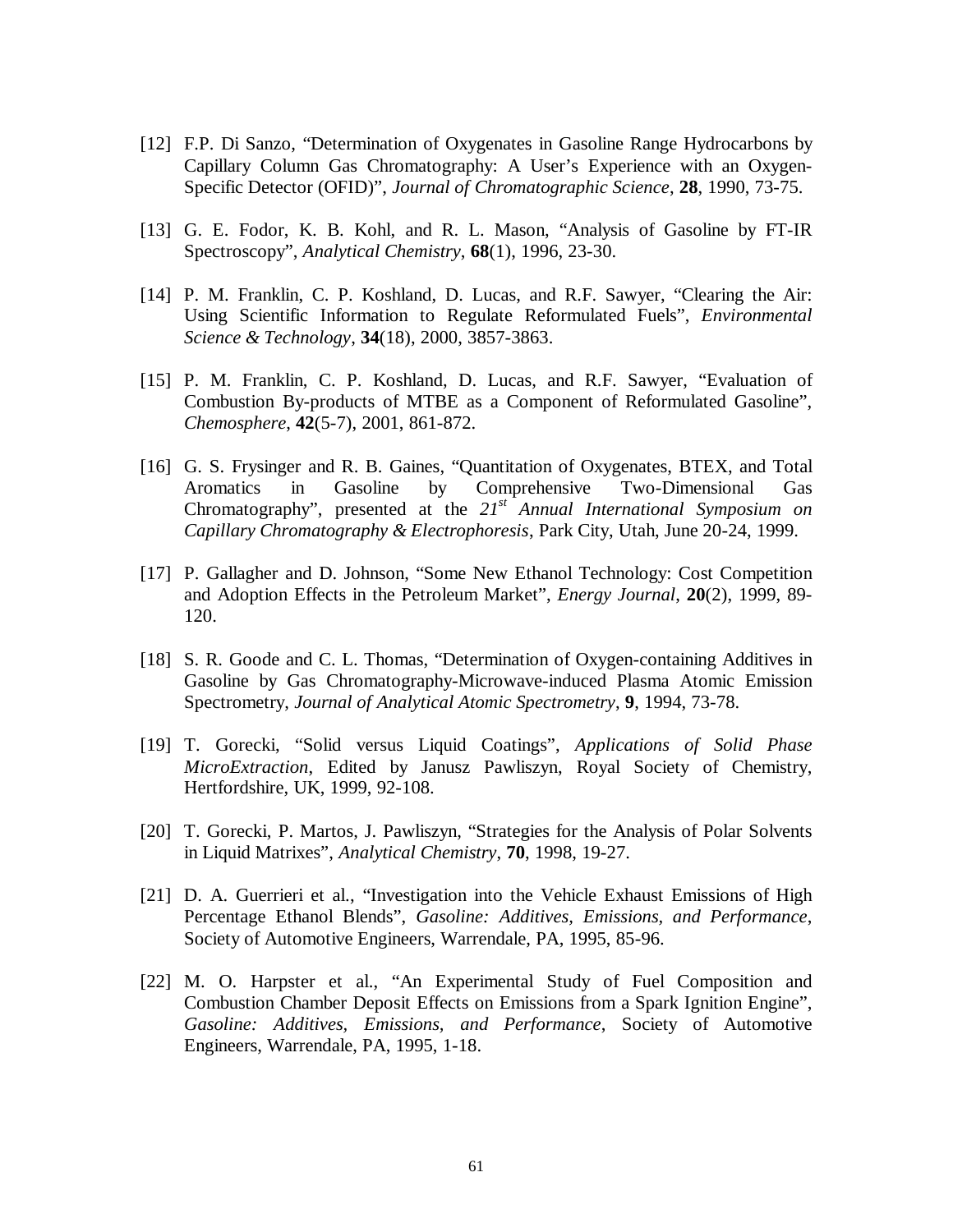- [23] A. Iob, R. Buenafe, and N. M. Abbas, "Determination of Oxygenates in Gasoline by FTIR", *Short Communication*, PII:S0016-2361(98)00103-3.
- [24] S. S. Johansen and J. Pawliszyn, "Trace Analysis of Hetero Aromatic Compounds (NSO) in Water and Polluted Groundwater by Solid Phase Microextraction", *Journal of High Resolution Chromatography*, **19**, 1996, 627-632.
- [25] W. R. Kalsi, A. S. Sarpal, S. K. Jain, S. P. Srivastava, and A. K. Bhatnagar, "Determination of Oxygenates in Gasoline by <sup>1</sup>H Nuclear Magnetic Resonance Spectroscopy", *Energy & Fuels*, **9**, 1995, 574-579.
- [26] H. Kanai, V. Inouye, R. Goo, R. Chow, L. Yazawa, and J. Maka, "GC/MS Analysis of MTBE, ETBE, and TAME in Gasolines", *Analytical Chemistry*, **66**, 1994, 924- 927.
- [27] M. Kaylen, D. L. Van Dyne, Y. S. Choi, and N. Blase, "Economic Feasibility of Producing Ethanol from Lignocellulosic Feedstocks", *Bioresource Technology*, **72**(1), 2000, 19-32.
- [28] H. S. Kheshgi, R. C. Prince, and G. Marland, "The Potential of Biomass Fuels in the Context of Global Climate Change: Focus on Transportation Fuels", *Annual Review of Energy and the Environment*, **25**, 2000, 199-244.
- [29] G. J. Lang and F. H. Palmer, "The Use of Oxygenates in Motor Gasolines", *Gasoline and Diesel Fuel Additives*, **25**, Edited by K. Owen, John Wiley & Sons, New York, 1989, 133-168.
- [30] D. Louch, S. Motlagh, and J. Pawliszyn, "Dynamics of Organic Compound Extraction from Water using Liquid-coated Fused Silica Fibers", *Analytical Chemistry*, **64**, 1992, 1187-1199.
- [31] S. Magdic, A. Boyd-Boland, K. Jinno, and J. Pawliszyn, "Analysis of Organophosphorous Insecticides from Environmental Samples by Solid Phase Microextraction", *Journal of Chromatography A*, **736**, 1996, 219-228.
- [32] R. Meusinger, "Qualitative and Quantitative Determination of Oxygenates in Gasolines using <sup>I</sup>H Nuclear Magnetic Resonance Spectroscopy", *Analytica Chimica Acta*, **391**, 1999, 277-288.
- [33] F. Nadim, P. Zack, G. E. Hoag, and S. Liu, "United States Experience with Gasoline Additives", *Energy Policy*, **29**, 2001, 1-5.
- [34] R.E. Pauls and R.W McCoy, "Gas and Liquid Chromatographic Analyses of Methanol, Ethanol, t-Butanol, and Methyl t-Butyl Ether in Gasoline, *Journal of Chromatographic Science*, **19**, 1981, 558-561.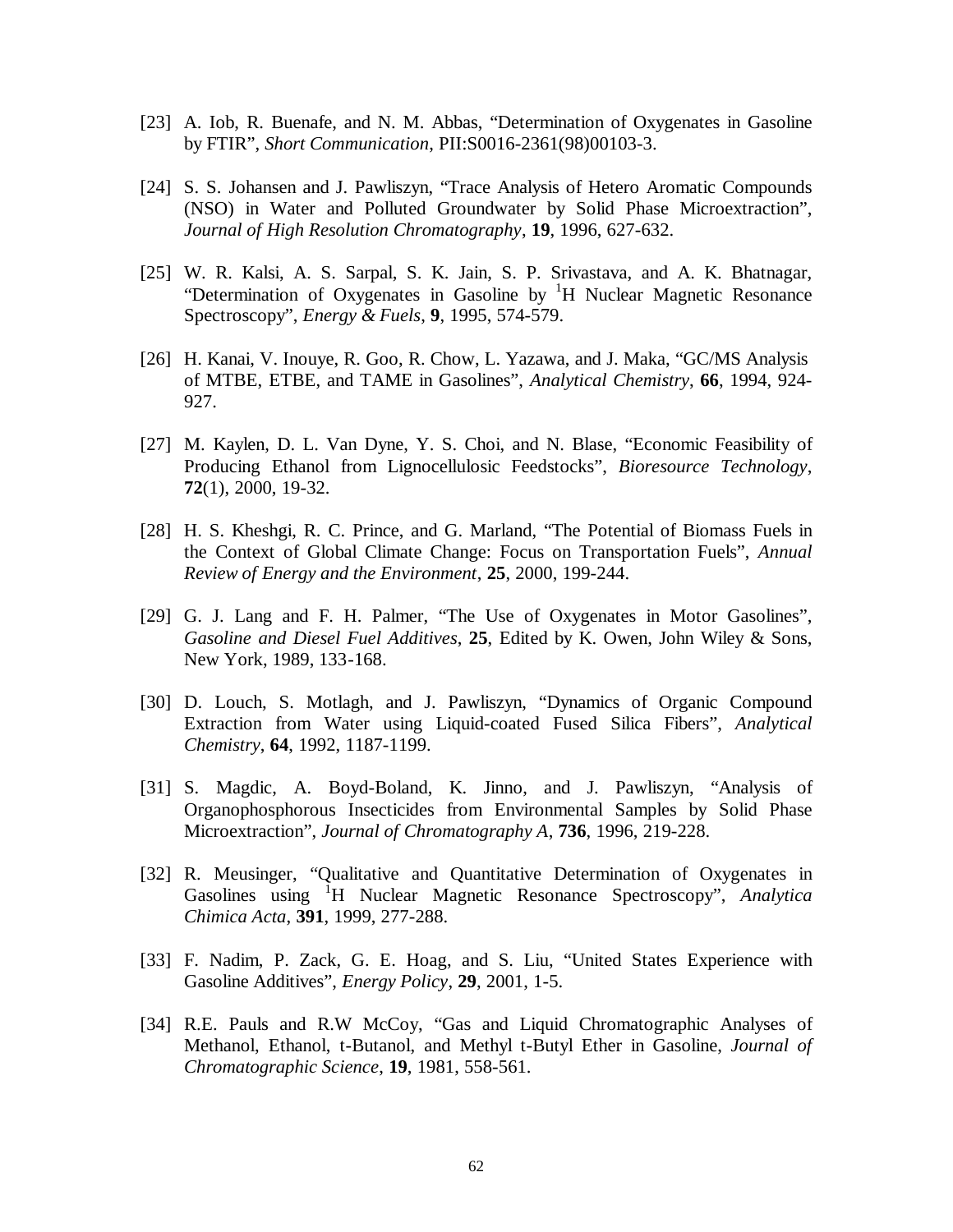- [35] J. Pawliszyn, "Quantitative Aspects of SPME", *Applications of Solid Phase MicroExtraction*, Edited by Janusz Pawliszyn, Royal Society of Chemistry, 1999, 3-21.
- [36] J. Pawliszyn, *Solid Phase MicroExtraction*, Wiley, New York, 1997.
- [37] D. Potter and J. Pawliszyn, "Detection of Substituted Benzenes in Water at the pg/mL Level Using Solid Phase Microextraction", *Journal of Chromatography A*, **625**, 1992, 247-255.
- [38] S. B. F. Reckhorn, L. V. Zuquette, and P. Grathwohl, "Experimental Investigations of Oxygenated Gasoline Dissolution", *Journal of Environmental Engineering-ASCE*, **127**(3), 2001, 208-216.
- [39] R. W. Rice, A. K. Sanyal, A. C. Elrod, and R. M. Bata, "Exhaust-Gas Emissions of Butanol, Ethanol, and Methanol-Gasoline Blends", *Journal of Engineering for Gas Turbines and Power-Transactions of the ASME*, **113**(3), 1991, 377-381.
- [40] A. Sarpal, G. Kapur, S. Mukherjee, and S. Jain, "Estimation of Oxygenates in Gasoline by <sup>13</sup>C NMR Spectroscopy", *Energy & Fuels*, **11**, 1997, 662-667.
- [41] R. E. Shirey, "SPME Fibers and Selection for Specific Applications", *Solid Phase MicroExtraction*, Edited by Sue Ann Scheppers Wercinski, Dekker, New York, 1999, 59-110.
- [42] T. W. Skloss, A. J. Kim, and J. F. Haw, "High-Resolution NMR Process Analyzer for Oxygenates in Gasoline", *Analytical Chemistry*, **66**, 1994, 536-542.
- [43] G. R. Verga, A. Sirona, W. Schneider, and J. C. Frohne, "Selective Determination of Oxygenates in Complex Samples with the O-FID Analyzer", *Journal of High Resolution Chromatography & Chromatography Communications*, **11**, 1988, 248- 252.
- [44] M. Wayman, S. Chen, and K. Doan, "Bioconversion of Waste Paper to Ethanol", *Process Biochemistry*, **27**(4), 1992, 239-245.
- [45] A. E. Wheals, L. C. Basso, D. M. G. Alves, and H. V. Amorim, "Fuel ethanol after 25 years", Trends biotechnology, **17**, 1999, 482-487.
- [46] C. E. Wyman, "Biomass Ethanol: Technical Progress, Opportunities, and Commercial Challenges", *Annual Review of Energy and the Environment*, **24**, 1999, 189-226.
- [47] E. Zervas, X. Montagne, and J. Lahaye, "The Influence of Gasoline Formulation on Specific Pollutant Emissions", *Journal of the Air & Waste Management Association*, **49**(11), 1999, 1304-1314.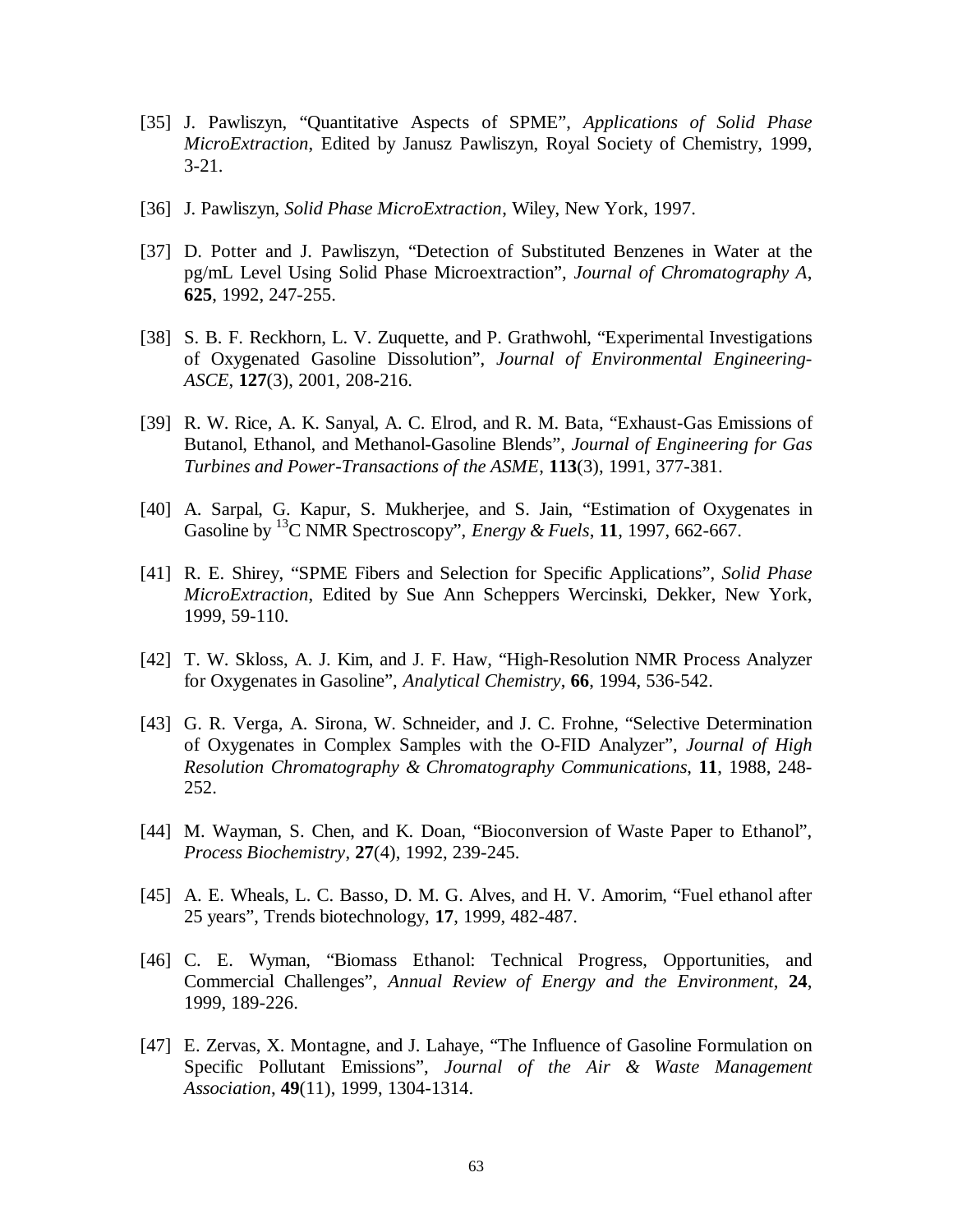- [48] Applications of Solid Phase MicroExtraction, Edited by Janusz Pawliszyn, Royal Society of Chemistry, Hertfordshire, UK, 1999.
- [49] Oxygenated Gasoline. http://www.chevron.com/prodserv/bulletin/motorgas/ch4.html (accessed August 2000)
- [50] Chevron Gasoline Questions and Answers. Oxygenated Gasoline. http://www.chevron.com/prodserv/gas\_qanda/oxygen.html (accessed August 2000)
- [51] Chevron Technical Bulletin. http://www.chevron.com/prodserv/bulletin/oxy-fuel/ (accessed May 2001)
- [52] Environmental Protection Agency, Pt. 80, App. F, 229-235. http://www.access.gpo.gov/nara/cfr/cfrhtml\_00/Title\_40/40cfr80\_00.html (accessed May 2001)
- [53] Gasoline Product Knowledge. http://www.mobil.com/mobil\_consumer/furls/gasfact/gasoline.html (accessed September 2000)
- [54] Is Alcohol in Gasoline Good or Bad? Is there a Difference Between Ethanol and Methanol? http://www.straightdope.com/classics/a2\_392b.html (accessed July 2000)
- [55] An Alternative Transportation Fuel for Canada. http://publications-econergie.rncan.gc.ca/pub/atf/Methanol.cfm (accessed July 2000)
- [56] Ethanol or Gasoline. http://www.fortunecity.com/campus/german/207/ethanol.html (accessed July 2000)
- [57] "Goodbye MTBE, Hello ethanol?", *Water Resources Research Institute News of The University of North Carolina*", **322**, 2000, 1-5.
- [58] "Issues Related to Reformulated Gasoline, Oxygenated Fuels, and Biofuels", *Motor Fuels*, June 1996.
- [59] "Standard Test Method for Determination of MTBE, ETBE, TAME, DIPE, tertiary-Amyl Alcohol and  $C_1$  to  $C_4$  Alcohols in Gasoline by Gas Chromatography", *Annual Book of ASTM Standards*, ASTM D4815, **05-02**, 1088- 1095.
- [60] "Methanex Cries Foul over MTBE Ban", *C&EN*, **17**, 2001, 17.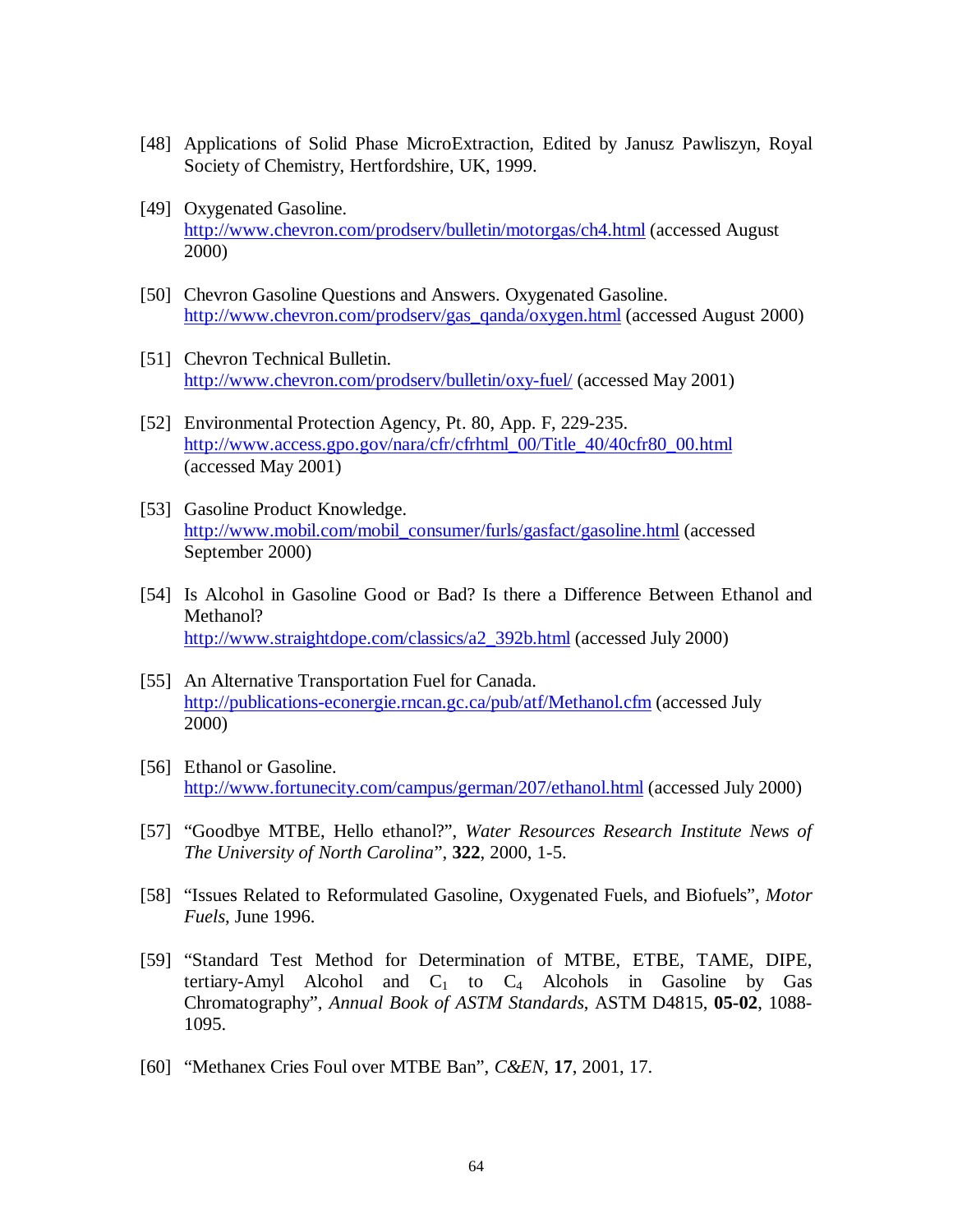- [61] "California Regional Water Quality Control Board Central Valley Region". http://www.zymaxusa.com/technotes/mtbe-tech1.html (accessed March 2001)
- [62] "United States Environmental Protection Agency". http://www.epa.gov/fedrgstr/EPA-TOX/2000/March/Day-24/t7323.html (accessed March 2001)
- [63] "Vehicle performance of gasoline containing oxygenates", Paper No. C319/86, Presented at *The Institution of Mechanical Engineers' Conference on Petroleum Based Fuels and their Automotive Applications*, November 1986.
- [64] Solid Phase MicroExtraction, Edited by S. A. Scheppers Wercinski, Dekker, New York, 1999.